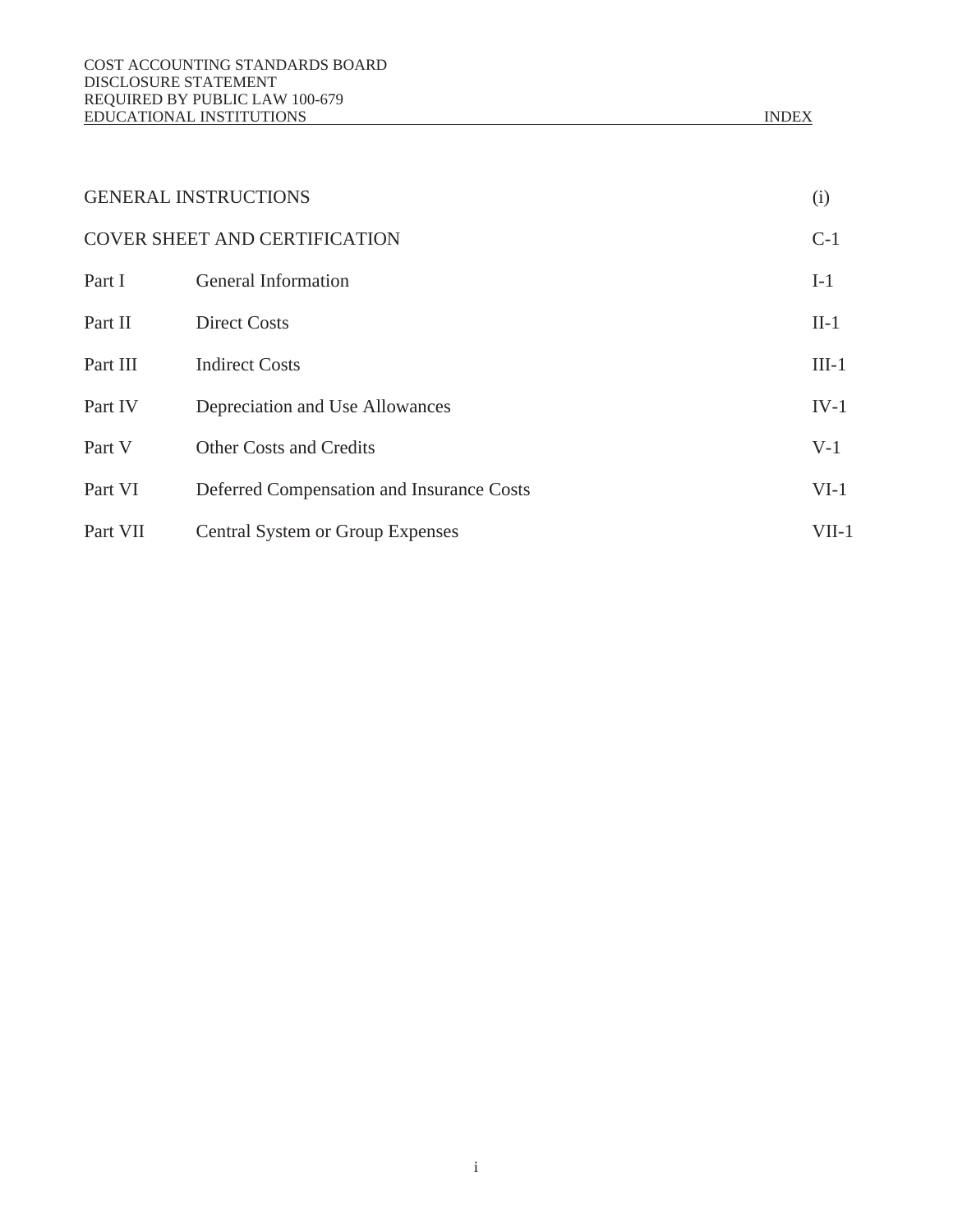- 1. This Disclosure Statement has been designed to meet the requirements of Public Law 100-679, and persons completing it are to describe the Educational institution and its cost accounting practices. For complete regulations, instructions and timing requirements concerning submission of the Disclosure Statement, refer to Section 9903.202 of Chapter 99 of Title 48 CFR (48 CFR 9903).
- 2. Part I of the Statement provides general information concerning each reporting unit (e.g., segments, business units, and central system or group (intermediate administration) offices). Parts II through VI pertain to the types of costs generally incurred by the segment or business unit directly performing under Federally sponsored agreements (e.g., contracts, grants and cooperative agreements). Part VII pertains to the types of costs that are generally incurred by a Central or Group office and are allocated to one or more segments performing under Federally sponsored agreements.
- 3. Each segment or business unit required to disclose its cost accounting practices should complete the Cover Sheet, the Certification, and Parts I through VI.
- 4. Each central or group office required to disclose its cost accounting practices for measuring, assigning and allocating its costs to segments performing under Federally sponsored agreements should complete the Cover Sheet, the Certification, Part I and Part VII of the Disclosure Statement. Where a central or group office incurs the types of cost covered by Parts IV, V and VI, and the cost amounts allocated to segments performing under Federally sponsored agreements are material, such office(s) should complete Parts IV, V, or VI for such material elements of cost. While a central or group office may have more than one reporting unit submitting Disclosure Statements, only one Statement needs to be submitted to cover the central or group office operations.
- 5. The Statement must be signed by an authorized signatory of the reporting unit.
- 6. The Disclosure Statement should be answered by marking the appropriate line or inserting the applicable letter code which describes the segment's (reporting unit's) cost accounting practices.
- 7. A number of questions in this Statement may need narrative answers requiring more space than is provided. In such instances, the reporting unit should use the attached continuation sheet provided. The continuation sheet may be reproduced locally as needed. The number of the question involved should be indicated and the same coding required to answer the questions in the Statement should be used in presenting the answer on the continuation sheet. Continuation sheets should be inserted at the end of the pertinent Part of the Statement. On each continuation sheet, the reporting unit should enter the next sequential page number for that Part and, on the last continuation sheet used, the words "End of Part" should be inserted after the last entry.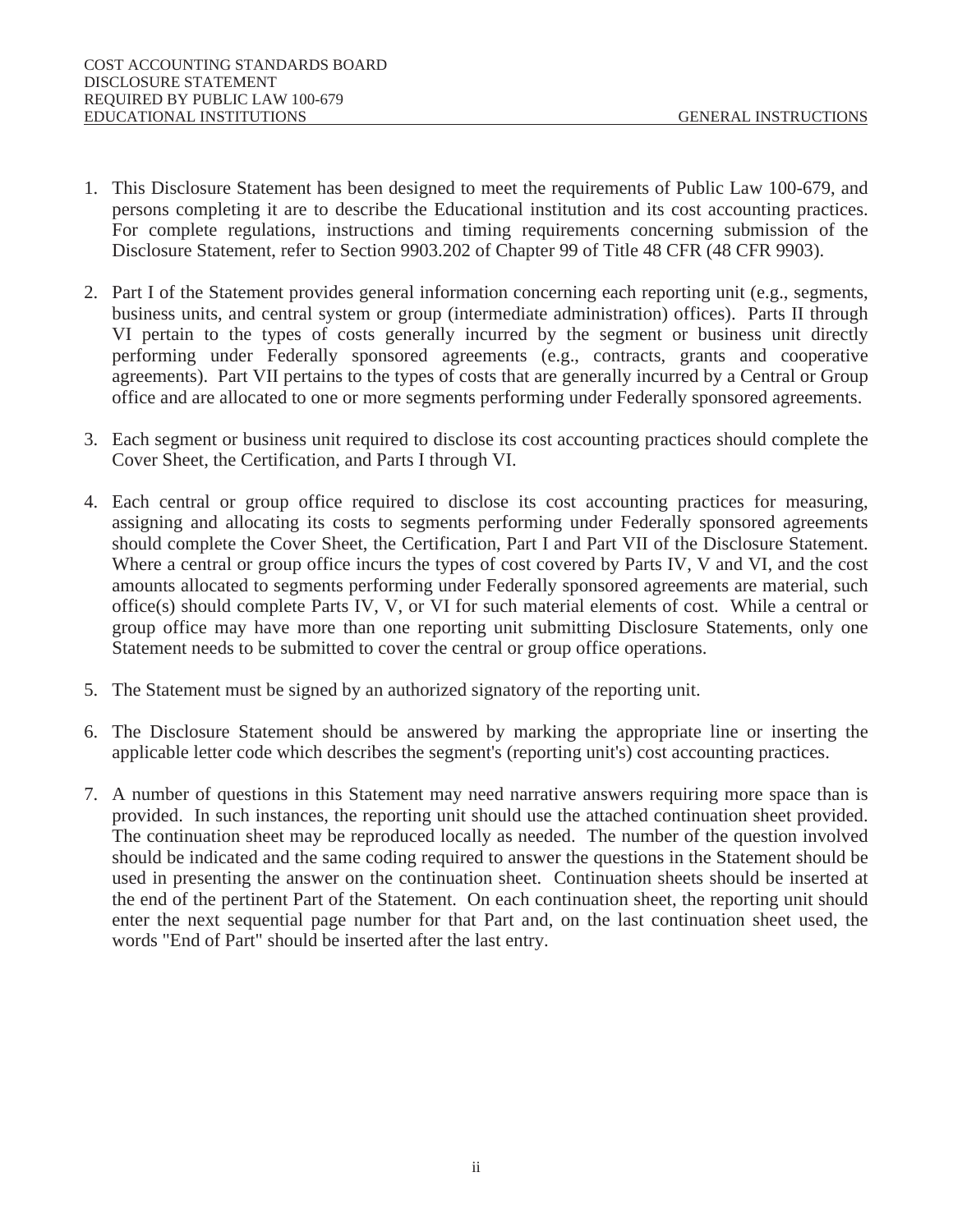- 8. Where the cost accounting practice being disclosed is clearly set forth in the institution's existing written accounting policies and procedures, such documents may be cited on a continuation sheet and incorporated by reference to the pertinent Disclosure Statement Part. In such cases, the reporting unit should provide the date of issuance and effective date for each accounting policy and/or procedures document cited. Alternatively, copies of the relevant parts of such documents may be attached as appendices to the pertinent Disclosure Statement Part. Such continuation sheets and appendices should be labeled and cross-referenced with the applicable Disclosure Statement item number. Any supplementary comments needed to fully describe the cost accounting practice being disclosed should also be provided.
- 9. Disclosure Statements must be amended when disclosed practices are changed to comply with a new CAS or when practices are changed with or without agreement of the Government (Also see 48 CFR 9903.202-3).
- 10. Amendments shall be submitted to the same offices to which submission would have to be made were an original Disclosure Statement being filed.
- 11. Each amendment should be accompanied by an amended cover sheet (indicating revision number and effective date of the change) and a signed certification. For all resubmissions, on each page, insert "Revision Number \_\_\_\_\_" and "Effective Date \_\_\_\_" in the Item Description block: and.  $\frac{1}{\sqrt{2}}$  and "Effective Date  $\frac{1}{\sqrt{2}}$ " in the Item Description block; and, insert "Revised" under each Item Number amended. Resubmitted Disclosure Statements must be accompanied by similar notations identifying the items which have been changed.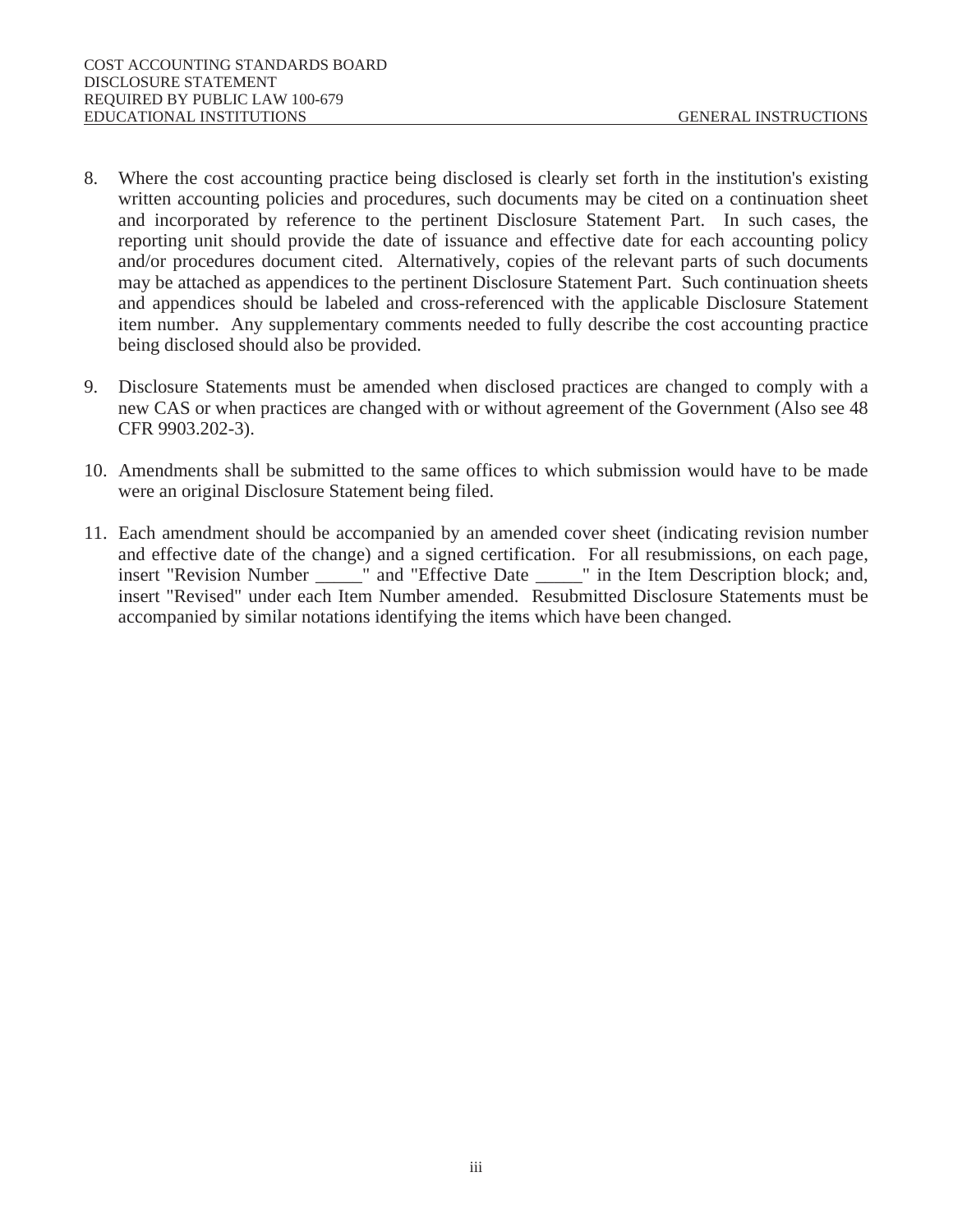| Item<br>No.    | <b>Item Description</b>                       |                                                                                                                                                                  | Revision Number 2, Effective Date 07/01/04                               |  |  |
|----------------|-----------------------------------------------|------------------------------------------------------------------------------------------------------------------------------------------------------------------|--------------------------------------------------------------------------|--|--|
| 0.1            |                                               | <b>Educational Institution</b>                                                                                                                                   |                                                                          |  |  |
|                | (a)                                           | <b>Name</b>                                                                                                                                                      | University of California, Berkeley                                       |  |  |
|                | (b)                                           | <b>Street Address</b>                                                                                                                                            | $\mathcal{C}_{\mathcal{O}}$ 1111 Franklin Street, 10 <sup>th</sup> Floor |  |  |
|                | (c)                                           | City, State and ZIP Code                                                                                                                                         | Oakland, CA 94607-5200                                                   |  |  |
|                | (d)                                           | Division or Campus of<br>(if applicable)                                                                                                                         | <b>University of California</b>                                          |  |  |
| 0.2            |                                               | <b>Reporting Unit is: (Mark one.)</b>                                                                                                                            |                                                                          |  |  |
|                | A.<br><b>B.</b><br>$\mathbf{C}$ .<br>D.<br>Е. | <b>EXECUTE:</b> Independently Administered Public Institution<br>xx Administered as Part of a Public System<br>______ Administered as Part of a Nonprofit System | _____ Independently Administered Nonprofit Institution                   |  |  |
| 0.3            |                                               | <b>Official to Contact Concerning this Statement:</b>                                                                                                            |                                                                          |  |  |
|                | (a)                                           | Name and Title:                                                                                                                                                  | Jorge Ohy, Manager, Costing Policy & Analysis                            |  |  |
|                | (b)                                           |                                                                                                                                                                  | Phone Number (include area code and extension): (510) 987-9842           |  |  |
| 0.4            |                                               | <b>Statement Type and Effective Date:</b>                                                                                                                        |                                                                          |  |  |
|                | A.                                            | (Mark type of submission. If a revision, enter number)                                                                                                           |                                                                          |  |  |
| <b>Revised</b> |                                               | <b>Original Statement</b><br>(a)<br>(b)<br><b>XX</b>                                                                                                             | <b>Amended Statement; Revision No. 2</b>                                 |  |  |
| <b>Revised</b> | <b>B.</b>                                     |                                                                                                                                                                  | Effective Date of this Statement: (Specify) July 1, 2004                 |  |  |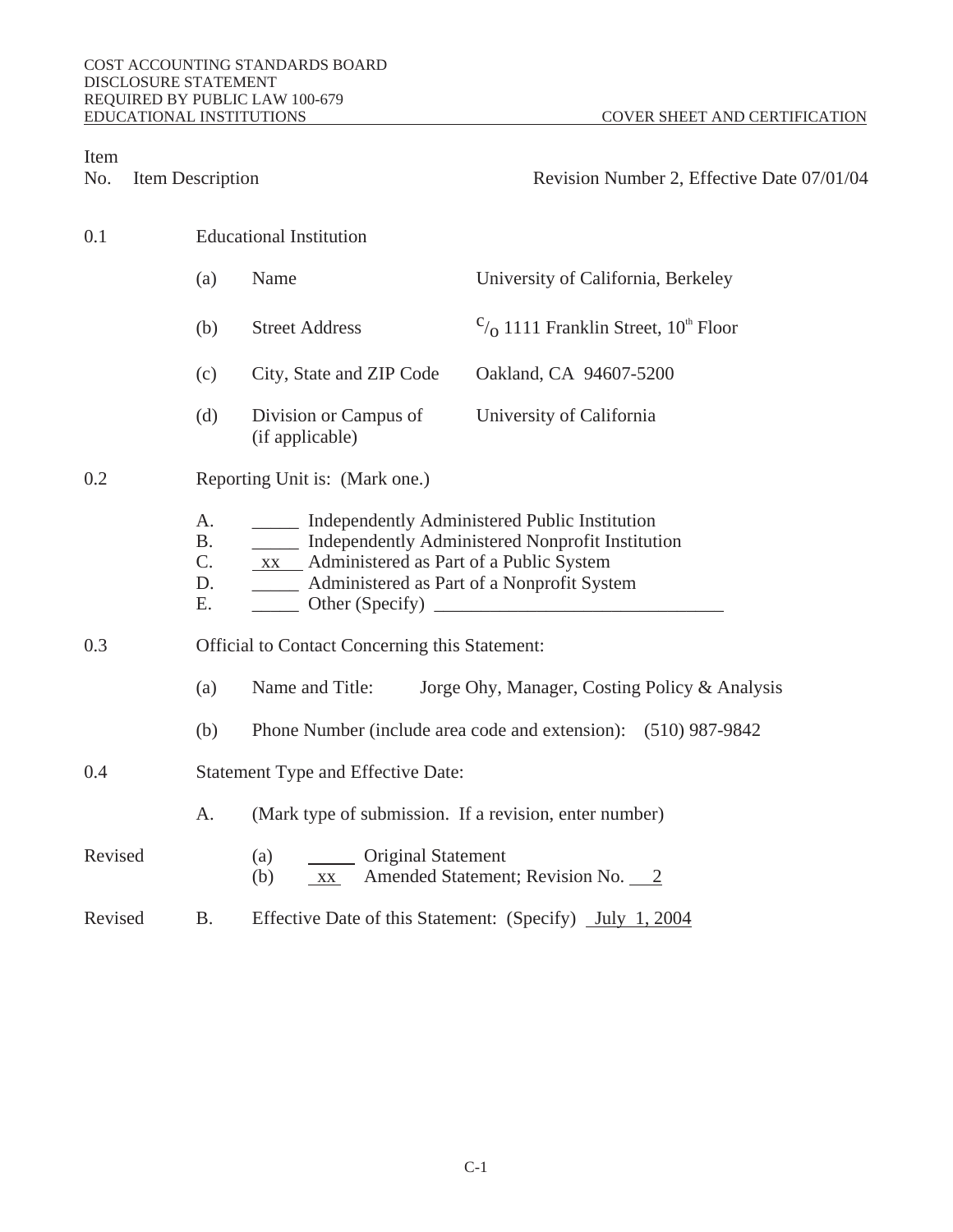No. Item Description **Revision Number 2**, Effective Date 07/01/04

0.5 Statement Submitted To (Provide office name, location and telephone number, include area code and extension):

| A. | <b>Cognizant Federal Agency:</b>  | <b>Department of Health and Human Services</b><br><b>Director, Division of Cost Allocation</b><br><b>Cohen Building, Room 1067</b><br>330 Independence Ave., S.W.<br>Washington, D.C., 20201<br>$(202)$ 401-2808 |
|----|-----------------------------------|------------------------------------------------------------------------------------------------------------------------------------------------------------------------------------------------------------------|
| B. | <b>Cognizant Federal Auditor:</b> | <b>Department of Health and Human Services</b><br><b>Office of the Inspector General</b><br>Office of Audit, Room 171<br><b>50 United Nations Plaza</b><br>San Francisco, CA 94102<br>$(415)$ 437-8360           |
|    |                                   | Additional copy furnished to Cognizant Federal F&A Cost Negotiator:                                                                                                                                              |

 Department of Health and Human Services Division of Cost Allocation Office of the Director, Room 347 50 United Nations Plaza San Francisco, CA 94102 (415) 437-7820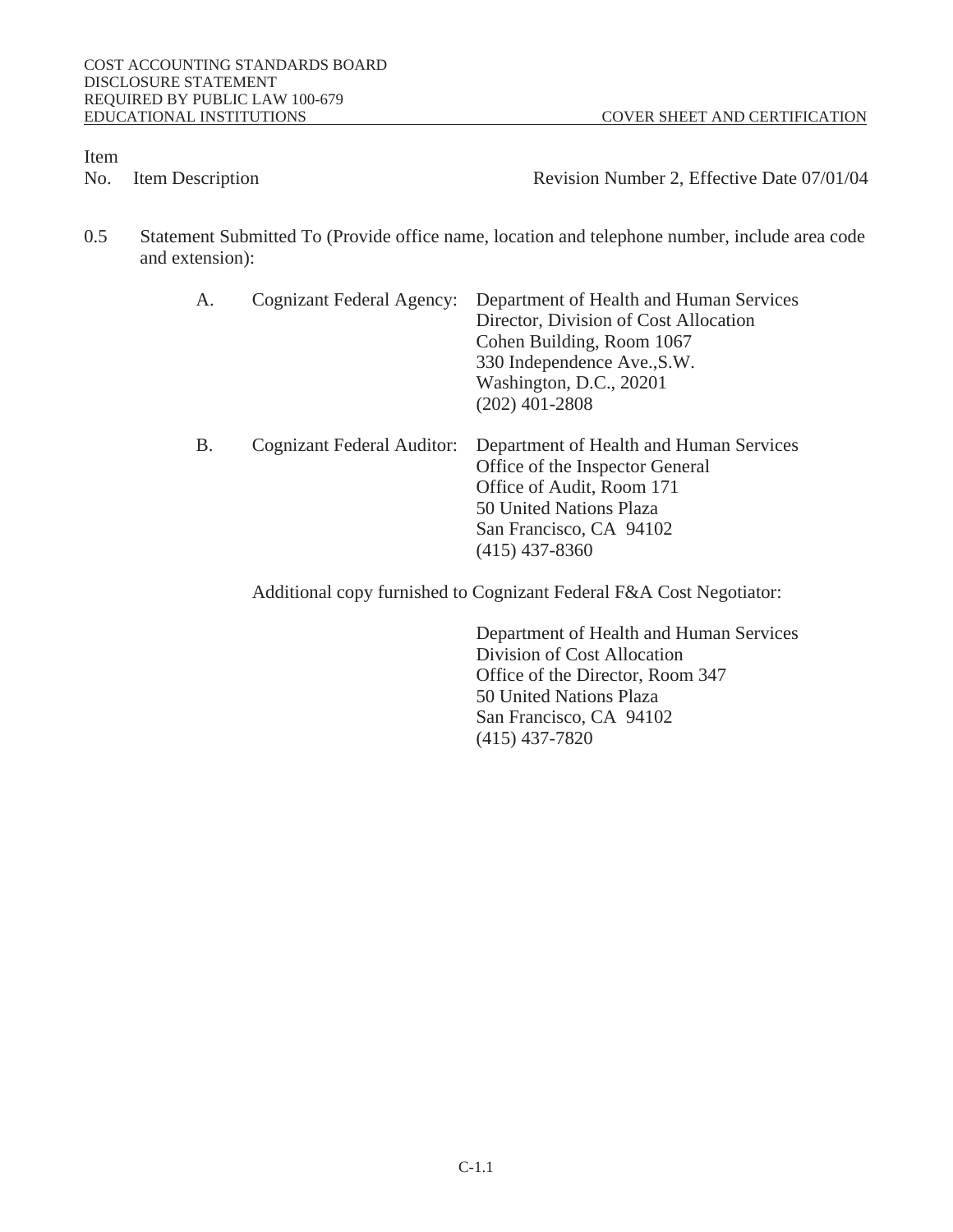No. Item Description **Revision Number 2, Effective Date 07/01/04** 

# **CERTIFICATION**

 I certify that to the best of my knowledge and belief this Statement, as amended in the case of a Revision, is the complete and accurate disclosure as of the date of certification shown below by the above-named organization of its cost accounting practices, as required by the Disclosure Regulations (48 CFR 9903.202) of the Cost Accounting Standards Board under 41 U.S.C. Sec. 422.

Date of Certification:

(Signature)

 John Ellis (Print or Type Name)

\_\_\_\_\_\_\_\_\_\_\_\_\_\_\_\_\_\_\_\_\_\_\_\_\_\_\_\_\_\_\_\_\_\_\_\_\_\_\_\_\_\_\_\_\_\_\_\_\_\_\_

Interim Assistant Vice Chancellor, Finance and Controller (Title)

THE PENALTY FOR MAKING A FALSE STATEMENT IN THIS DISCLOSURE IS PRESCRIBED IN 18 U.S.C. Sec. 1001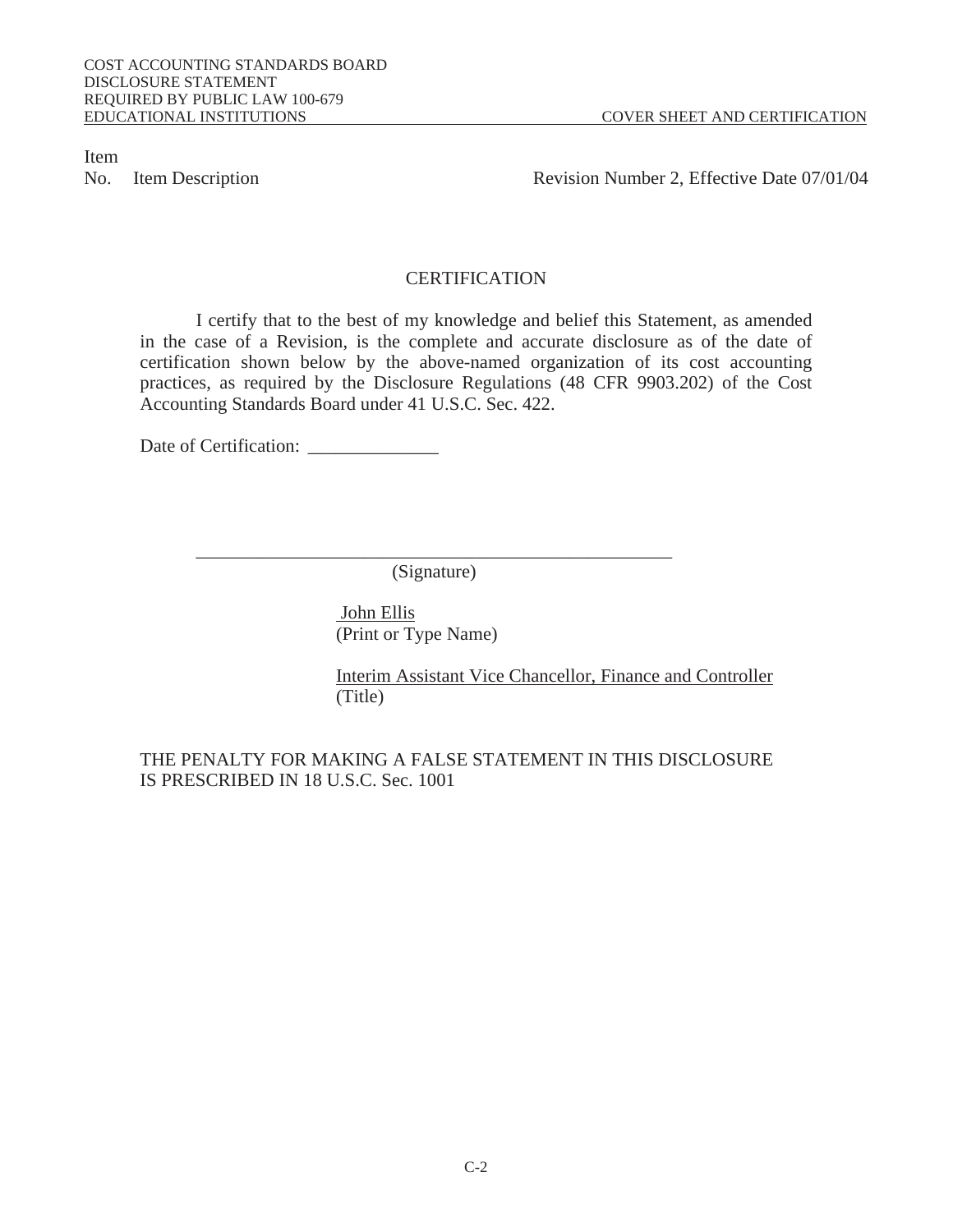No. Item Description **Revision Number 2, Effective Date 07/01/04** 

# **CERTIFICATION**

 I certify that to the best of my knowledge and belief this Statement, as amended in the case of a Revision, is the complete and accurate disclosure as of the date of certification shown below by the above-named organization of its cost accounting practices, as required by the Disclosure Regulations (48 CFR 9903.202) of the Cost Accounting Standards Board under 41 U.S.C. Sec. 422.

Date of Certification:

(Signature)

Anne C. Broome (Print or Type Name)

\_\_\_\_\_\_\_\_\_\_\_\_\_\_\_\_\_\_\_\_\_\_\_\_\_\_\_\_\_\_\_\_\_\_\_\_\_\_\_\_\_\_\_\_\_\_\_\_\_\_\_

Vice President - Financial Management (Title)

# THE PENALTY FOR MAKING A FALSE STATEMENT IN THIS DISCLOSURE IS PRESCRIBED IN 18 U.S.C. Sec. 1001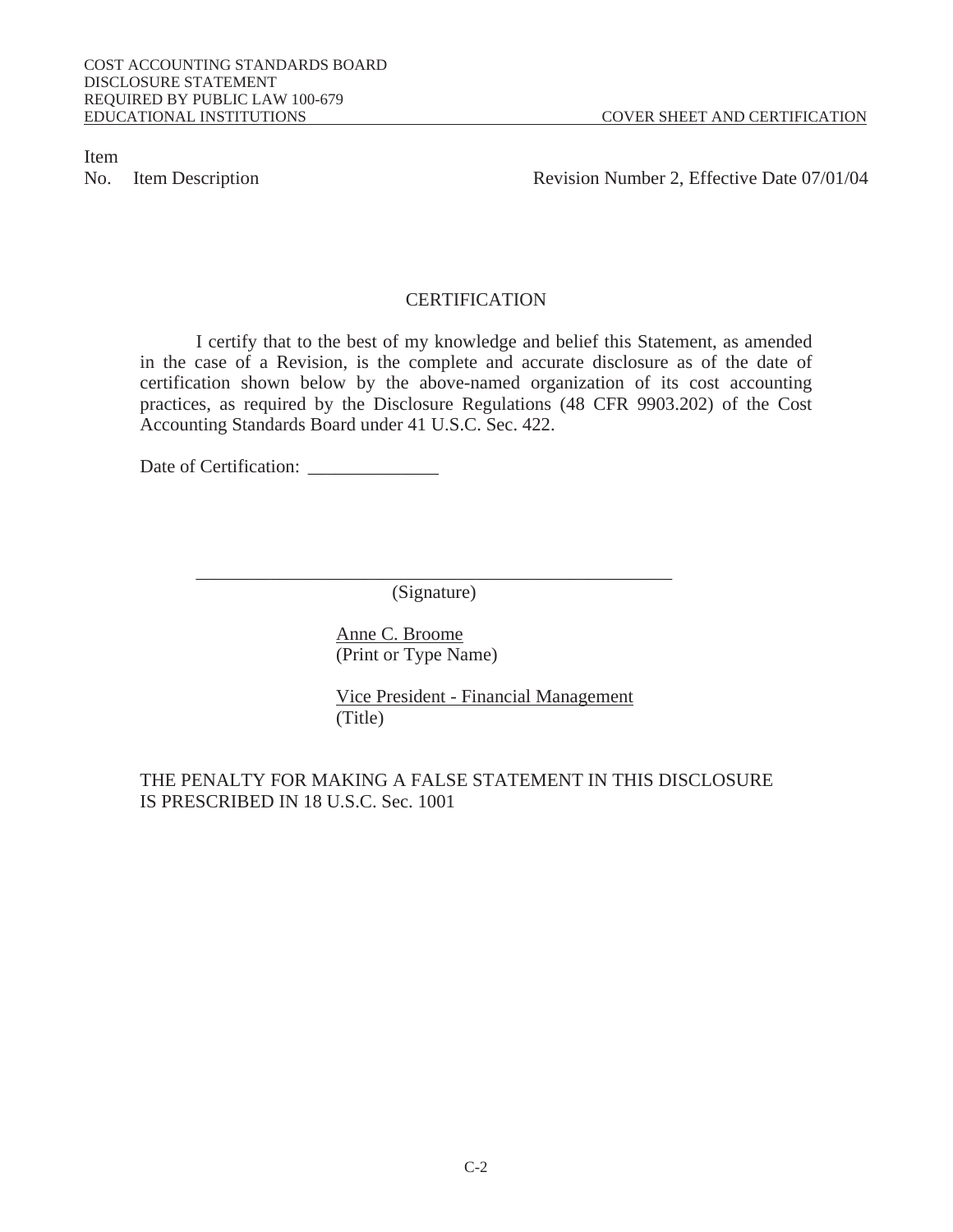No. Item Description **Revision Number 2, Effective Date 07/01/04** 

# **Part I**

- 1.1.0 Description of Your Cost Accounting System for recording expenses charged to Federally sponsored agreements (e.g., contracts, grants and cooperative agreements). (Mark the appropriate line(s) and if more than one is marked, explain on a continuation sheet.)
	- A. Accrual
	- B. xx Modified Accrual Basis \*
	- C. \_\_\_\_\_ Cash Basis
	- Y. Other \*
- 1.2.0 Integration of Cost Accounting with Financial Accounting. The cost accounting system is: (Mark one. If B or C is marked, describe on a continuation sheet the costs which are accumulated on memorandum records.)
	- A. \_\_\_\_\_\_ Integrated with financial accounting records (Subsidiary cost accounts are all controlled by general ledger control accounts.)
	- B. \_\_\_\_\_\_ Not integrated with financial accounting records (Cost data are accumulated on memorandum records.)
	- C. xx Combination of A and B
- 1.3.0 Unallowable Costs. Costs that are not reimbursable as allowable costs under the terms and conditions of Federally sponsored agreements are: (Mark one)
	- A. \_\_\_\_\_\_\_ Specifically identified and recorded separately in the formal financial accounting records. \*
	- B. **IDENTIFIED IS EXECUTE:** B. The Intervalse of the Intervalse of the Intervalse or workpapers. \*
	- C. \_\_\_\_\_ Identifiable through use of less formal accounting techniques that permit audit verification.\*
	- D.  $xx$  Combination of A, B or C  $*$
	- E. **Determinable by other means.** \*
	- \* Describe on a Continuation Sheet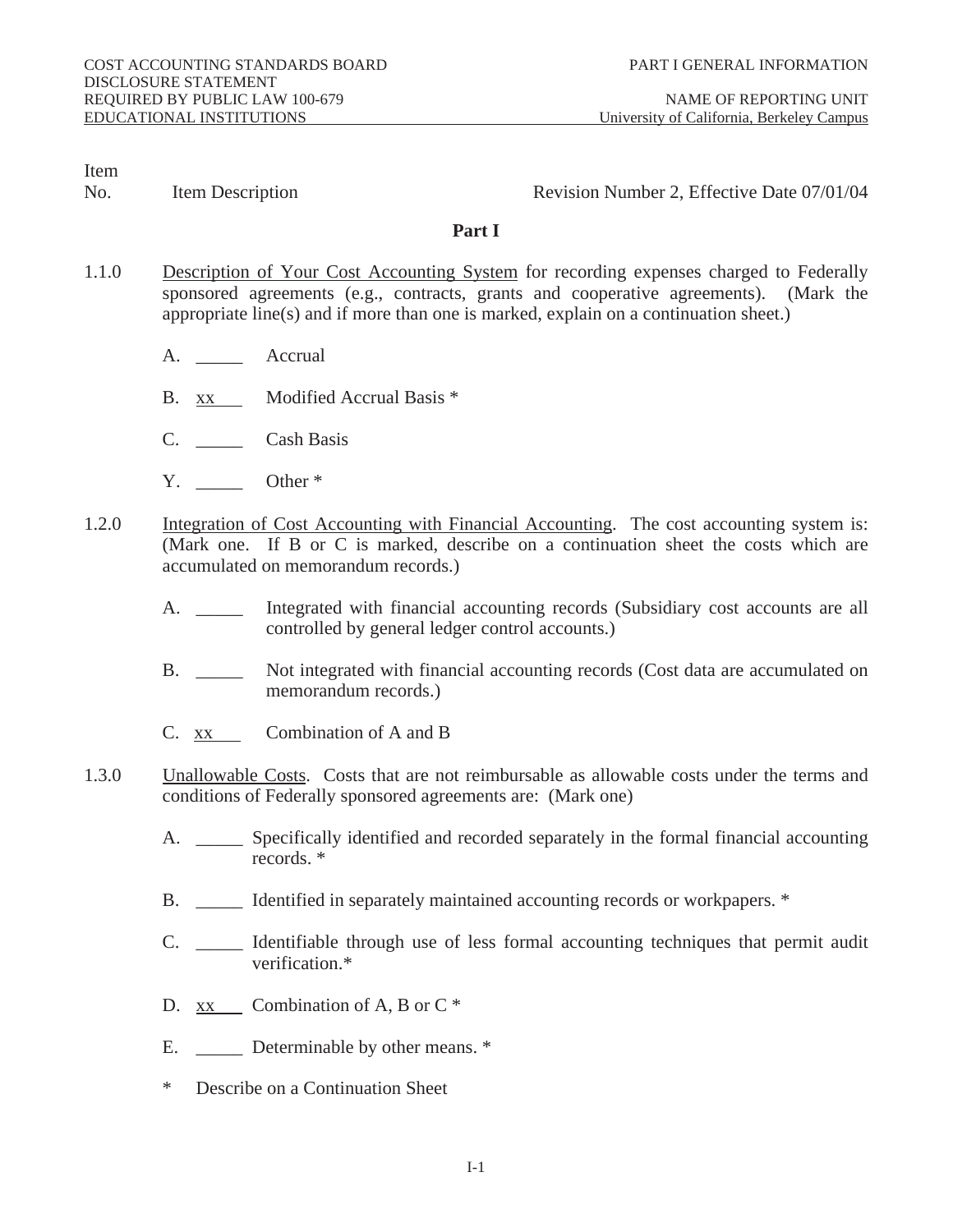No. Item Description **Revision Number 2, Effective Date 07/01/04** 

- 1.3.1 Treatment of Unallowable Costs. (Explain on a continuation sheet how unallowable costs and directly associated costs are treated in each allocation base and indirect expense pool, e.g., when allocating costs to a major function or activity; when determining indirect cost rates; or, when a central office or group office allocates costs to a segment.)
- 1.4.0 Cost Accounting Period: *7/1 to 6/30* Specify the twelve month period used for the accumulation and reporting of costs under Federally sponsored agreements, e.g., 7/1 to 6/30. (If the cost accounting period is other than the Institution's fiscal year used for financial accounting and reporting purposes, explain circumstances on a continuation sheet.)
- 1.5.0 State Laws or Regulations. Identify on a continuation sheet any State laws or regulations which influence the institution's cost accounting practices, e.g., State administered pension plans, and any applicable statutory limitations or special agreements on allowance of costs.

Describe on a Continuation Sheet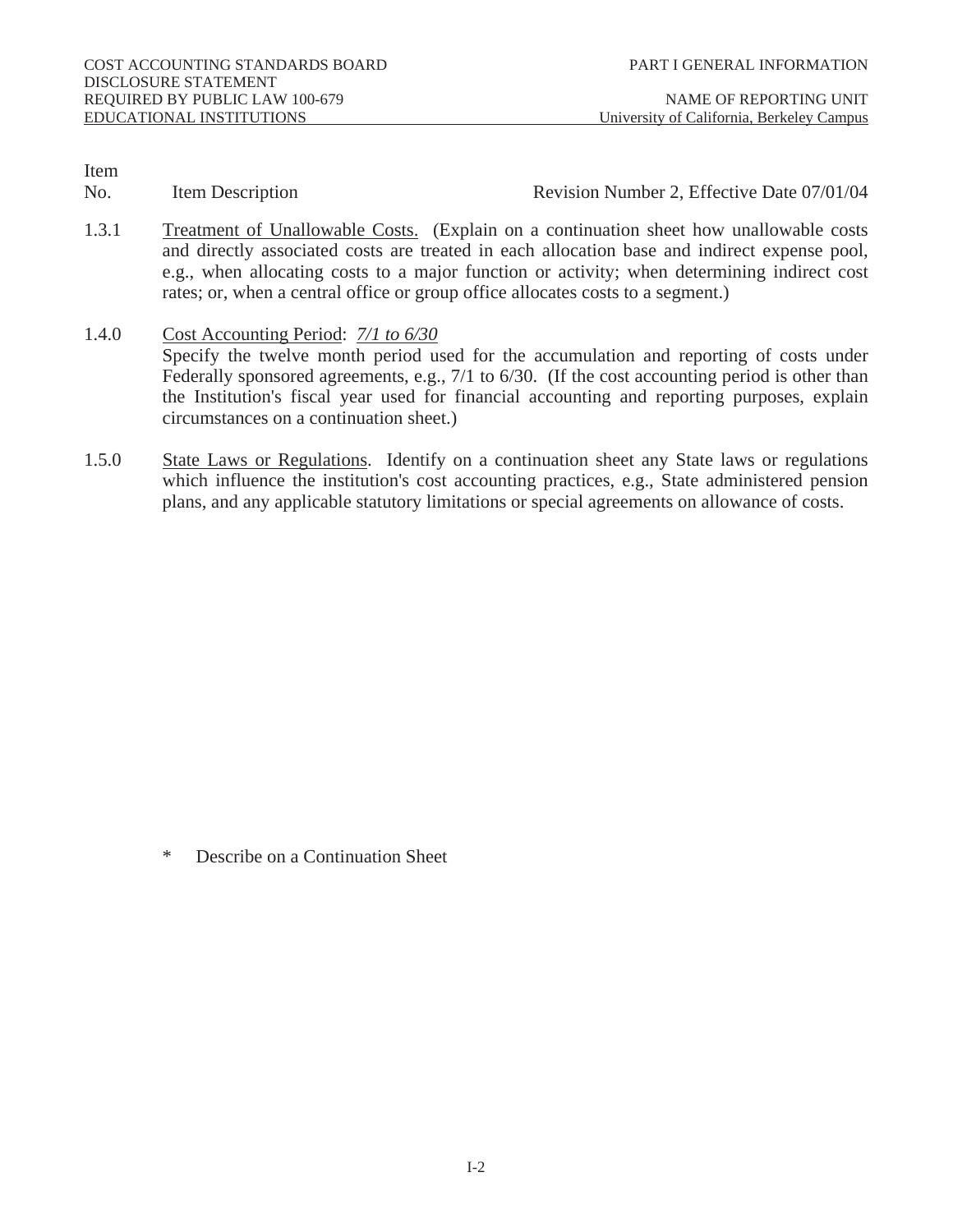No. Item Description **Item Australian Control** Revision Number 2, Effective Date 07/01/04

# **Continuation Sheet**

# 1.1.0 Description of Your Cost Accounting System

Revised

 The University of California's cost accounting system incorporates data accumulated and recorded in the financial accounting system. The financial statements of the University of California are prepared on the accrual basis with the following modifications: Cash accounting is used for post retirement health benefits, post retirement dental benefits, and all leave costs except vacation leave and compensatory time (see Sections 2.6.0 and 2.6.1 below regarding post retirement benefits and leave costs).

 The financial records of the University are maintained in accordance with the standards prescribed by the Governmental Accounting Standards Board (GASB) and the National Association of College and University Business Officers (NACUBO).

### 1.2.0 Integration of Cost Accounting with Financial Accounting

Revised

 The financial accounting system is primarily designed to meet fund accounting rather than cost accounting requirements as prescribed by the GASB and NACUBO. The financial accounting system accumulates expenditures according to funding source, program purpose and expense categories. The University receives funds from a variety of sources including State and Federal appropriations; government and private contracts and grants; student fees; gifts; and income from University enterprises such as student housing. The funds are used for a wide range of programs including instruction, research, public service, academic support, institutional support, operation and maintenance of plant, student services, student financial aid, and auxiliary enterprises. Salaries, fringe benefits, materials and supplies, and various other categories of expense may be incurred by each program.

The cost accounting system uses data accumulated and recorded by the financial accounting system, but regroups the data as necessary to meet OMB Circular A-21 and CAS requirements. For example, University Development fundraising expenses are recorded by the financial accounting system as institutional support (generally an indirect function), but must be reclassified as direct cost in the Other Institutional Activities base to meet A-21 purposes. A clear audit trail is provided for all reclassifications such that the institution's cost accounting for a given fiscal year reconciles with its audited financial statements. With respect to directly charged costs of performing sponsored projects, the cost accounting system can be considered integrated with the financial accounting system. Beginning July 1, 2001, in accordance with the requirements of GASB Statement No. 34 and 35, depreciation costs of capital assets are recorded in the financial accounting system. Departmental Administration costs are recorded in the financial accounting system, but not separately identified from Instruction and Departmental Research costs. The University's cost accounting system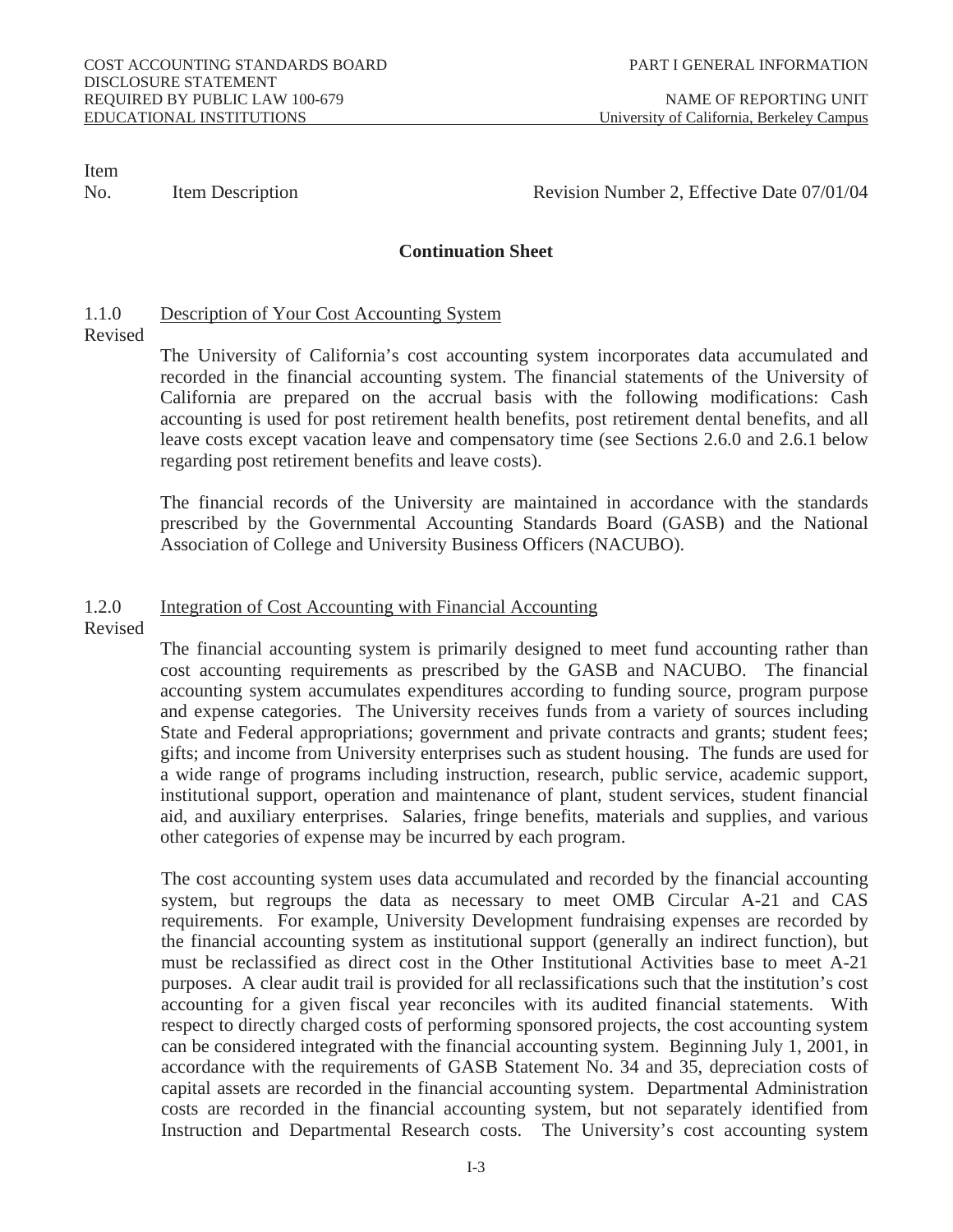No. Item Description **Revision Number 2, Effective Date 07/01/04** 

creates memorandum records separating Departmental Administration costs from Instruction and Departmental Research costs. Reclassification of costs and costs not identified in the financial accounting system as current funds expenditures are identified and treated as shown in the Facilities and Administrative Rate Proposal:

FYE 6/30/2000, *Reconciliation Schedules, Reconciliation Schedule 4* 

# 1.3.0 Unallowable Costs

# Revised

 University policy requires the identification of unallowable costs for proper costing treatment. Except as described in the following paragraph, unallowable costs are accumulated in the financial accounting records using designated accounts, funds, object codes, or a combination thereof. Object codes used to identify unallowable costs are listed in the UC Accounting Manual, Chapter A-115-2, *Accounting Codes: General Ledger* (revised 09/30/99), page 25, and include codes in the series 7700 – 7799, http://www.ucop.edu/ucophome/policies/acctman/a-115-2.pdf.

The departments in conjunction with the Accounting Office are required to identify, track and report unallowable costs during the process of preparing a Facilities and Administrative Rate Proposal. This process includes the review of activities and events during the year and the analysis of expenditures to ensure that all unallowable costs have been identified and reported.

All unallowable costs are identified and accumulated as described and shown in the Facilities and Administrative Rate Proposal:

FYE 6/30/2000, *Reconciliation Schedules, Reconciliation Schedule 3* 

 Salaries and fringe benefits attributable to the administrative work of faculty and other professional personnel are identified in separate cost accounting system workpapers and excluded from the development of Departmental Administration cost pools as required by Subparagraph F.6.a.(2)(a) of OMB Circular A-21. The cost accounting system also identifies aggregated administrative costs in excess of the reimbursement limitation described in Paragraph G.8.a. of OMB Circular A-21.

 Reviews of compliance with existing policy and procedures are conducted in the course of required OMB Circular A-133 audits, and as needed in the judgment of the campus. If additional unallowable costs are identified in the course of a compliance review, appropriate adjustments are made in the cost accounting system records.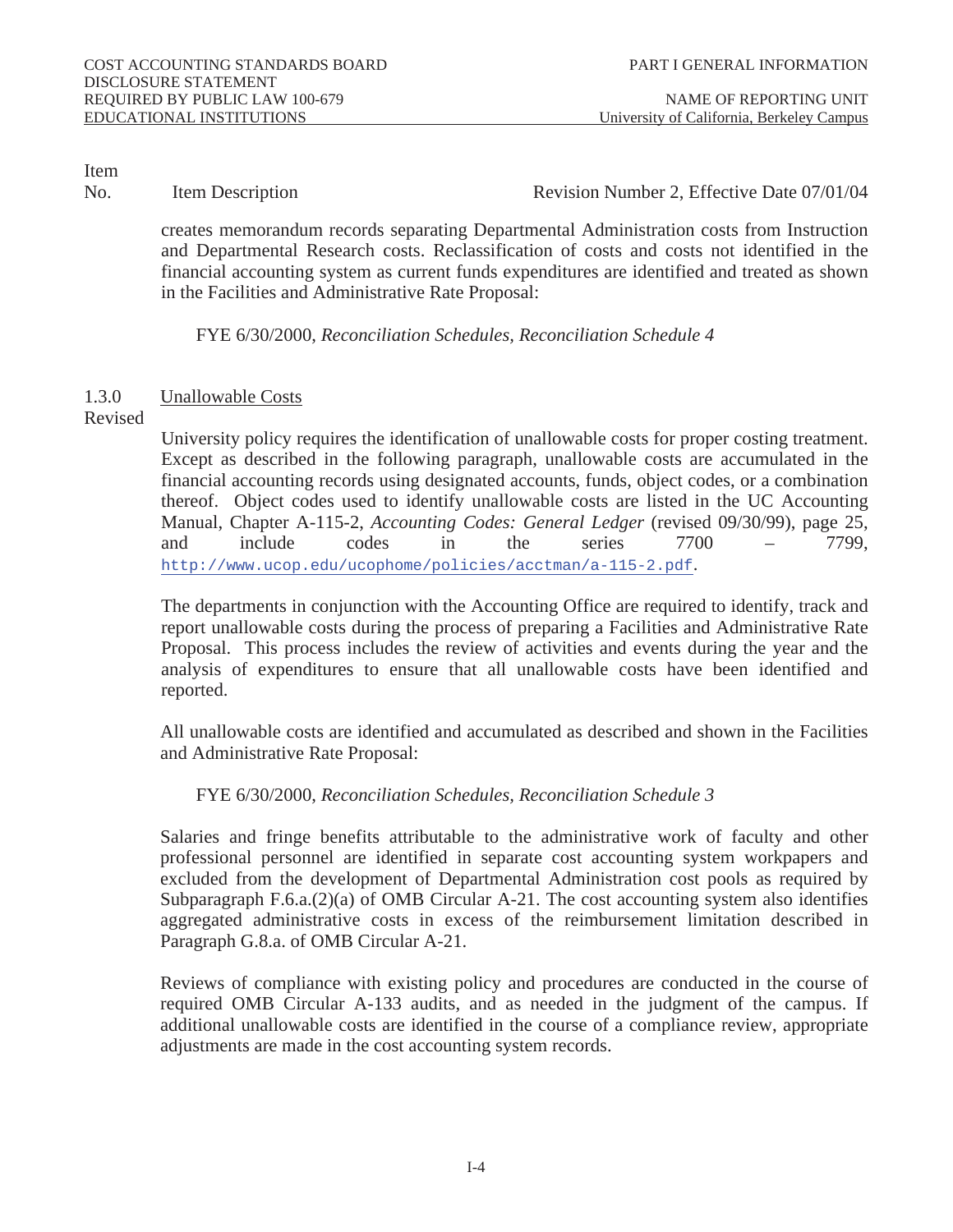No. Item Description **Revision Number 2, Effective Date 07/01/04** 

# 1.3.1 Treatment of Unallowable Costs

# Revised

Unallowable costs are either excluded or are reclassified as Other Institutional Activities (OIA) costs. The F&A Rate Proposal, FYE 6/30/2000, *Reconciliation Schedule 3, Restatement of Costs into Cost Pool Groups* summarizes the costs reclassified as OIA costs. *Reconciliation Schedule 4, Expenditures by Cost Pool* shows the A-21 unallowable costs excluded from the calculations*.*

Unallowable central office costs are not allocated to any direct or indirect cost pools.

 The limitation on administrative cost reimbursement described in A-21, G.8.a. does not affect the allocation of administrative costs in the University's cost accounting system; however, it does affect the indirect cost reimbursement rates applied to Federal awards.

### 1.5.0 State Laws or Regulations

 State regulations place restrictions on the use of State funds, and also establish financial reporting requirements for various other funds. However, the University is not aware of any State laws, regulations or special agreements limiting the allowance of costs or materially influencing its cost accounting practices.

End of Part I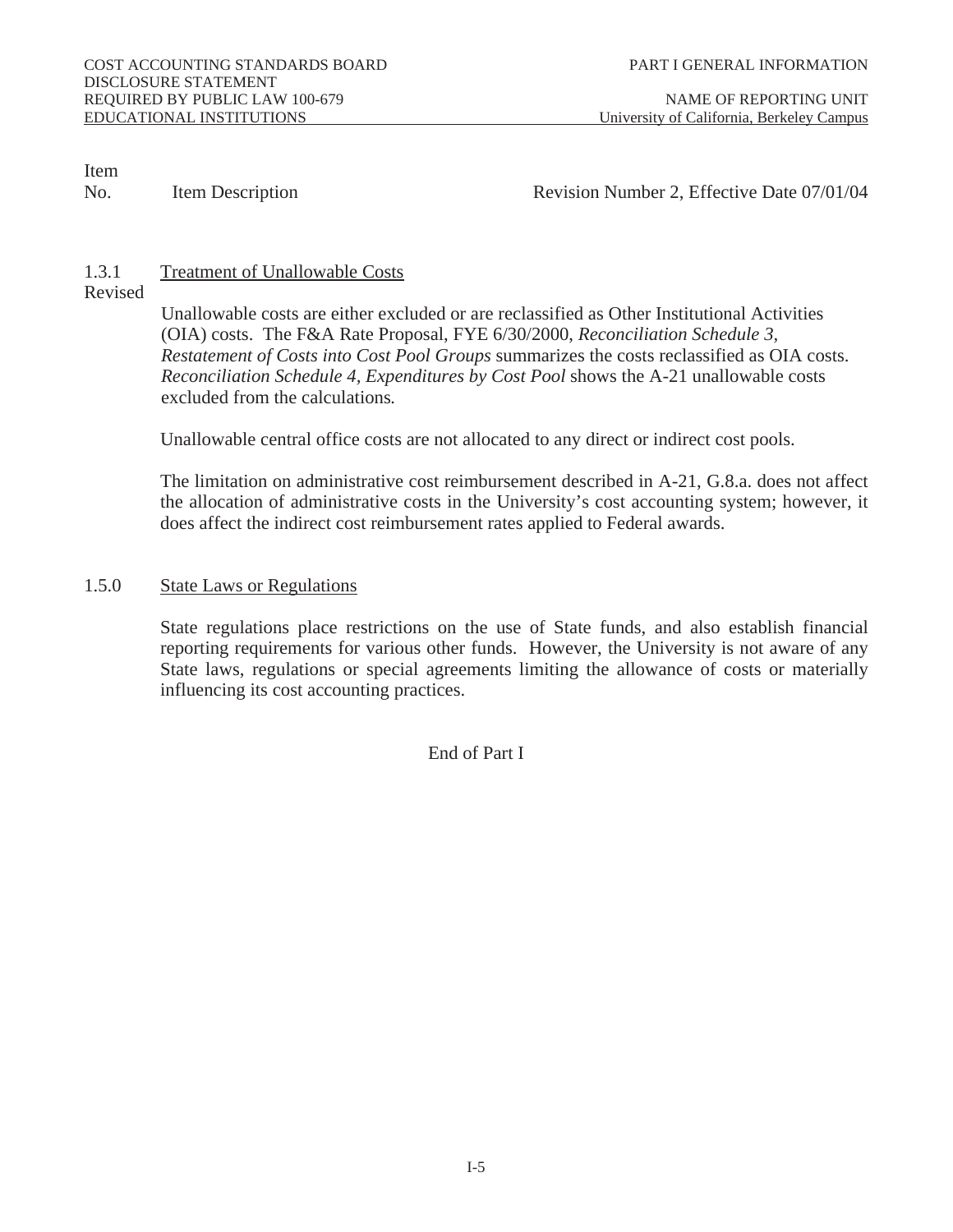No. Item Description **Revision Number 2, Effective Date 07/01/04** 

# **Instructions for Part II**

 Institutions should disclose what costs are, or will be, charged directly to Federally sponsored agreements or similar cost objectives as Direct Costs. It is expected that the disclosed cost accounting practices (as defined at 48 CFR 9903.302-1) for classifying costs either as direct costs or indirect costs will be consistently applied to all costs incurred by the reporting unit.

- 2.1.0 Criteria for Determining How Costs are Charged to Federally Sponsored Agreements or Similar Cost Objectives. (For all major categories of cost under each major function or activity such, as instruction, organized research, other sponsored activities and other institutional activities, describe on a continuation sheet, your criteria for determining when costs incurred for the same purpose, in like circumstances, are treated either as direct costs only or as indirect costs only with respect to final cost objectives. Particular emphasis should be placed on items of cost that may be treated as either direct or indirect costs (e.g., Supplies, Materials, Salaries and Wages, Fringe Benefits, etc.) depending upon the purpose of the activity involved. Separate explanations on the criteria governing each direct cost category identified in this Part II are required. (Also, list and explain if there are any deviations from the specified criteria).
- 2.2.0 Description of Direct Materials. All materials and supplies directly identified with Federally sponsored agreements or similar cost objectives. (Describe on a continuation sheet the principal classes of materials which are charged as direct materials and supplies.)
- 2.3.0 Method of Charging Direct Materials and Supplies. (Mark the appropriate line(s) and if more than one is marked, explain on a continuation sheet.)
- 2.3.1 Direct Purchases for Projects are Charged to Projects at:
	- A. \_\_\_\_\_ Actual Invoiced Costs
	- B. xx Actual Invoiced Costs Net of Discounts Taken
	- C.  $\rule{1em}{0.15mm} Other(s) *$
	- Z. \_\_\_\_\_ Not Applicable
- 2.3.2 Inventory Requisitions from Central or Common, Institution-owned Inventory. (Identify the inventory valuation method used to charge projects):
	- A. \_\_\_\_\_ First In, First Out
	- B. \_\_\_\_\_ Last In, First Out
	- C. xx Average Costs \*
	- D. \_\_\_\_\_ Predetermined Costs \*
	- $Y.$  Other(s)  $*$
	- Z. \_\_\_\_\_ Not Applicable
	- Describe on a Continuation Sheet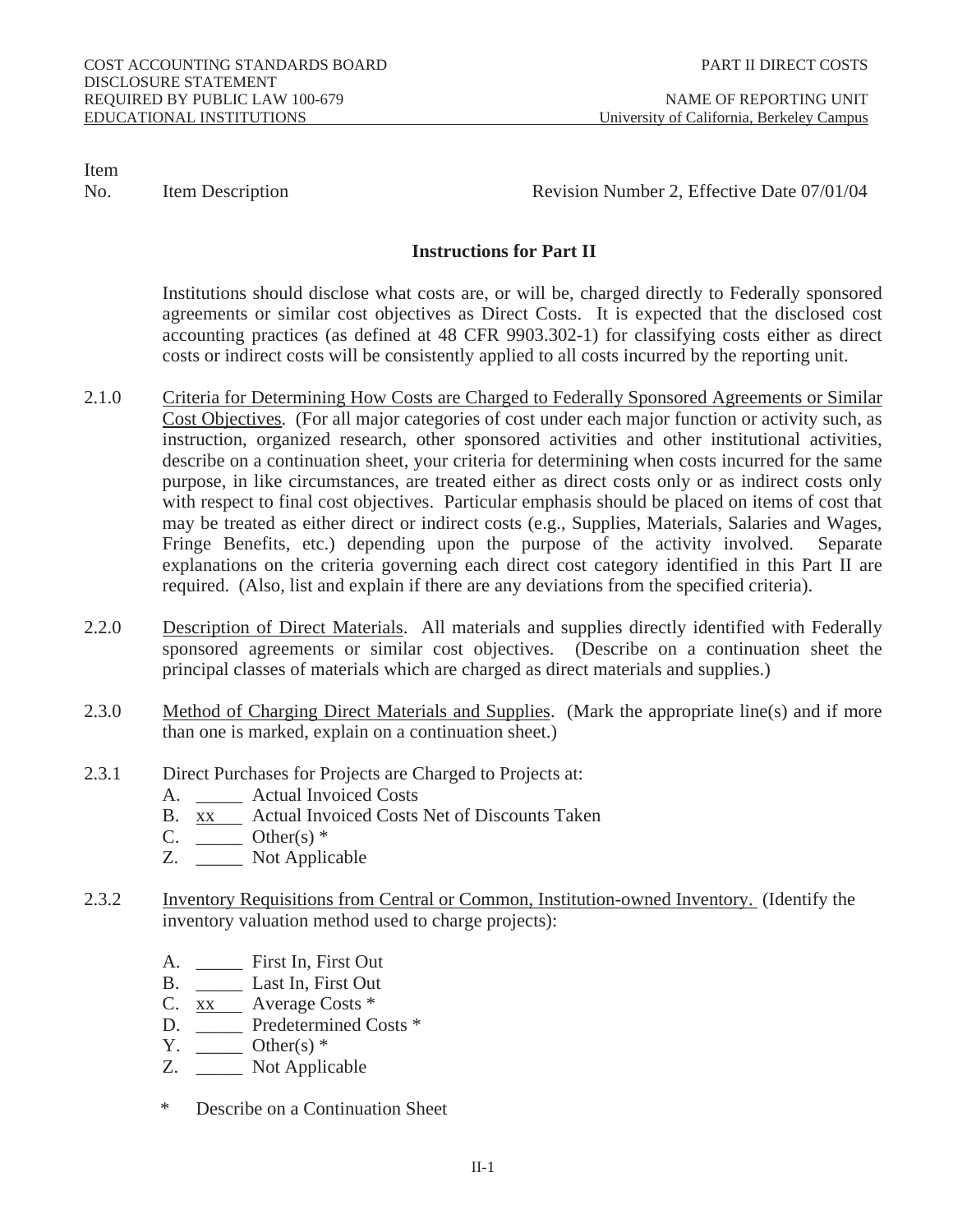No. Item Description Revision Number 2, Effective Date 07/01/04

- 2.4.0 Description of Direct Personal Services. All personal services directly identified with Federally sponsored agreements or similar cost objectives. (Describe on a continuation sheet the personal services compensation costs, including applicable fringe benefits costs, if any, within each major institutional function or activity that are charged as direct personal services.)
- 2.5.0 Method of Charging Direct Salaries and Wages. (Mark the appropriate line(s) for each Direct Personal Services Category to identify the method(s) used to charge direct salary and wage costs to Federally sponsored agreements or similar cost objectives. If more than one line is marked in a column, fully describe on a continuation sheet, the applicable methods used.)

| <b>Direct Personal Services Category</b> |                                                                                                                                                                                                 |                       |                     |                        |                                   |
|------------------------------------------|-------------------------------------------------------------------------------------------------------------------------------------------------------------------------------------------------|-----------------------|---------------------|------------------------|-----------------------------------|
|                                          |                                                                                                                                                                                                 | <b>Faculty</b><br>(1) | <b>Staff</b><br>(2) | <b>Students</b><br>(3) | <b>Other</b><br>$\left( 4\right)$ |
|                                          | Revised A. Payroll Distribution Method<br>Individual time card/actual hours and rates)                                                                                                          |                       |                     |                        |                                   |
|                                          | Revised B. Plan - Confirmation (Budgeted<br>planned or assigned work activity,<br>updated to reflect significant changes)                                                                       |                       |                     |                        |                                   |
|                                          | Revised C. After-the-fact Activity<br><b>Records (Percentage Distribution</b><br>of employee activity)                                                                                          | XX                    | XX                  | XX                     |                                   |
| D.                                       | <b>Multiple Confirmation Records</b><br>(Employee Reports prepared<br>each academic term, to<br>account for employee's<br>activities, direct and indirect<br>charges are certified separately.) |                       |                     |                        |                                   |
| Y.                                       | Other(s) $*$                                                                                                                                                                                    |                       |                     |                        |                                   |

2.5.1 Salary and Wage Cost Distribution Systems. Within each major function or activity, are the methods marked in Item 2.5.0 used by all employees compensated by the reporting unit? (If "NO", describe on a continuation sheet, the types of employees not included and describe the methods used to identify and distribute their salary and wage costs to direct and indirect cost objectives.)

 \_\_\_\_\_ Yes xx No

\* Describe on a Continuation Sheet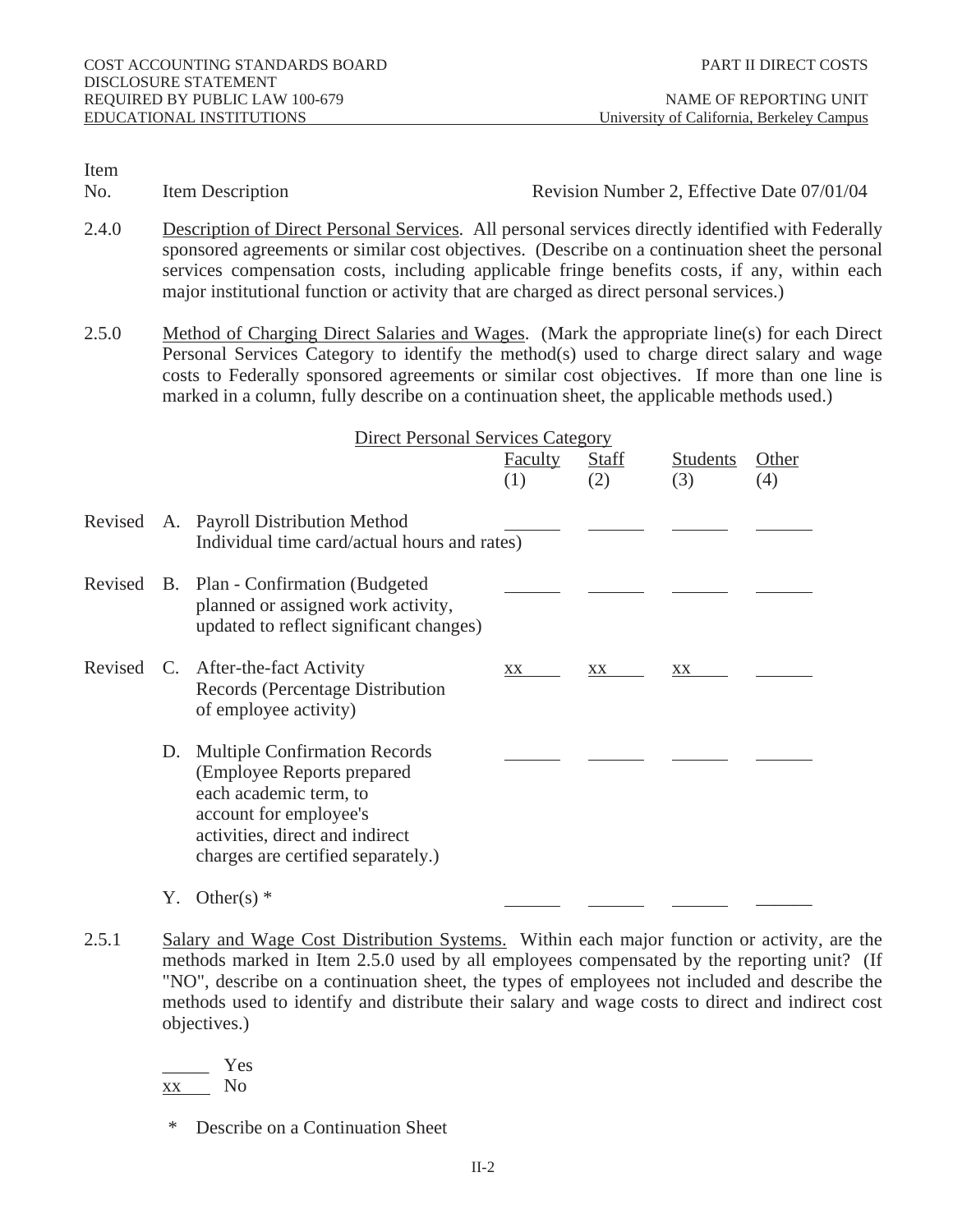No. Item Description Revision Number 2, Effective Date 07/01/04

- 2.5.2 Salary and Wage Cost Accumulation System. (Within each major function or activity, describe, on a continuation sheet, the specific accounting records or memorandum records used to accumulate and record the share of the total salary and wage costs attributable to each employee's direct (Federally sponsored projects, non-sponsored projects or similar cost objectives) and indirect activities. Indicate how the salary and wage cost distributions are reconciled with the payroll data recorded in the institution's financial accounting records.)
- 2.6.0 Description of Direct Fringe Benefits Costs. All fringe benefits that are attributable to direct salaries and wages and are charged directly to Federally sponsored agreements or similar cost objectives. (Describe on a continuation sheet all of the different types of fringe benefits which are classified and charged as direct costs, e.g., actual or accrued costs of vacation, holidays, sick leave, sabbatical leave, premium pay, social security, pension plans, post-retirement benefits other than pensions, health insurance, training, tuition, tuition remission, etc.)
- 2.6.1 Method of Charging Direct Fringe Benefits. (Describe on a continuation sheet, how each type of fringe benefit cost identified in item 2.6.0. is measured, assigned and allocated (for definitions, See 9903.302-1); first, to the major functions (e.g. instruction, research); and, then to individual projects or direct cost objectives within each function.)
- 2.7.0 Description of Other Direct Costs. All other items of cost directly identified with Federally sponsored agreements or similar cost objectives. (List on a continuation sheet the principal classes of other costs which are charged directly, e.g., travel, consultants, services, subgrants, subcontracts, malpractice insurance, etc.)

\* Describe on a Continuation Sheet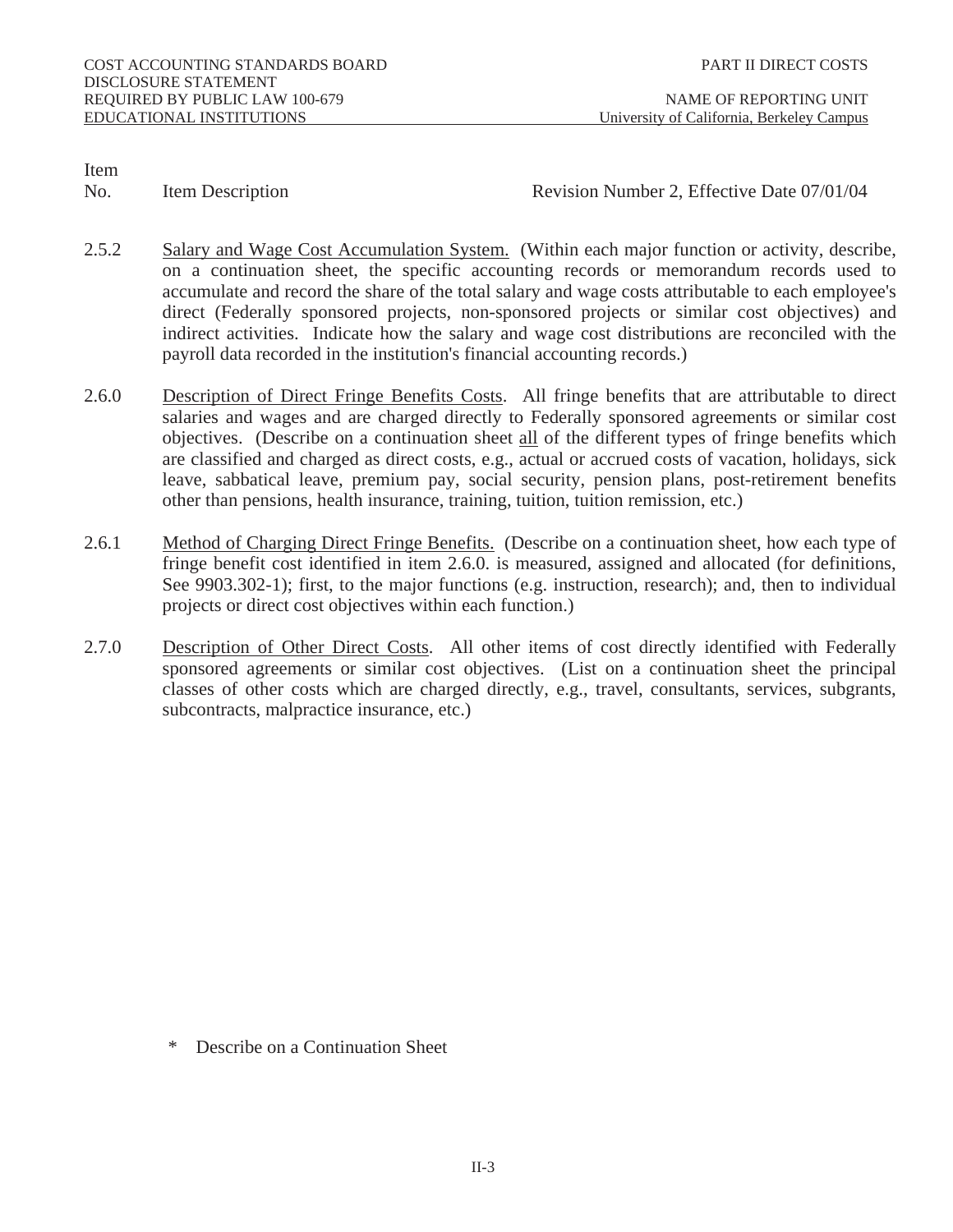No. Item Description **Revision Number 2, Effective Date 07/01/04** 

2.8.0 Cost Transfers. When Federally sponsored agreements or similar cost objectives are credited for cost transfers to other projects, grants or contracts, is the credit amount for direct personal services, materials, other direct charges and applicable indirect costs always based on the same amount(s) or rate(s) (e.g., direct labor rate, indirect costs) originally used to charge or allocate costs to the project (Consider transactions where the original charge and the credit occur in different cost accounting periods). (Mark one, if "No", explain on a continuation sheet how the credit differs from original charge.)

 Yes xx No

2.9.0 Interorganizational Transfers. This item is directed only to those materials, supplies, and services which are, or will be transferred to you from other segments of the educational institution. (Mark the appropriate line(s) in each column to indicate the basis used by you as transferee to charge the cost or price of interorganizational transfers or materials, supplies, and services to Federally sponsored agreements or similar cost objectives. If more than one line is marked in a column, explain on a continuation sheet.)

|                                                                                                  | <b>Materials</b><br>(1) | <b>Supplies</b><br>(2) | <b>Services</b><br>(3) |
|--------------------------------------------------------------------------------------------------|-------------------------|------------------------|------------------------|
| A. At full cost excluding indirect<br>costs attributable to group<br>central office expenses.    | XX                      | XX                     | XX                     |
| B. At full cost including indirect<br>costs attributable to group or<br>central office expenses. |                         |                        |                        |
| C. At established catalog or market<br>price or prices based on adequate<br>competition.         |                         |                        |                        |
| Y. Other(s) $*$                                                                                  |                         |                        |                        |
| Z. Interorganizational transfers are<br>not applicable                                           |                         |                        |                        |

Describe on a Continuation Sheet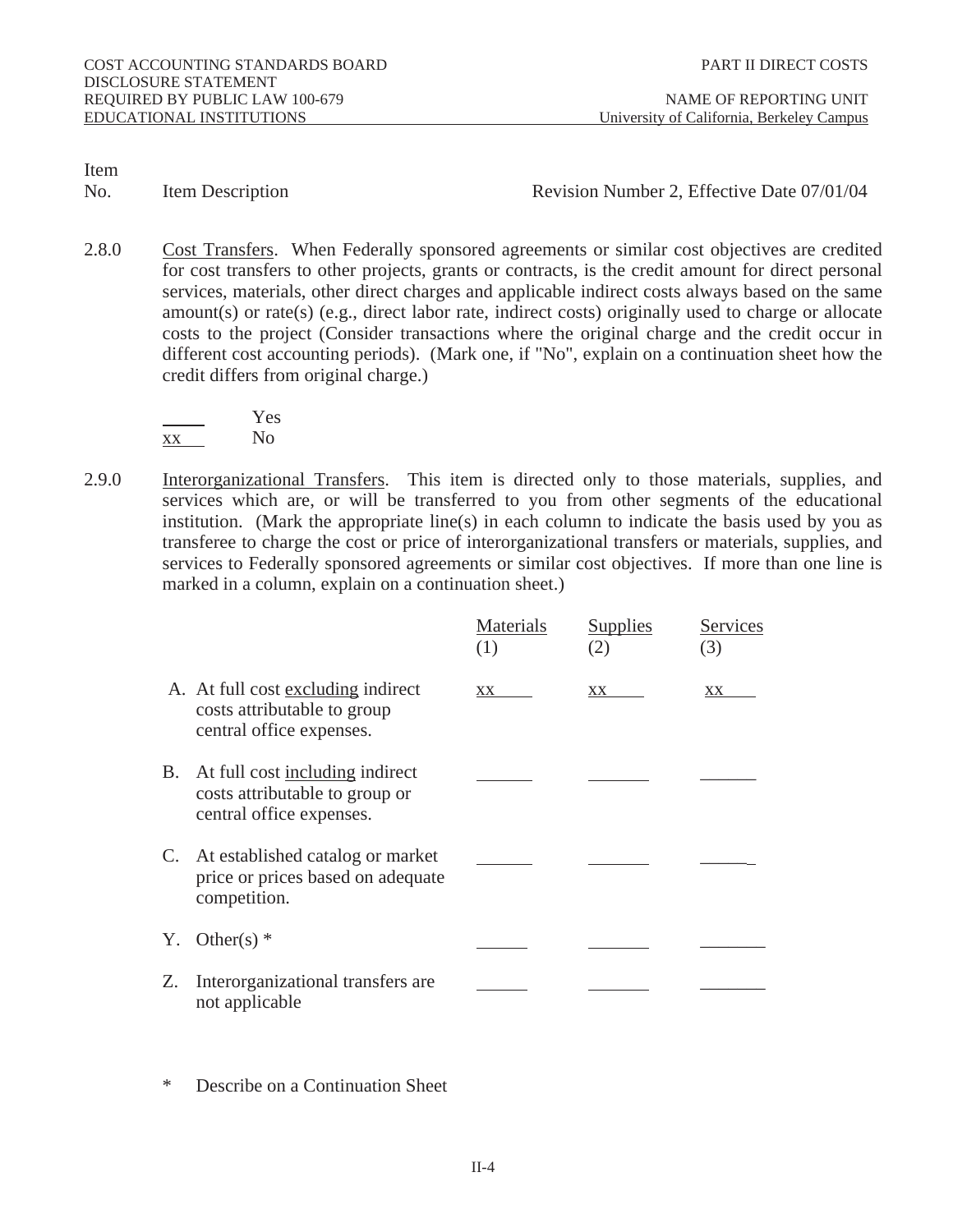No. Item Description **Revision Number 2, Effective Date 07/01/04** 

#### **Continuation Sheet**

# 2.1.0 Criteria for Determining How Costs are Charged to Federally Sponsored Agreements or Similar Cost Objectives

Revised

 For all categories of cost charged to Federally sponsored agreements, including materials and supplies, salaries and wages, fringe benefits, travel, consultants, services, subgrants and subcontracts, and miscellaneous expenses, the University's policy is to comply with Office of Management and Budget guidance in treating costs as either direct or indirect, according to the purpose and circumstances under which the cost was incurred. The University policy is contained in the UCOP Contract & Grant Manual, Chapter 6, *Financial–General*, Section 6-520, *Classification of Direct and Indirect Costs* (Revised April 23, 2004), http://www.ucop.edu/raohome/cgmanual/chap06.html#6-500 and in Chapter 7, *Budgets and Expenditures* (Revised April 23, 2004), http://www.ucop.edu/raohome/cgmanual/chap07.html

The overall policy of the University on direct costing procedures is contained in Business and Finance Bulletin A-47, *University Direct Costing Procedures* (Revised August 1, 1994). http://www.ucop.edu/ucophome/policies/bfb/a47.html

 Direct costs are those costs that can be identified specifically with a particular sponsored project, an instructional activity, or any other institutional direct activity; or that can be directly assigned to such activities relatively easily with a high degree of confidence. Identification with the major activity rather than the nature of the goods and services involved is the determining factor in distinguishing direct from indirect costs. For instance, salaries and wages may be treated as direct costs or indirect costs depending on whether the employee is performing a direct institutional activity (such as research) or an indirect institutional activity (such as general university administration).

 Academic departments and organized research units regularly incur both direct costs (research, instruction, other sponsored activities, and/or other institutional activities) and indirect costs (departmental administration and/or departmental operations & maintenance). In such departments, when administrative and clerical salaries or other costs are charged directly to sponsored projects, care is exercised to assure that costs incurred for the same purpose in like circumstances are consistently treated as direct costs for all activities of the unit. This is accomplished through a direct charge equivalent or other mechanism that assigns the costs directly to the appropriate activities, as recommended by the Office of Management and Budget in its memorandum entitled "Direct Charging of Administrative and Clerical Salaries" dated July 13, 1994, attached as Exhibit A, and by the National Institutes of Health in a notice in the NIH Guide dated September 23, 1994, attached as Exhibit B. A complete description of the departmental administration pool composition, including the direct charge equivalent (DCE) methodology and amounts calculated by department, is shown in the Facilities and Administrative Rate Proposal: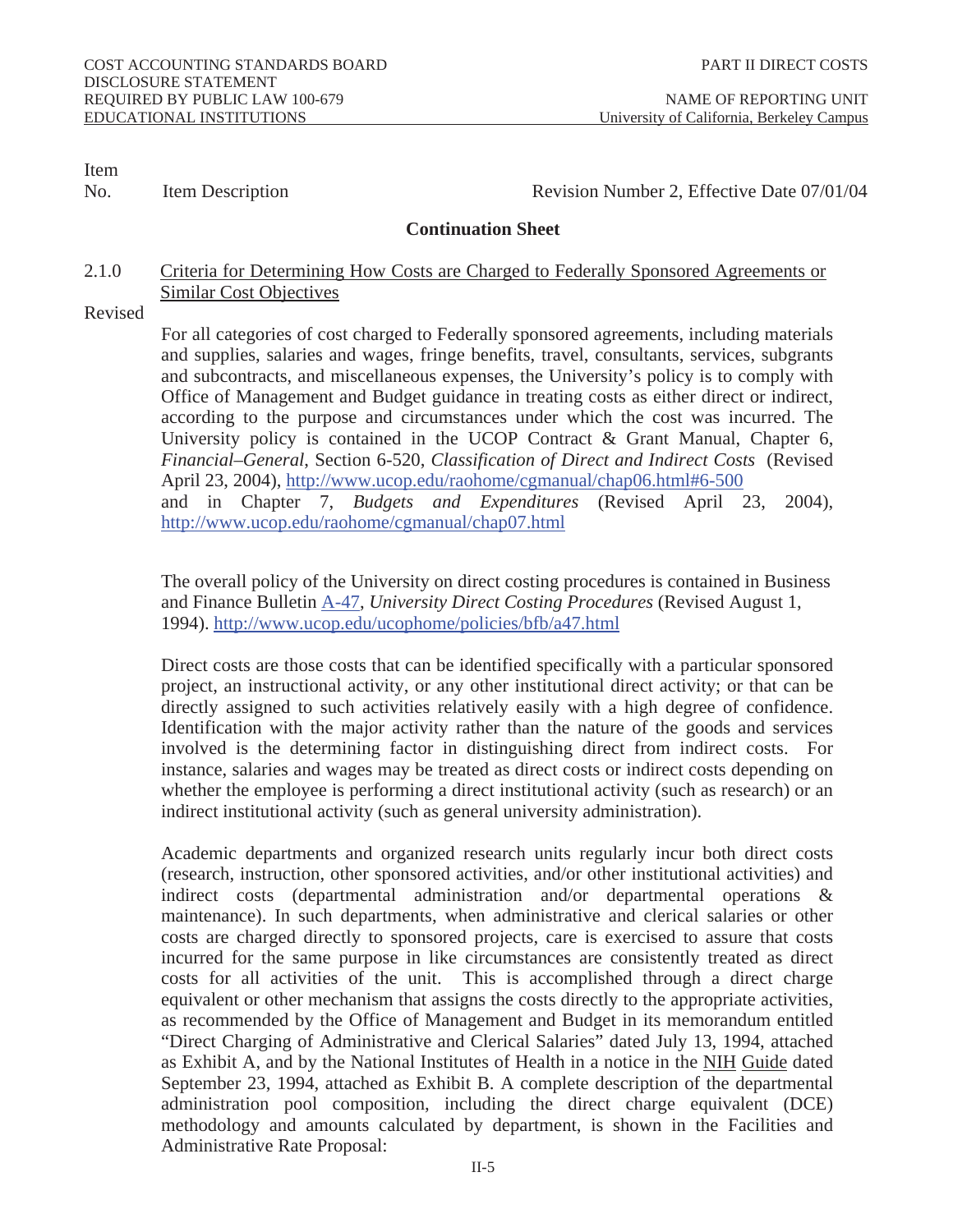No. Item Description **Revision Number 2, Effective Date 07/01/04** 

# FYE 6/30/2000, *Departmental Administration*

 The major functions specific to the reporting unit are identified as direct cost bases in its indirect cost proposals. Separate rates, including on- and off-campus rates when appropriate, are negotiated with the University's cognizant Federal agency for all major functions that include Federal awards.

Organized Research Units (ORUs) are not subject to special costing policy, and are required to follow the same policy and procedures as all academic departments, including costing practices that determine direct and indirect costs as referenced above. However, special rates are negotiated for the University's Space Science's Laboratory on- and offcampus organized research that reflect the specific cost environment of this facility. The rates are set forth in the Facilities and Administrative Rate Proposal.

 Indirect costs are those costs that are incurred for common or joint objectives and therefore cannot be identified readily and specifically with a particular sponsored project, an instructional activity, or any other direct institutional activity, subject to the limitations and exclusions mandated by OMB Circular A-21.

It is the policy of the University to treat committed cost sharing of salary and non-salary expenses as direct costs to comply with the guidance provided by the OMB by including in the appropriate F&A direct cost base the value of committed cost sharing expended during the year. Indirect cost allocable to identified salary and non-salary cost sharing expenses may also be counted as cost sharing, but is not treated as a direct cost. This policy is included in The UC Contract and Grant Manual, Chapter 5, Cost Sharing (Revised April 23, 2004), at: http://ucop.edu/raohome/cgmanual/chap05.htm and in the UCB Cost Sharing Policy (Revised 6/10/03):

http://efa-fs.vcbf.berkeley.edu/POLICY/costsharing.pdf.

The campus Accounting Office gathers information on expenditures for the fulfillment of committed cost sharing. This information is incorporated into the F&A rate proposal by including these costs in the appropriate direct cost base.

# 2.2.0 Description of Direct Materials

Revised

 Direct materials and supplies are those materials and supplies that can be identified specifically with a particular sponsored project, an instructional activity, or any other institutional activity; or that can be directly assigned to such activities relatively easily with a high degree of accuracy. Categories of such materials and supplies include, but are not limited to, general- and special-purpose non-capital items, computer software, lab instruments and supplies, lab glass/ceramics, chemicals and gases.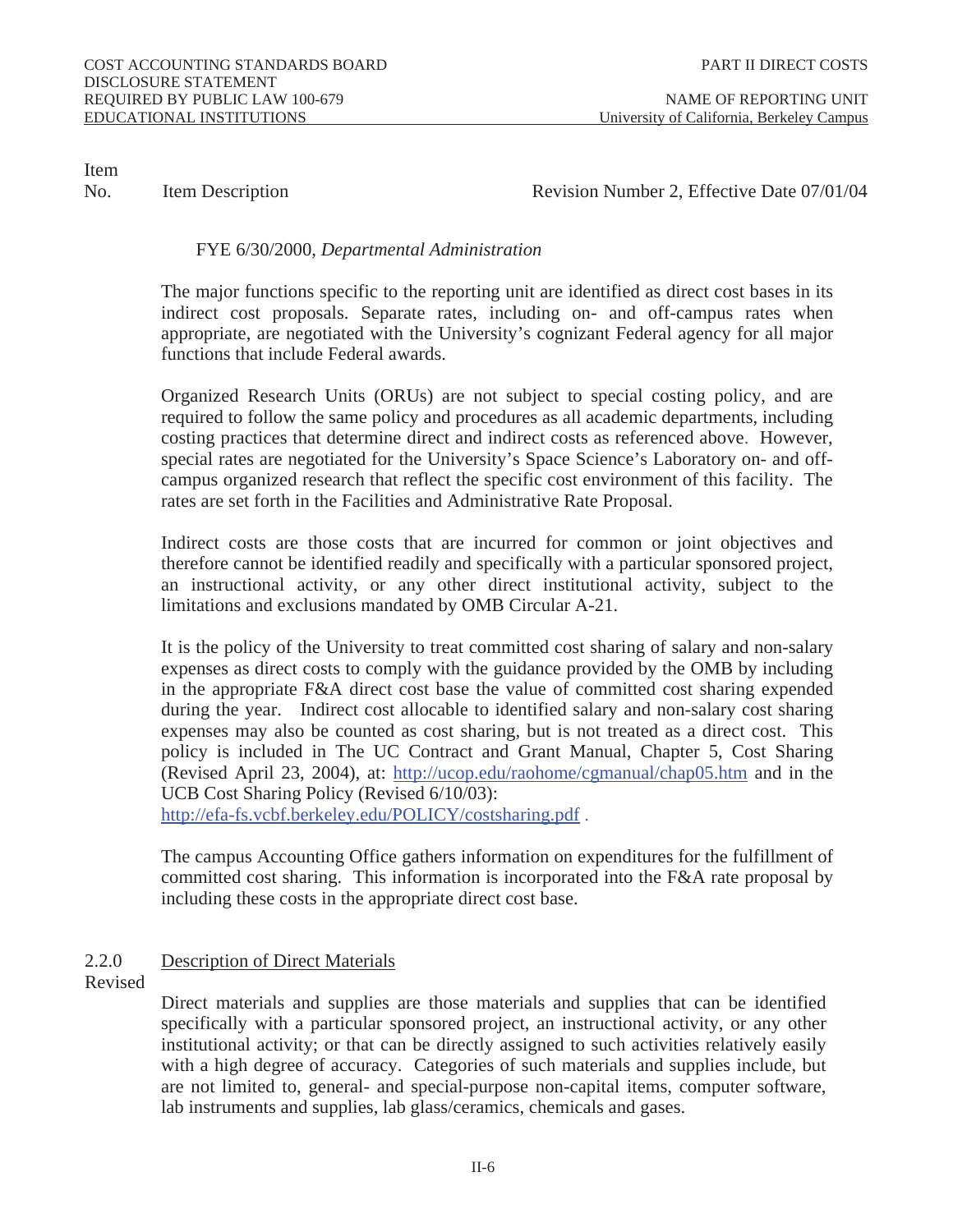### No. Item Description **Revision Number 2, Effective Date 07/01/04**

Academic departments and organized research units regularly incur both direct costs (research, instruction, other sponsored activities, and/or other institutional activities) and indirect costs (departmental administration and/or departmental operations & maintenance). In such departments, when materials and supplies are charged directly to sponsored projects, care is exercised to assure that costs incurred for the same purpose in like circumstances are consistently treated as direct costs for all activities of the unit. This is accomplished through a direct charge equivalent or other mechanism that assigns the costs directly to the appropriate activities, as recommended by the Office of Management and Budget in its memorandum entitled "Direct Charging of Administrative and Clerical Salaries" dated July 13, 1994, attached as Exhibit A, and by the National Institutes of Health in a notice in the NIH Guide dated September 23, 1994, attached as Exhibit B. A complete description of the departmental administration pool composition, including the direct charge equivalent (DCE) methodology and amounts calculated by department, is shown in the Facilities and Administrative Rate Proposal:

### FYE 6/30/2000, *Departmental Administration*

# 2.3.2 Inventory Requisitions from Central or Common, Institution-owned Inventory

 Inventory requisitions from central inventory are charged to projects based on an average cost per unit which is adjusted whenever new purchases are added to the inventory. The cost of the new goods (net of discounts taken) is added to the value of the existing inventory and a new average unit cost is determined. When goods are taken out of inventory, the value of the inventory is reduced based on the average unit cost in effect. Requisitions from central inventory may be assessed a surcharge for storage, service and handling in addition to the inventory valuation described above. The surcharges are designed to cover the anticipated operating costs of the storehouse. The surcharges are reviewed periodically, but no less than annually, to adjust for any surplus or deficit.

# 2.4.0 Description of Direct Personal Services

Revised

 Direct personal services are those that can be identified specifically with a particular sponsored project, an instructional activity, or any other institutional activity; or that can be directly assigned to such activities relatively easily with a high degree of accuracy. Direct personal services costs consist of individual employee salary and wages and associated fringe benefits in proportion to the employee's effort on each direct activity.

Academic departments and organized research units regularly incur both direct costs (research, instruction, other sponsored activities, and/or other institutional activities) and indirect costs (departmental administration and/or departmental operations & maintenance). In such departments, when personal services are charged directly to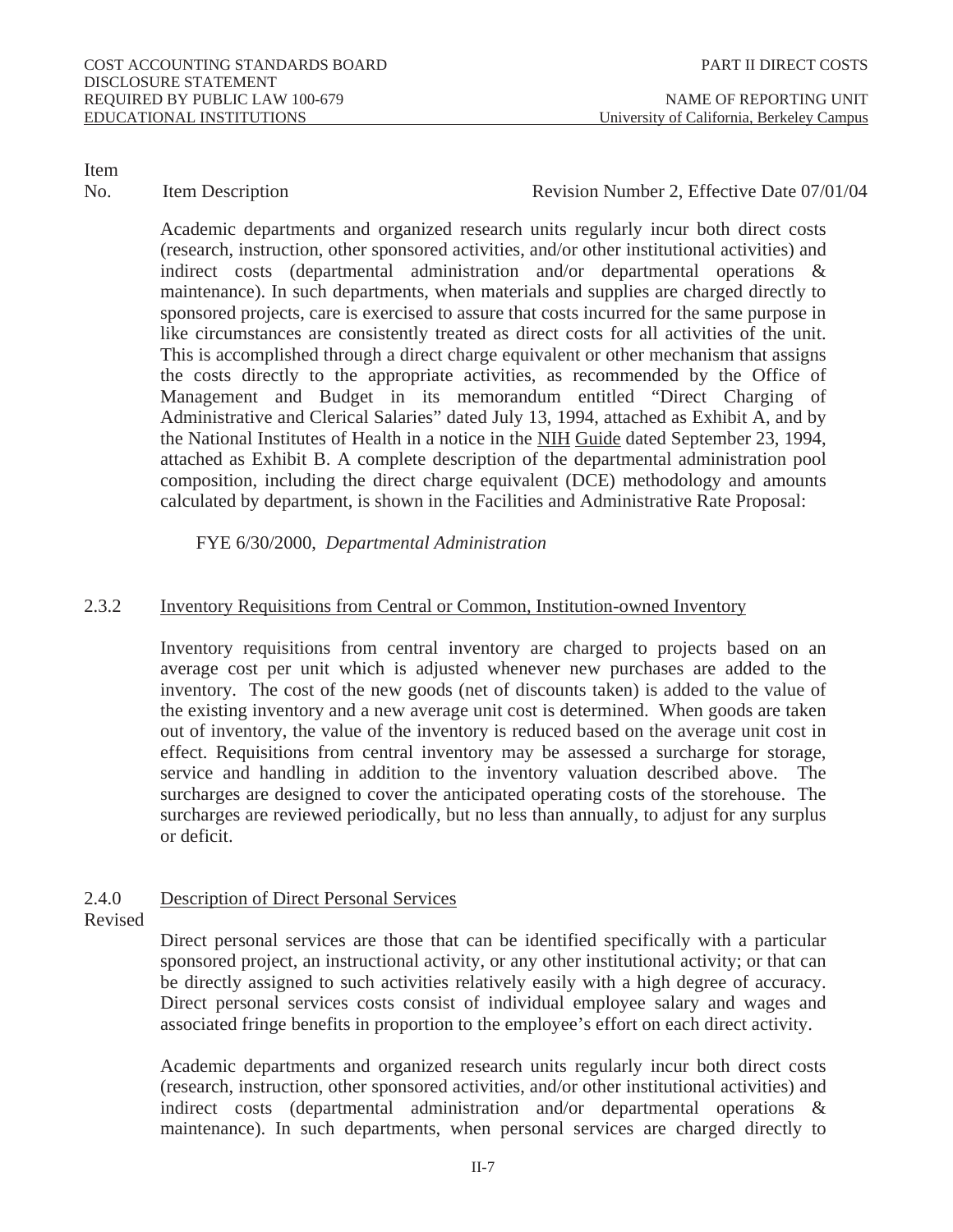No. Item Description **Revision Number 2, Effective Date 07/01/04** 

sponsored projects, care is exercised to assure that costs incurred for the same purpose in like circumstances are consistently treated as direct costs for all activities of the unit. This is accomplished through a direct charge equivalent or other mechanism that assigns the costs directly to the appropriate activities, as recommended by the Office of Management and Budget in its memorandum entitled "Direct Charging of Administrative and Clerical Salaries" dated July 13, 1994, attached as Exhibit A, and by the National Institutes of Health in a notice in the NIH Guide dated September 23, 1994, attached as Exhibit B. A complete description of the departmental administration pool composition, including the direct charge equivalent (DCE) methodology and amounts calculated by department, is shown in the Facilities and Administrative Rate Proposal:

FYE 6/30/2000, *Departmental Administration* 

#### 2.5.0 Method of Charging Direct Salaries and Wages Revised

 Salaries and wages are charged to federal or federal flow through funds based initially on information contained in time cards and/or according to the budgeted planned or assigned work activity. These charges are confirmed by the University's effort reporting process.

Employees charged in part or in whole to federal or federal flow-through funds must complete after-the-fact activity records (Personnel Activity Report or PAR), and make adjustments if significant differences are indicated, as required by A-21, J.8.c.(2)(b). The system-wide requirement for PARS is established in the UC Accounting Manual, Chapter P196-13, *Payroll: Attendance, time Reporting and Leave Accrual Records* (6/30/97). http://www.ucop.edu/ucophome/policies/acctman/p-196-13.pdf

Local campus information and guidelines for PARs (Revised May 13, 2004) are found at: http://efa-fs.vcbf.berkeley.edu/PARS/PARS.pdf

The University applies the annual NIH guideline "Salary Limitation on Grants, Cooperative Agreements and Contracts" to ensure compliance. Non-federal funds are used to pay the salary over the NIH limitation. The Accounting Office, in conjunction with the departments, identify and review all the charges on NIH award for employees who earn a rate of pay in excess of the NIH salary limit to ensure compliance with the limit. The analysis includes the comparison of charges with the maximum allowable charge as determined by the certified effort reports and the maximum salary allowed under the limit. Any charged identified exceeding the limit are reversed or refunded to the federal government. The salary increment in excess of the limitation is included in the appropriate direct cost base whenever F&A rate proposals are prepared.

2.5.1 Salary and Wage Cost Distribution Systems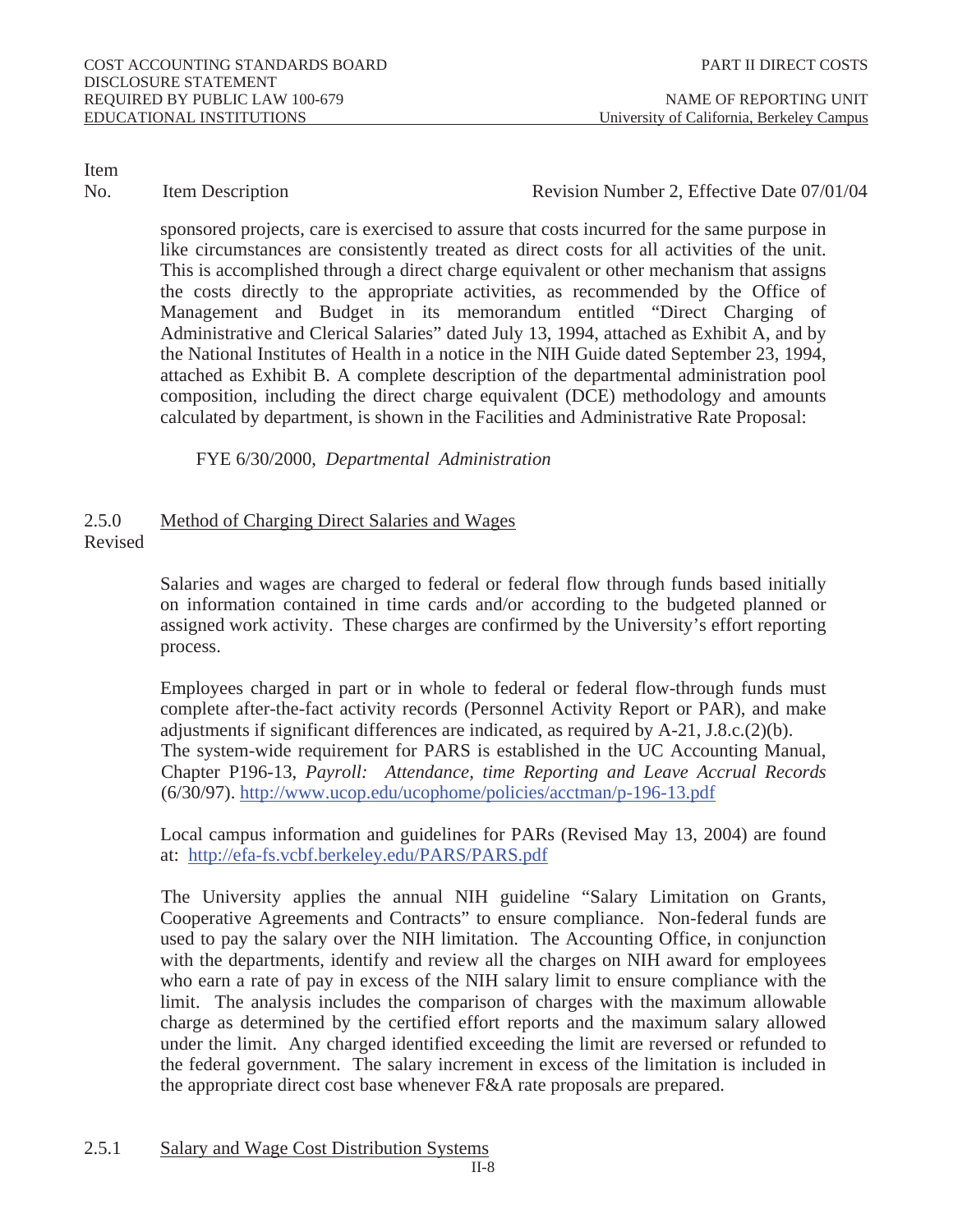# No. Item Description **Revision Number 2, Effective Date 07/01/04**

#### Revised

 Employees whose salaries and wages are not directly charged to any Federal funds are not required to complete after-the-fact activity records. As a rule, the salary and wages of an employee who is not working on sponsored agreements or similar cost objectives are assignable to indirect or direct cost objectives based on his or her budgeted salary distribution. The personal services expenses attributable to such an employee are included in the appropriate indirect cost accumulation pool or direct allocation base along with the other costs of the pool or base, identified through the financial accounting system by function, account, fund and object code. The main exception to the above rule occurs in academic departments and other organizational units when a direct charge equivalent or similar mechanism is used, whereby an equitable portion of the salaries and wages that would otherwise be classified as departmental administration is treated as a direct cost to assure consistent costing treatment for all activities of the unit. A complete description of the departmental administration pool composition, including the direct charge equivalent (DCE) methodology and amounts calculated by department, is shown in the Facilities and Administrative Rate Proposal:

FYE 6/30/2000, *Departmental Administration* 

# 2.5.2 Salary and Wage Cost Accumulation System

#### Revised

Salary and wages paid by the University to its employees are processed through the University's payroll system. A specific fund source(s), program purpose(s) and amount(s) of pay must be identified for each individual payment of salaries and wages prior to processing. The information accumulated in the payroll system is posted to the general ledger of the University's financial accounting system. Payroll costs posted to sponsored projects are recovered through the sponsors as direct costs. The amounts posted to individual federally sponsored projects may be adjusted at a later time based on the information provided in the after-the-fact Personnel Activity Report or PAR.

The system-wide requirement for PARS is established in the UC Accounting Manual, Chapter P196-13, *Payroll: Attendance, Time Reporting and Leave Accrual Records* (6/30/97). http://www.ucop.edu/ucophome/policies/acctman/p-196-13.pdf

Local campus information and guidelines for PARs (Revised May 13, 2004) are found at: http://efa-fs.vcbf.berkeley.edu/PARS/PARS.pdf.

It is the policy of the University to treat committed cost sharing of salary and non-salary expenses as a direct cost to comply with the guidance provided by the OMB. Indirect cost allocable to identified salary and non-salary cost sharing expenses may also be counted as cost sharing, but is not treated as a direct cost.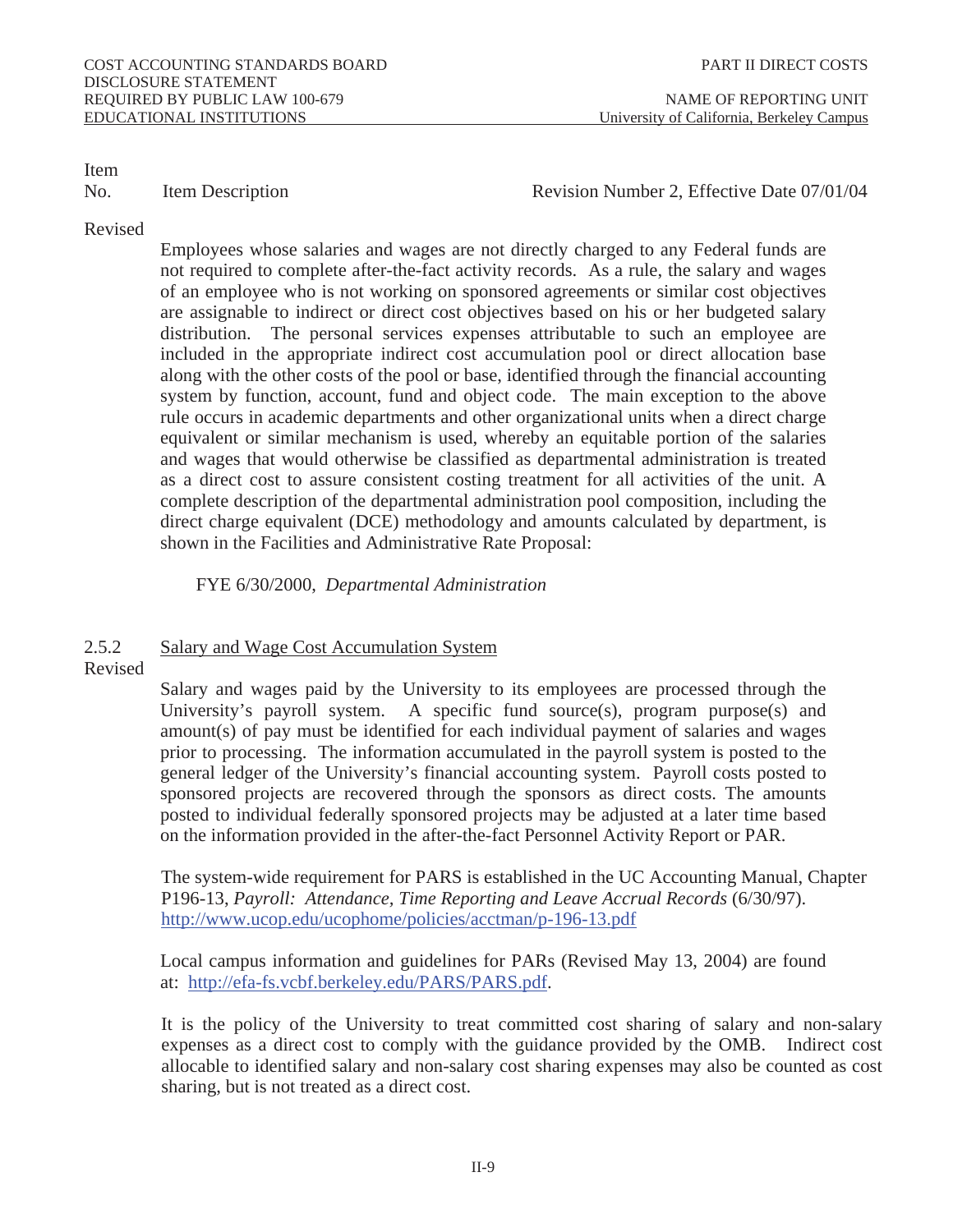No. Item Description **Revision Number 2, Effective Date 07/01/04** 

# 2.6.0 Description of Direct Fringe Benefits Costs

Revised

 Fringe benefits at the University of California include holidays, sick leave, vacation, other paid leaves permitted under University policy (e.g., jury duty), sabbatical leave, OASDI, Medicare, retirement plan, health insurance, dental insurance, optical insurance, worker's compensation insurance, unemployment insurance, non-industrial disability insurance, life insurance, annuitant health and dental insurance, incentive award program, employee support program, severance pay and tuition/fee remission of certain student employees. The University does not classify fringe benefits as direct or indirect costs in all circumstances; rather, the costing treatment of a given employee's fringe benefits is consistent with, and in proportion to, the costing treatment of that employee's salary and wages. Direct fringe benefits costs are those that are attributable to an employee's direct personal services costs (See 2.4.0. above for a description of direct personal services costs).

# 2.6.1 Method of Charging Direct Fringe Benefits

Revised

 The method used by the University of California to budget and charge fringe benefit costs to sponsored projects is referenced in UCOP Contract and Grant Manual, Chapter 7, Budgets and Expenditures, Section 7-206, which can be found at: http://www.ucop.edu/raohome/cgmanual/chap07.html#7-206.

The University does not negotiate or apply a uniform, average fringe benefit rate for charging sponsored agreements. Fringe benefit amounts are charged on an actual basis depending on the individual employee's set of benefits. A composite rate used to budget fringe benefit costs on project proposals is developed by the Office of the President, as needed based on changes to the underlying components. For holidays, sick leave, vacation, other paid leaves permitted under University policy (e.g., jury duty), see section 5.1.0.

 OASDI, Medicare, health insurance, dental insurance, optical insurance, worker's compensation insurance, unemployment insurance, non-industrial disability insurance, life insurance, severance pay and tuition/fee remission are measured based on actual cost, assigned to the university fiscal year in which they are accrued, and allocated to direct and/or indirect objectives on a prorated basis consistent with the allocation of the benefiting employee's salary and wages or reported effort. The costs are identified through the general ledger accounts established to record the cost of benefit programs, and are allocated to activities or projects per employee through the payroll system and posted to the ledger. The costs identified to projects in the ledger are classified to A-21 direct and indirect cost pools as determined the nature of activity supported by the account.

 The retirement plan, incentive award program and employee support program, are measured based on average cost, assigned to salaries of eligible employees in the university fiscal year in which they are accrued, and allocated to direct and/or indirect objectives on a prorated basis consistent with the allocation of the employee's salary and wages or reported effort. The costs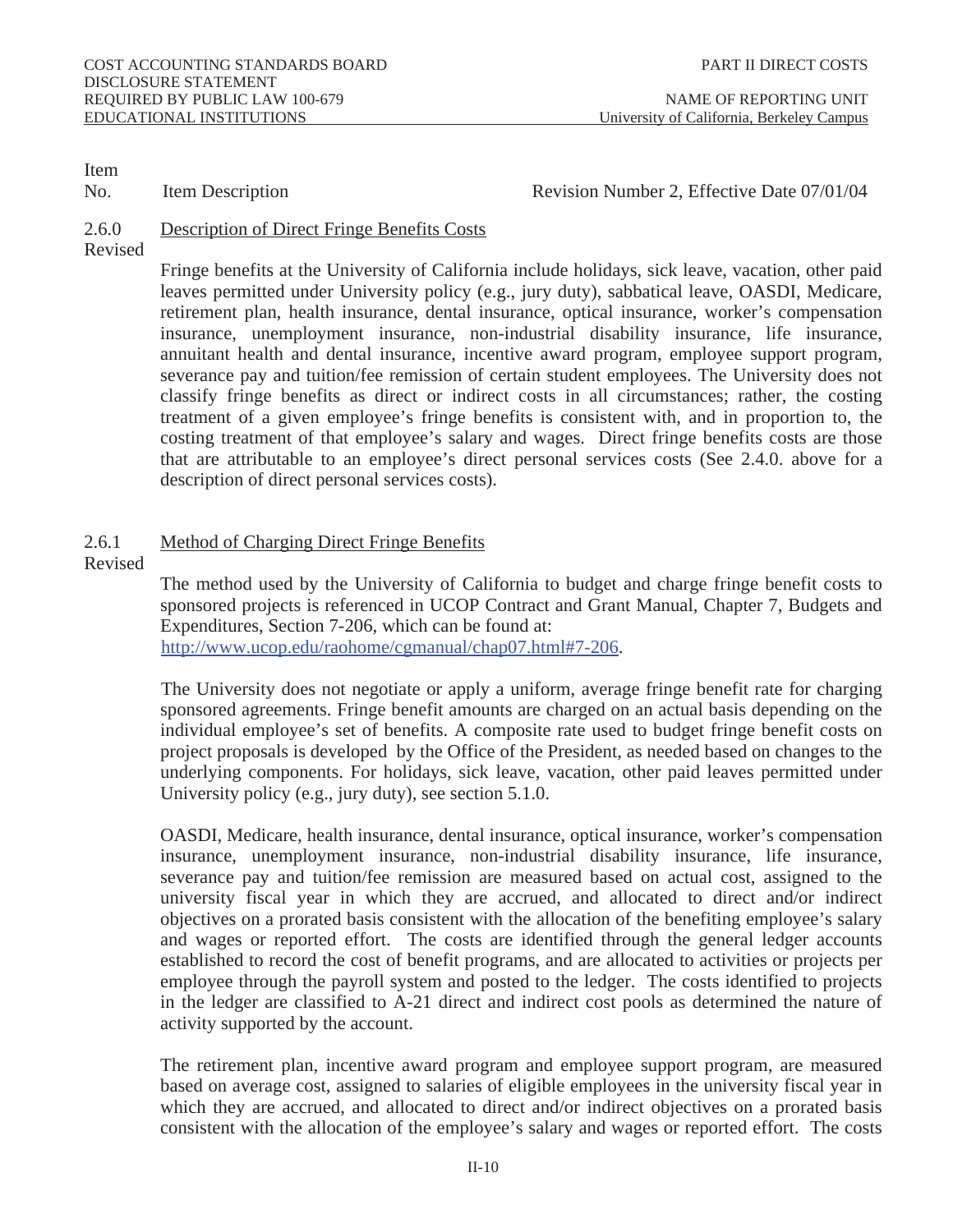No. Item Description **Revision Number 2, Effective Date 07/01/04** 

are identified through the general ledger accounts established to record the cost of benefit programs, and are allocated to activities or projects per employee through the payroll system and posted to the ledger. The costs identified to projects in the ledger are classified to A-21 direct and indirect cost pools as determined the nature of activity supported by the account. Annuitant health and dental benefits are measured based on average costs, assigned to salaries of current employees, and allocated to direct and/or indirect objectives on a prorated basis consistent with the allocation of the employee's salary and wages or reported effort. The costs are identified through the general ledger accounts established to record the cost of benefit programs, and are allocated to activities or projects per employee through the payroll system and posted to the ledger. The costs identified to projects in the ledger are classified to A-21 direct and indirect cost pools as determined the nature of activity supported by the account.

# 2.7.0 Description of Other Direct Costs

Revised

 Subagreements are identifiable specifically with a particular sponsored project or other activity and are for that reason treated as direct costs. Circular A-21 requires that medical liability insurance costs be treated as a direct cost. In order to comply with this requirement, it is the policy and practice of the university to classify the medical liability insurance costs as a direct cost; however, since procedures have not been developed to assign these costs to benefiting sponsored projects with human subjects, 100% of the medical liability insurance costs are currently classified as costs of Other Institutional Activities.

 Travel, miscellaneous services, consumable supplies miscellaneous expenses, and equipment are treated as direct costs when they can be identified specifically with a particular sponsored project, an instructional activity, or any other institutional activity; or can be directly assigned to such activities relatively easily with a high degree of accuracy. In addition, where regulatory compliance or other administrative costs have been initiated after 1991, and where these costs can be identified specifically with a particular sponsored project or other institutional direct activity, or can be directly assigned to such activities relatively easily with a high degree of accuracy, such costs will be directly charged to benefiting activities.

 Academic departments and organized research units regularly incur both direct costs (research, instruction, other sponsored activities, and/or other institutional activities) and indirect costs (departmental administration and/or departmental operations & maintenance). In such departments, when materials and supplies are charged directly to sponsored projects, care is exercised to assure that costs incurred for the same purpose in like circumstances are consistently treated as direct costs for all activities of the unit. This is accomplished through a direct charge equivalent or other mechanism that assigns the costs directly to the appropriate activities, as recommended by the Office of Management and Budget in its memorandum entitled "Direct Charging of Administrative and Clerical Salaries" dated July 13, 1994, attached as Exhibit A, and by the National Institutes of Health in a notice in the NIH Guide dated September 23, 1994, attached as Exhibit B. A complete description of the departmental administration pool composition, including the direct charge equivalent (DCE) methodology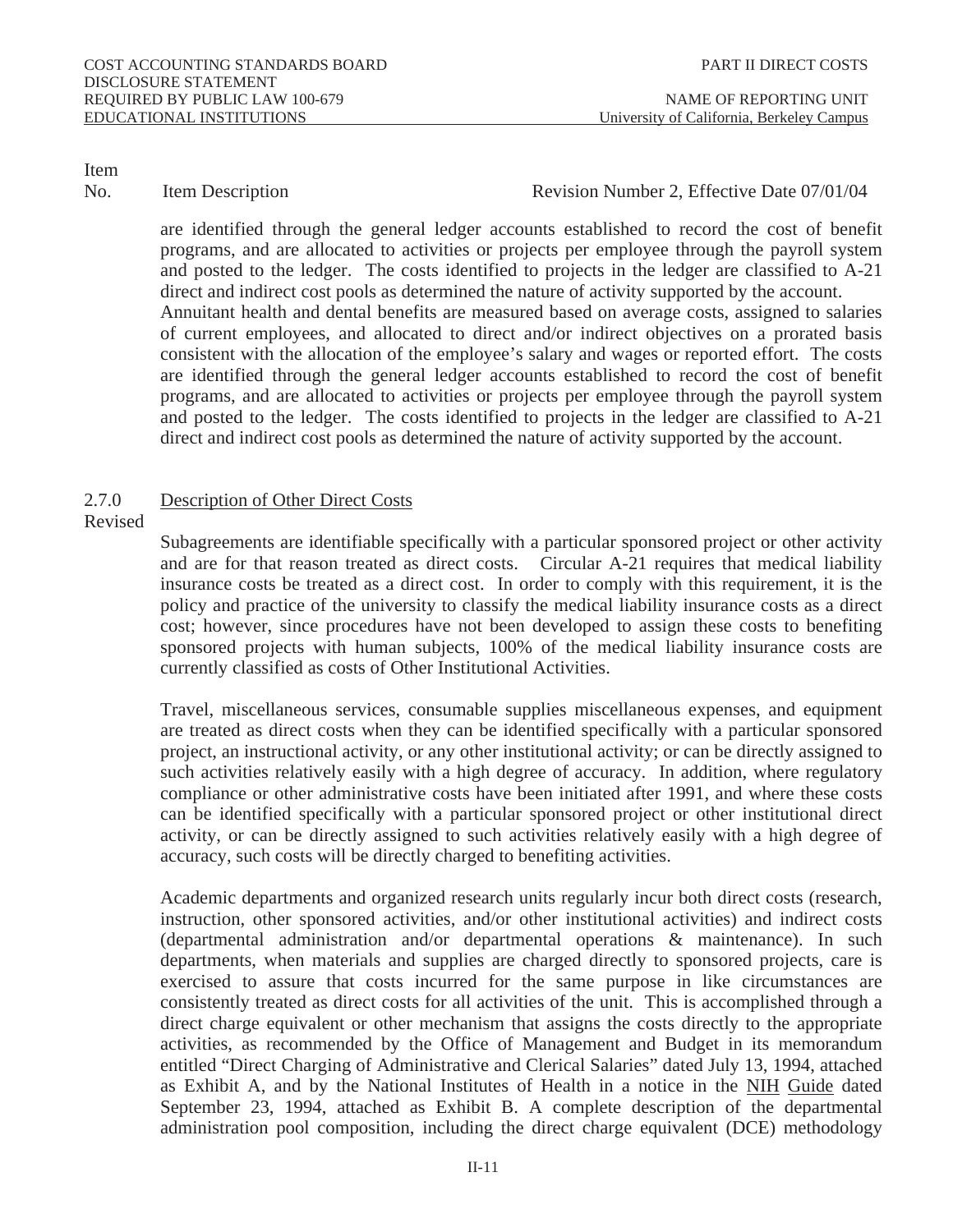# Item<br>No.

# Item Description **Number 2, Effective Date 07/01/04**

and amounts calculated by department, is shown in the Facilities and Administrative Rate Proposal:

### FYE 6/30/2000, *Departmental Administration*

It is the policy of the University to treat committed cost sharing of salary and non-salary expenses as a direct cost to comply with the guidance provided by the OMB. Indirect cost allocable to identified salary and non-salary cost sharing expenses may also be counted as cost sharing, but is not treated as a direct cost.

### 2.8.0 Cost Transfers

When Federally sponsored agreements or similar cost objectives are credited for cost transfers to other projects, grants or contracts, the credit amount for direct charges is always based on the same amount(s) or rate(s) originally used to charge or allocate costs to the project. The credit amount for indirect costs is based on the indirect cost rate in effect at the time of the transfer, which in some instances may differ from the indirect cost rate at the time of the original charge. The differences, if any, do not result in a material impact on Federal awards.

# 2.9.0 Interorganizational Transfers

 University of California Office of the President costs are allocated to segments as described in the continuation sheet for item 7.2.0.

End of Part II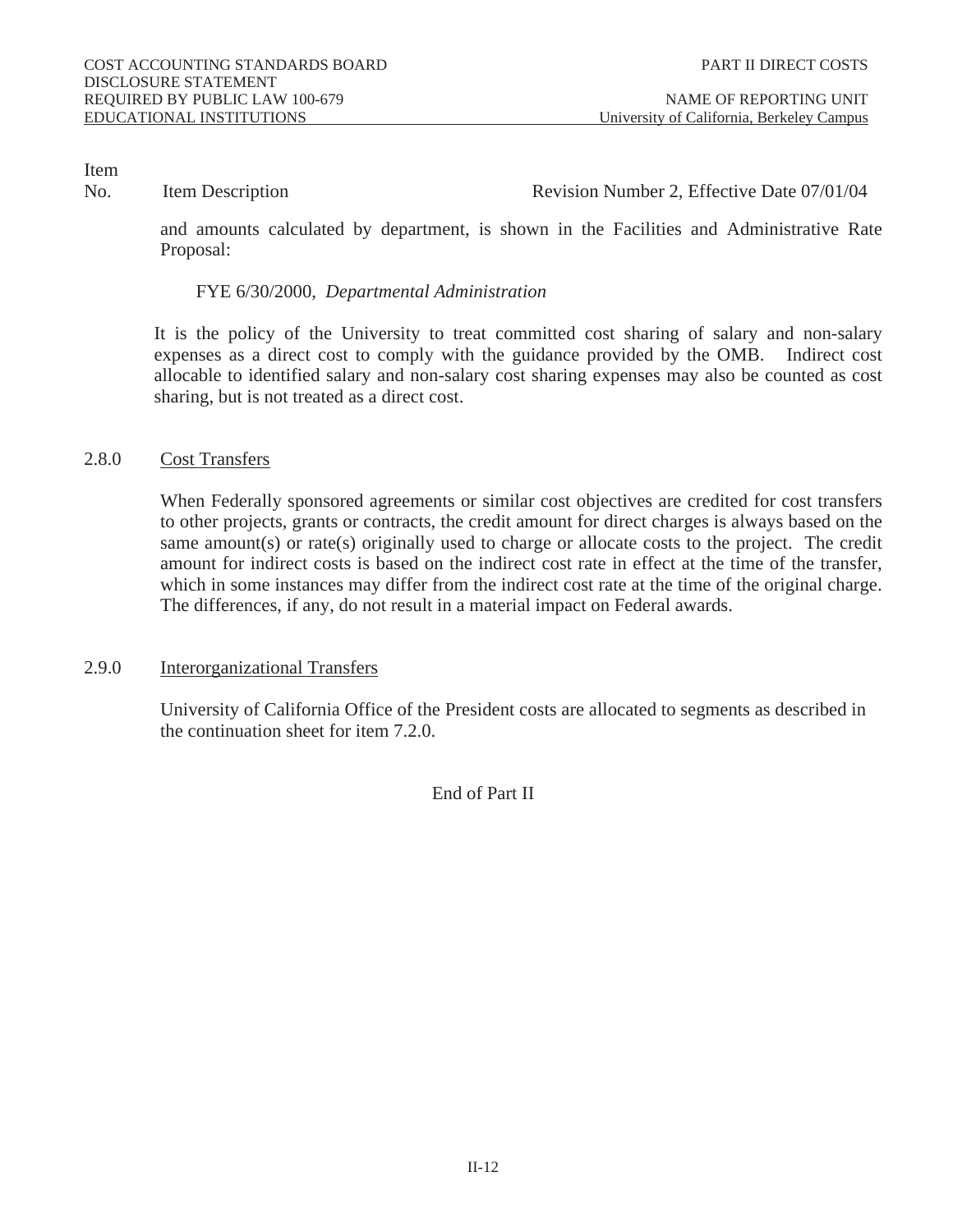No. Item Description **Revision Number 2, Effective Date 07/01/04** 

# **Instructions for Part III**

 Institutions should disclose how the segment's total indirect costs are identified and accumulated in specific indirect cost categories and allocated to applicable indirect cost pools and service centers within each major function or activity, how service center costs are accumulated and "billed" to users, and the specific indirect cost pools and allocation bases used to calculate the indirect cost rates that are used to allocate accumulated indirect costs to Federally sponsored agreements or similar final cost objectives. A continuation sheet should be used wherever additional space is required or when a response requires further explanation to ensure clarity and understanding.

 The following Allocation Base Codes are provided for use in connection with Items 3.1.0 and 3.3.0.

- A. Direct Charge or Allocation
- B. Total Expenditures
- C. Modified Total Cost Basis
- D. Modified Total Direct Cost Basis
- E. Salaries and Wages
- F. Salaries, Wages and Fringe Benefits
- G. Number of Employees (head count)
- H. Number of Employees (full-time equivalent basis)
- I. Number of Students (head count)
- J. Number of Students (full-time equivalent basis)
- K. Student Hours--classroom and work performed
- L. Square Footage
- M. Usage
- N. Unit of Product
- O. Total Production
- P. More than one base (Separate Cost Groupings) \*
- Y. Other(s)  $*$
- Z. Category or Pool not applicable

Describe on a Continuation Sheet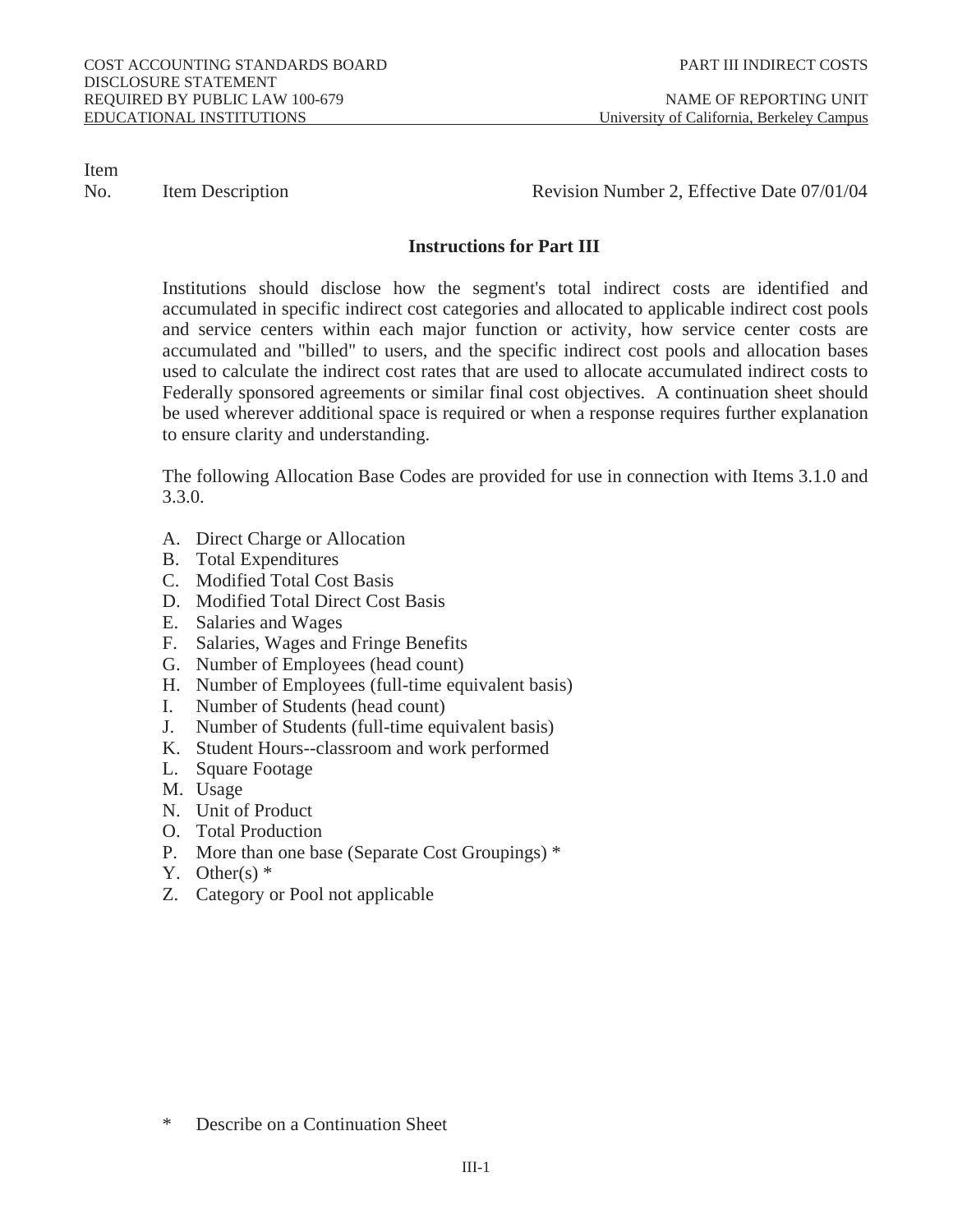No. Item Description **Revision Number 2, Effective Date 07/01/04** 

3.1.0 Indirect Cost Categories - Accumulation and Allocation. This item is directed at the identification, accumulation and allocation of all indirect costs of the institution. (Under the column heading, "Accumulation Method," insert "Yes" or "No" to indicate if the cost elements included in each indirect cost category are identified, recorded and accumulated in the institution's formal accounting system. If "No," describe on a continuation sheet, how the cost elements included in the indirect cost category are identified and accumulated. Under the column heading "Allocation Base," enter one of the allocation base codes A through P, Y, or Z, to indicate the basis used for allocating the accumulated costs of each indirect cost category to other applicable indirect cost categories, indirect cost pools, other institutional activities, specialized service facilities and other service centers. Under the column heading "Allocation Sequence," insert 1, 2, or 3 next to each of the first three indirect cost categories to indicate the sequence of the allocation process. If cross-allocation techniques are used, insert "CA." If an indirect cost category listed in this section is not used, insert "NA.")

|                | a)           | <b>Indirect Cost Category</b><br><b>Depreciation/Use Allowances/Interest</b> | <b>Accumulation</b><br><b>Method</b> | <b>Allocation</b><br><b>Base Code</b> | <b>Allocation</b><br><b>Sequence</b><br>$\overline{1}$ |
|----------------|--------------|------------------------------------------------------------------------------|--------------------------------------|---------------------------------------|--------------------------------------------------------|
| <b>Revised</b> |              | <b>Building</b>                                                              | yes                                  | $\overline{\Gamma}$                   |                                                        |
| <b>Revised</b> |              | Equipment                                                                    | yes                                  | $\underline{\mathbf{L}}$              |                                                        |
| <b>Revised</b> |              | <b>Capital Improvements to Land</b>                                          | yes                                  | $H+J$                                 |                                                        |
|                |              | Interest *                                                                   | in part*                             | $\overline{\Gamma}$                   |                                                        |
|                | b)           | <b>Operation and Maintenance</b>                                             | yes                                  | $\underline{\mathsf{L}}$              | $\overline{2}$                                         |
| <b>Revised</b> | $\mathbf{c}$ | <b>General Administration and General</b><br><b>Expense</b>                  | yes                                  | C & D                                 | $\overline{3}$                                         |
| <b>Revised</b> | d)           | <b>Departmental Administration</b>                                           | in part*                             | $\underline{C}$                       |                                                        |
|                | $\epsilon$   | <b>Sponsored Projects Administration</b>                                     | yes                                  | $Y^{1*}$                              |                                                        |
|                | f)           | Library                                                                      | yes                                  | $Y^2$                                 |                                                        |
|                | $\bf{g}$     | <b>Student Administration and Services</b>                                   | yes                                  | $\underline{\mathbf{K}}$              |                                                        |
|                | h)<br>$\ast$ | Other <sup>*</sup><br><b>Describe on a Continuation Sheet</b>                | $\overline{\text{NA}}$               |                                       |                                                        |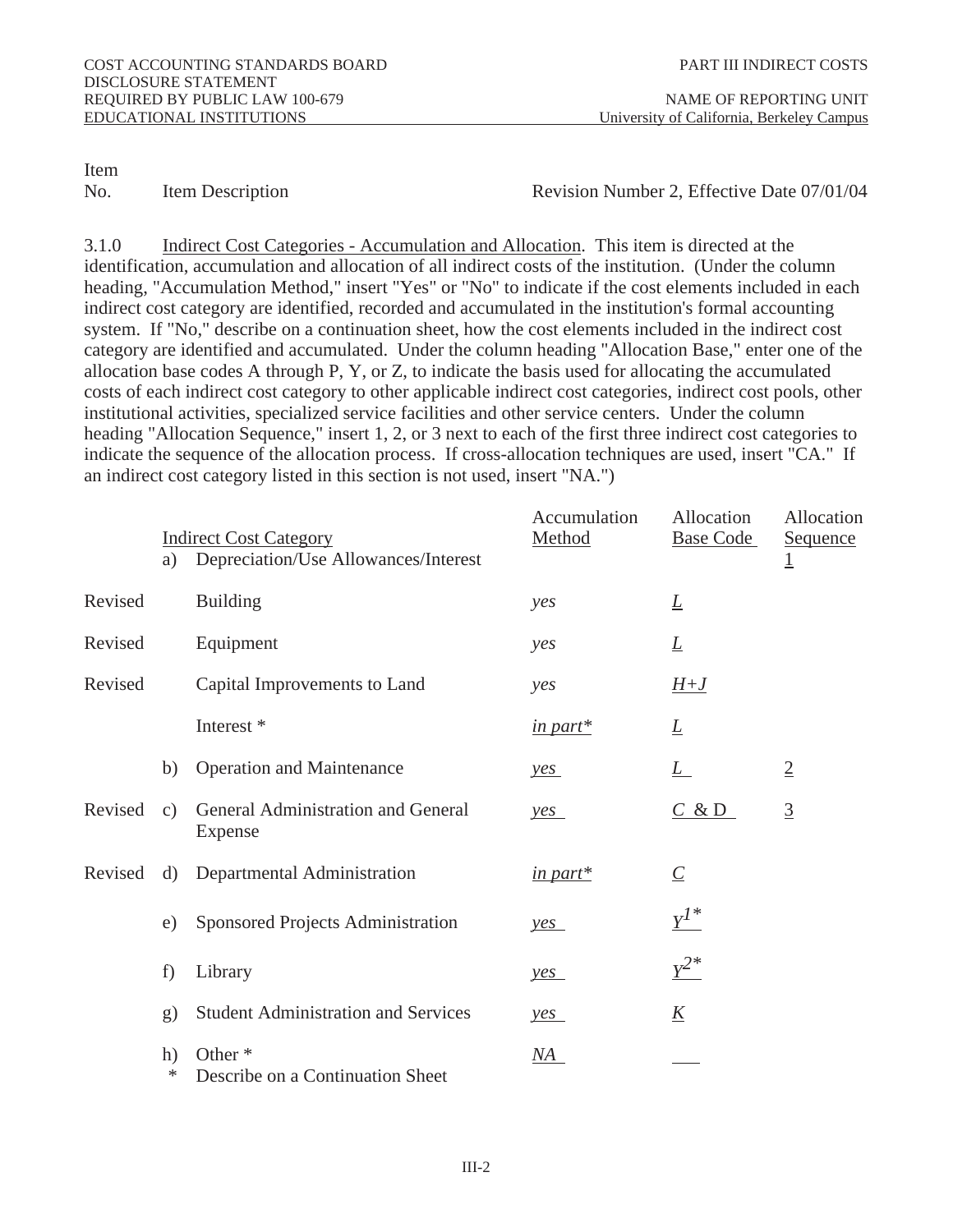No. Item Description **Revision Number 2, Effective Date 07/01/04** 

#### 3.2.0 Service Centers.

Revised

Service Centers are departments or functional units which perform specific technical or administrative services primarily for the benefit of other units within a reporting unit. Service Centers include "recharge centers" and the "specialized service facilities" defined in Section J of Circular A-21. (The codes identified below should be inserted on the appropriate line for each service center listed. The column numbers correspond to the paragraphs listed below that provide the codes. Explain on a Continuation Sheet if any of the services are charged to users on a basis other than usage of the services. Enter "Z" in Column 1, if not applicable.)

|                                   |              | (2) | (3)             | (4) | (5)                         |  |
|-----------------------------------|--------------|-----|-----------------|-----|-----------------------------|--|
| a) Scientific Computer Operations | $\mathbf{C}$ |     |                 |     | $A \quad C \quad B \quad A$ |  |
| b) Business Data Processing       |              |     | $A$ $C$ $B$ $A$ |     |                             |  |
| c) Animal Care Facilities         |              |     | A C B           |     | A                           |  |

 d) Other Service Centers with Annual Operating Budgets exceeding \$1,000,000 or that generate significant charges to Federally sponsored agreements either as a direct or indirect cost. (Specify below; use a Continuation Sheet, if necessary)

- 1) Category Code: Use code "A: if the service center costs are billed only as direct costs of final cost objectives; code "B" if billed only to indirect cost categories or indirect cost pools; code "C" if billed to both direct and indirect cost objectives.
- 2) Burden Code: Code "A" center receives an allocation of all applicable indirect costs; Code "B" - partial allocation of indirect costs; Code "C" - no allocation of indirect costs.
- 3) Billing Rate Code: Code "A" billing rates are based on historical costs; Code "B" rates are based on projected costs; Code "C" - rates are based on a combination of historical and projected costs; Code "D" - billings are based on the actual costs of the billing period; Code  $\overline{N}$ "Y" - other (explain on a Continuation Sheet).
- 4) User Charges Code: Code "A" all users are charged at the same billing rates; Code "B" some users are charged at different rates than other users (explain on a Continuation Sheet).
- 5) Actual Costs vs. Revenues Code: Code "A" billings (revenues) are compared to actual costs (expenditures) at least annually; Code "B" - billings are compared to actual costs less frequently than annually.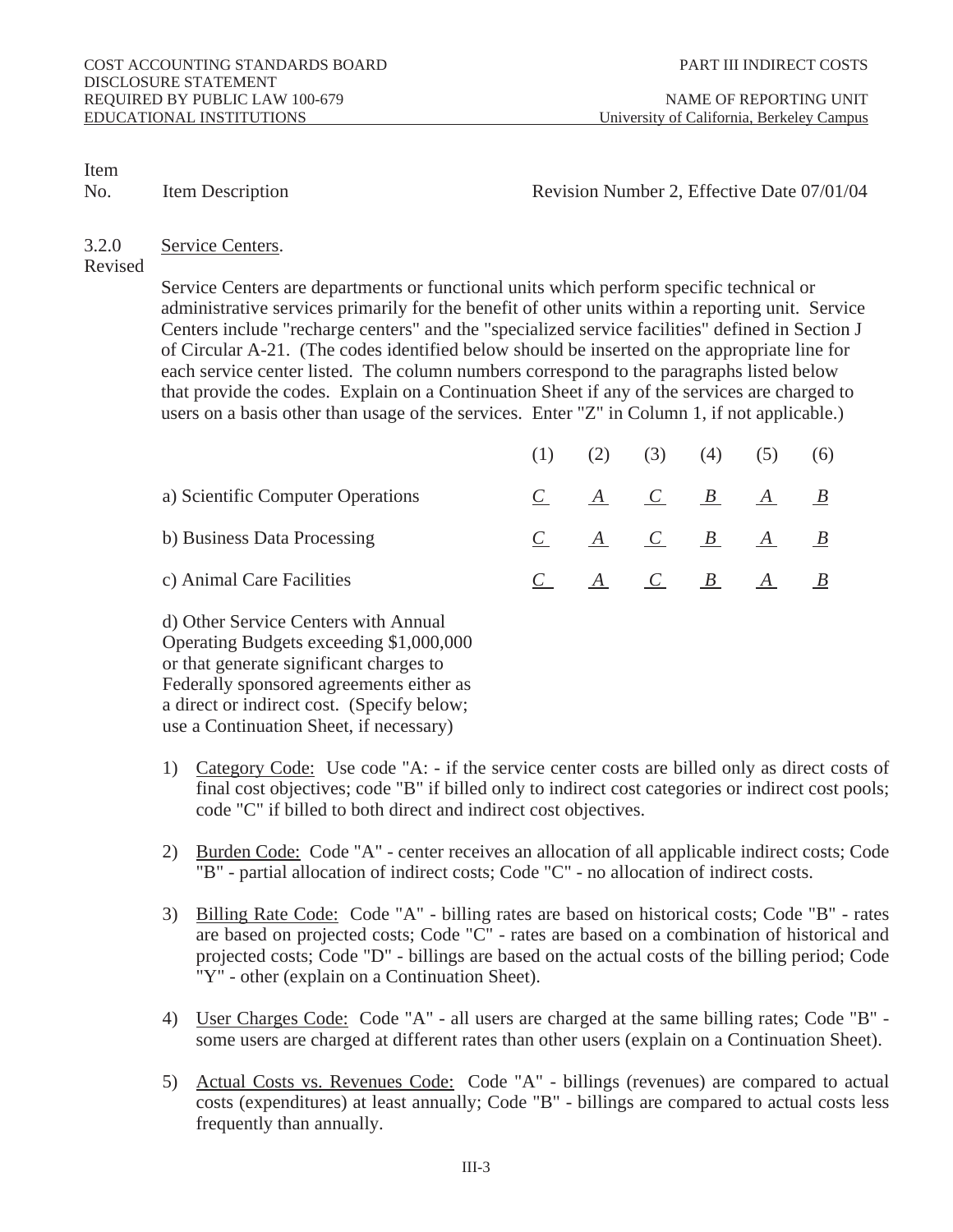No. Item Description **Revision Number 2, Effective Date 07/01/04** 

6) Variance Code: Code "A" - Annual variances between billed and actual costs are prorated to users (as credits or charges); Code "B" - variances are carried forward as adjustments to billing rate of future periods; Code "C" -annual variances are charged or credited to indirect costs; Code "Y" - other (explain on a Continuation Sheet).

#### 3.3.0 Indirect Cost Pools and Allocation Bases

 (Identify all of the indirect cost pools established for the accumulation of indirect costs, excluding service centers, and the allocation bases used to distribute accumulated indirect costs to Federally sponsored agreements or similar cost objectives within each major function or activity. For all applicable indirect cost pools, enter the applicable Allocation Base Code A through P, Y, or Z, to indicate the basis used for allocating accumulated pool costs to Federally sponsored agreements or similar cost objectives.)

| <b>Indirect Cost Pools</b>                                                                                                                                                                   |                                             | <b>Allocation</b><br><b>Base Code</b> |
|----------------------------------------------------------------------------------------------------------------------------------------------------------------------------------------------|---------------------------------------------|---------------------------------------|
|                                                                                                                                                                                              |                                             |                                       |
| <b>Instruction</b><br>A.                                                                                                                                                                     |                                             |                                       |
| facility & admin pools except SPA                                                                                                                                                            | <b>On-Campus</b>                            | $\overline{\mathbf{D}}$               |
| admin pools except SPA                                                                                                                                                                       | <b>Off-Campus</b>                           | D                                     |
| sponsored project admin (SPA)                                                                                                                                                                | Other <sup>*</sup>                          | ${\rm v}^1$                           |
|                                                                                                                                                                                              |                                             |                                       |
| Organized Research (applies to both campus and special Space Sciences Laboratory rate)<br>В.<br>facility & admin pools except SPA<br>admin pools except SPA<br>sponsored project admin (SPA) | <b>On-Campus</b><br>Off-Campus<br>Other $*$ | D<br>$\mathbf{D}$<br>${\rm Y}^1$      |
| C. Other Sponsored Activities                                                                                                                                                                |                                             |                                       |
| facility & admin pools except SPA                                                                                                                                                            | <b>On-Campus</b>                            | $\mathbf{D}$                          |
| admin pools except SPA                                                                                                                                                                       | Off-Campus                                  | D                                     |

- 3.4.0 Composition of Indirect Cost Pools. (For each pool identified under Items 3.1.0 and 3.2.0, describe on a continuation sheet the major organizational components, subgroupings of expenses, and elements of cost included.)
	- \* Describe on a Continuation Sheet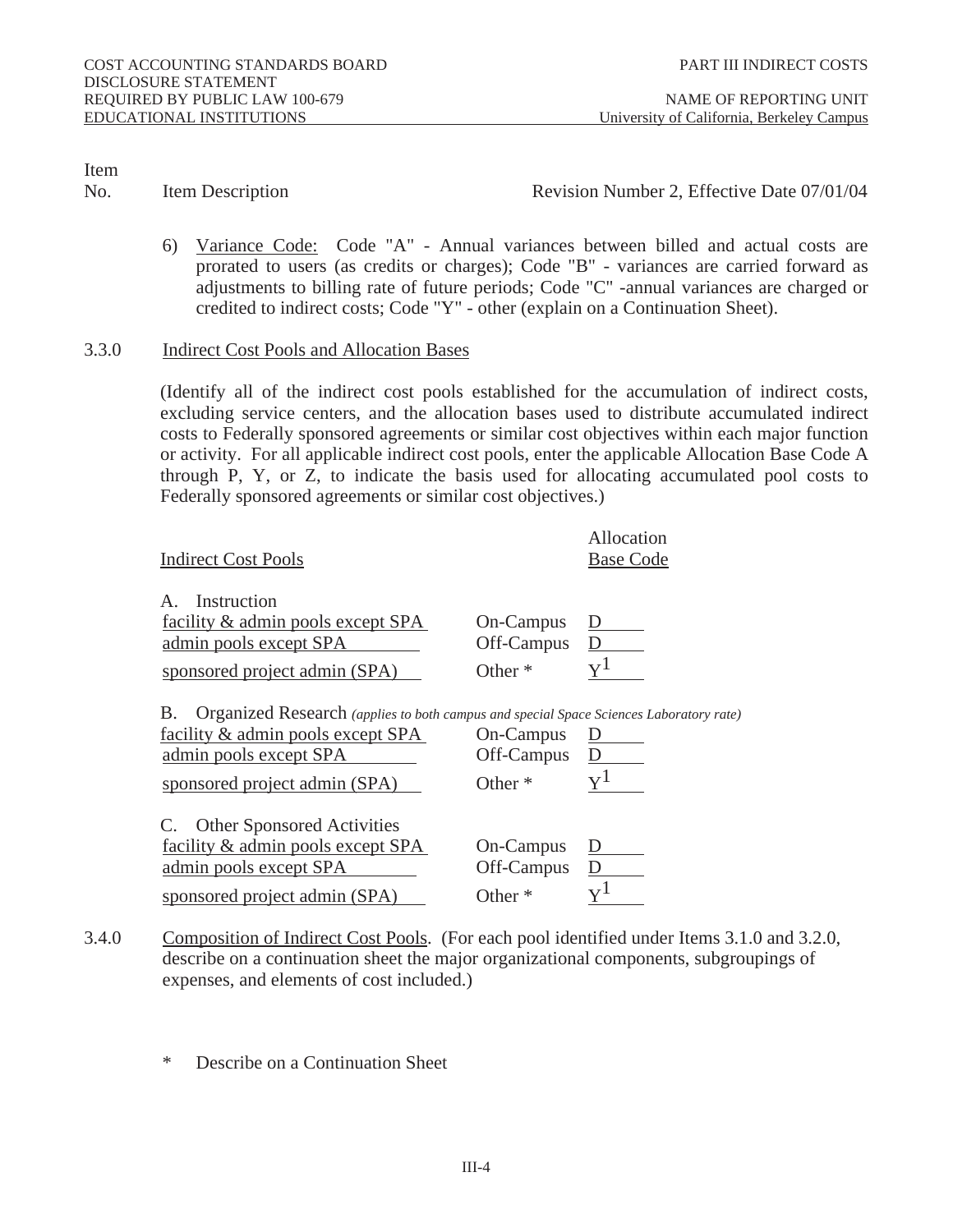No. Item Description **Revision Number 2, Effective Date 07/01/04** 

- 3.5.0 Composition of Allocation Bases. (For each allocation base code used in Items 3.1.0 and 3.3.0, describe on a continuation sheet the makeup of the base. For example, if a modified total direct cost base is used, specify which of the elements of direct cost identified in Part II, Direct Costs, that are included, e.g., materials, salaries and wages, fringe benefits, travel costs, and excluded, e.g., subcontract costs over first \$25,000. Where applicable, explain if service centers are included or excluded. Specify the benefiting functions and activities included. If any cost objectives are excluded from the allocation base, such cost objectives and the alternate allocation method used should be identified. If an indirect cost allocation is based on Cost Analysis Studies, identify the study, and fully describe the study methods and techniques applied, the composition of the specific allocation base used, and the frequency of each recurring study.
- 3.6.0 Allocation of Indirect Costs to Programs That Pay Less Than Full Indirect Costs. Are appropriate direct costs of all programs and activities included in the indirect cost allocation bases, regardless of whether allocable indirect costs are fully reimbursed by the sponsoring organizations?
	- A. xx Yes
	- B.  $\qquad No^*$

\* Describe on a Continuation Sheet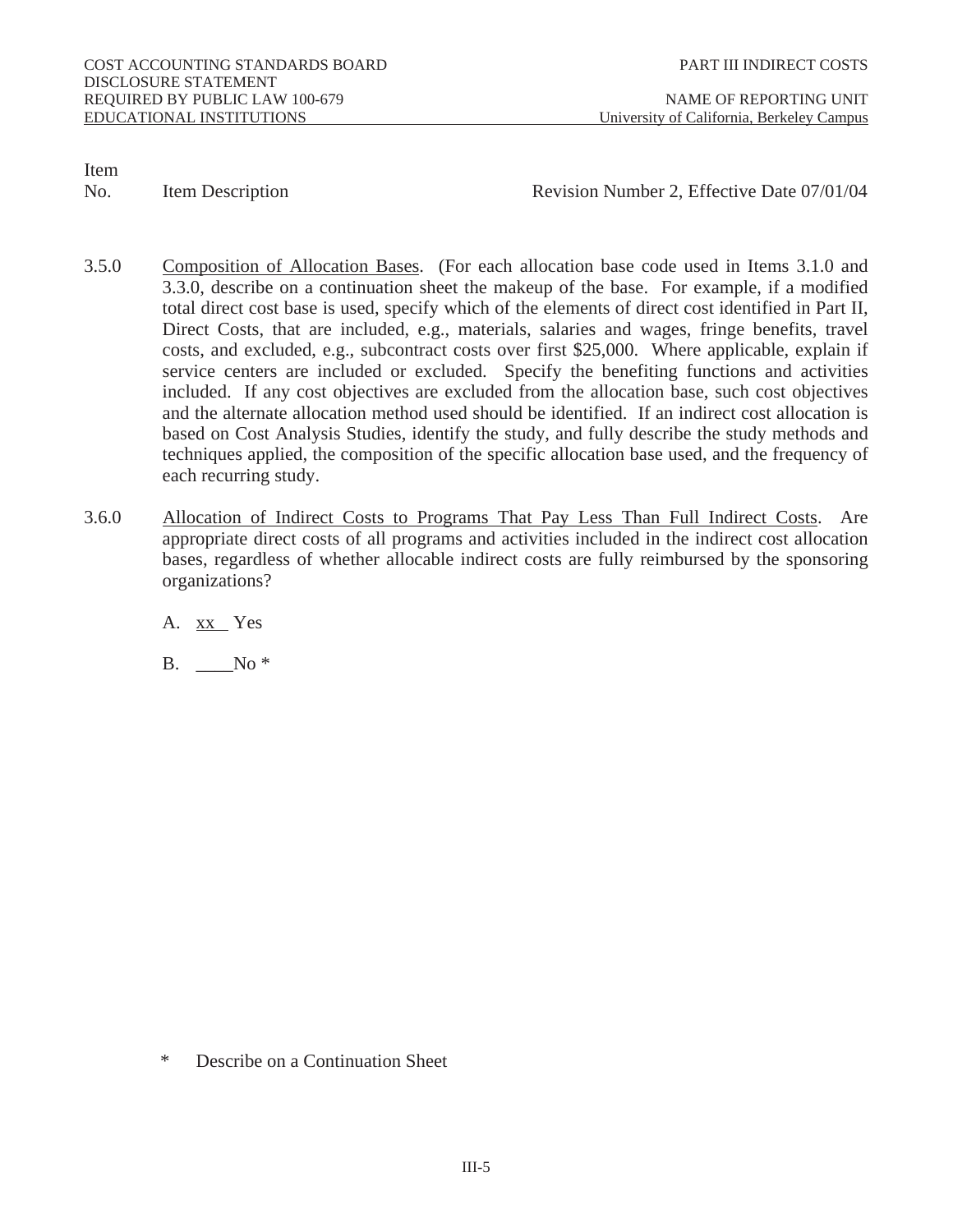No. Item Description **Revision Number 2, Effective Date 07/01/04** 

# **Continuation Sheet**

3.1.0 Indirect Cost Categories - Accumulation and Allocation

Revised

 UC C&G Manual Chapter 8, Indirect Costs (revised 11/09/98), Section 8-330 provides information on the accumulation of indirect cost categories. http://ucop.edu/raohome/cgmanual/chap08.html#8-.

Note: except for (a) below, indirect cost expenses are recorded and accumulated in the University's financial accounting system. But because the financial accounting system was not created for OMB Circular A-21 and Cost Accounting Standards purposes, some regrouping of the recorded costs is necessary. For example, University development fundraising activity is recorded by the financial accounting system as Institutional Support (the equivalent of general administrative and general expense), but must be reclassified as Other Institutional Activity to meet Circular A-21 purposes. Such reclassifications are generally based on attributes found in the financial accounting system data (e.g., financial accounts linked to the Development Office in the foregoing example are reclassified from Institutional Support to Other Institutional Activity). The reclassified costs are reconcilable to the University's audited financial statements.

(a) Depreciation/Use Allowance/Interest:

 Beginning July 1, 2001, in accordance with the requirements of GASB Statement No. 34 and 35, depreciation costs of capital assets are recorded in the formal accounting system.

 Interest: Interest expense on University debt, including State of California capital leases, is included in the University's financial accounting system. The University's prorated share of the State of California General Obligation interest cost is not recorded in the University's financial accounting system, but is added to the cost accounting system in accordance with OMB Circular A-21, Section C.6. The interest costs are described and set forth in the Facilities and Administrative Rate Proposal:

FYE 6/30/2000, *Plant Assets and Interest*

 (b) Operation and Maintenance: Costs are identified, recorded and accumulated in the financial accounting system (but see Note above).

- (c) General Administration and General Expense: Costs are identified, recorded and accumulated in the financial accounting system (but see Note above).
- (d) Departmental Administration:

 The administrative allowance described in Paragraph F.6.a.(2)(a) of OMB Circular A-21 is not recorded in the financial accounting system, but is calculated in the cost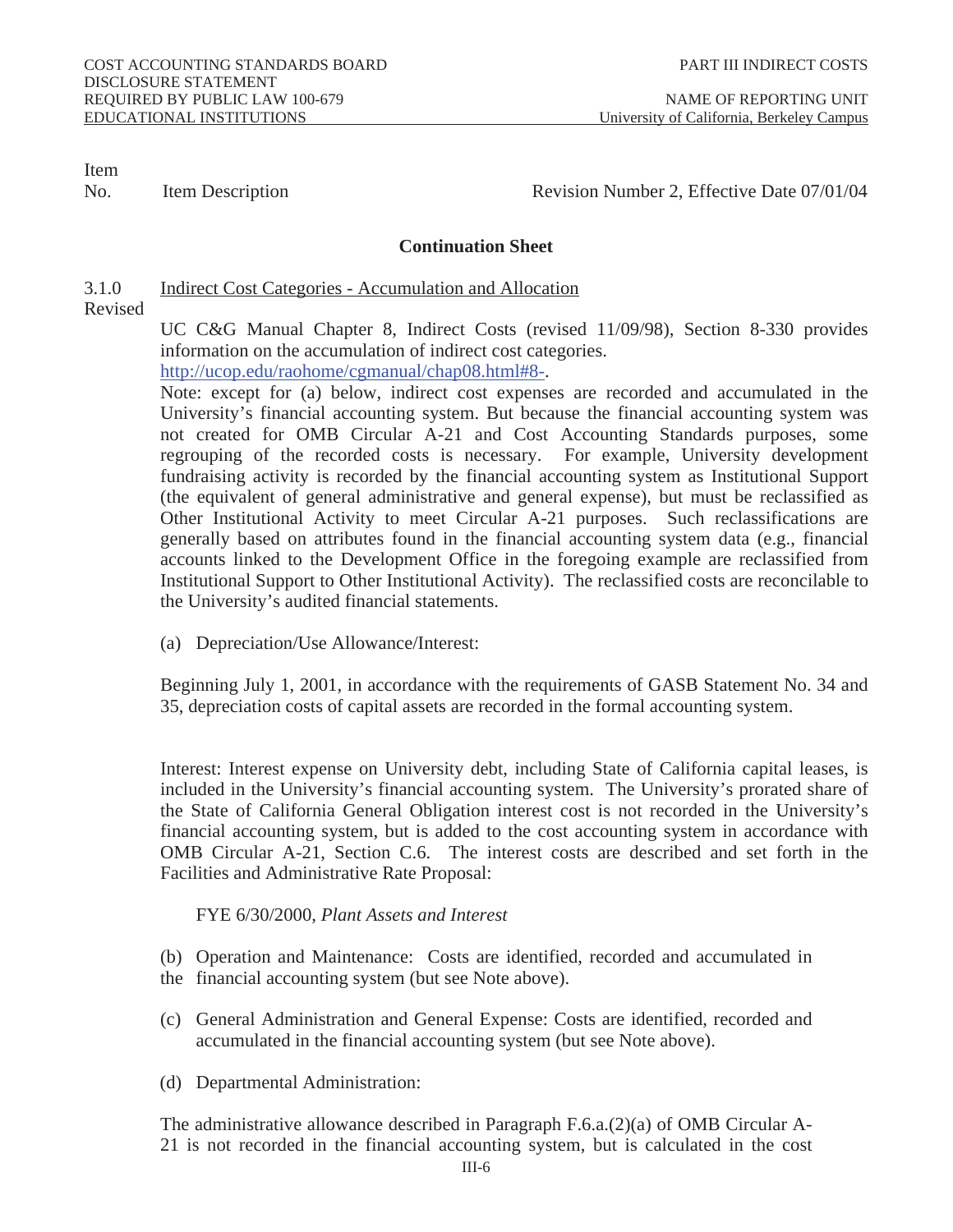No. Item Description **Revision Number 2, Effective Date 07/01/04** 

accounting system.

 Administrative expenses of deans' offices are identified in the financial accounting system by department, account and fund.

 Allowable administrative expenses within academic departments and research units are recorded, but not always separately identified, in the financial accounting system. When these costs are not separately identified, they are accumulated in the cost accounting system using data from the financial accounting system, through a calculation which separates allowable administrative expenses from direct instruction and departmental research expenses.

The departmental administration calculation, including the faculty administrative allowance (FAA), the direct charge equivalent (DCE), and the separation of administrative expenses from direct expenses, is set forth in the Facilities and Administrative Rate Proposal:

FYE 6/30/2000, *Departmental Administration* 

(e) Sponsored Project Administration: Costs are identified, recorded and accumulated in the financial accounting system (but see Note above).

 $Y<sup>1</sup>$  - Sponsored Project Administration costs are allocated to benefiting direct cost functions based on the modified total direct cost of sponsored agreements in each direct cost function.

(f) Library: Costs are identified, recorded and accumulated in the financial accounting system (but see Note above).

 $Y^2$  - Library costs are allocated to the direct cost functions of instruction, research, other sponsored projects and other institutional activities based on the number of employees, students and outside users and on the salaries and wages of employees.

 (g) Student Administration and Services: Costs are identified, recorded and accumulated in the financial accounting system (but see Note above).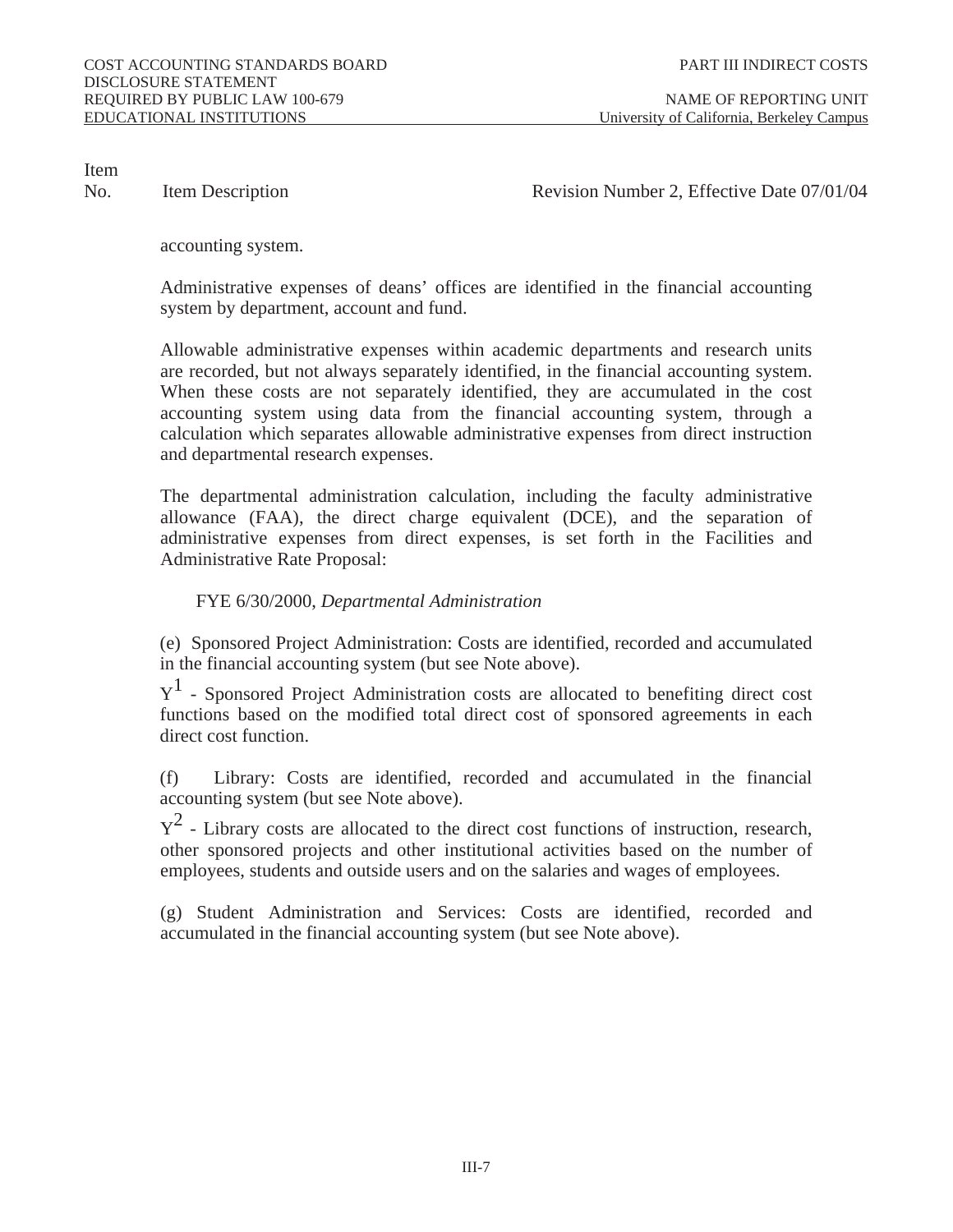#### No. Item Description Revision Number 2, Effective Date 07/01/04

#### 3.2.0 Service Centers

#### Revised

 Explanation for User Charges Code "B" in Column (4): If the operating costs of a service center include costs that are potentially unallowable charges to Federally sponsored agreements, the service center may develop one set of rates for charging Federally supported activities that excludes recovery of such costs, and a second set of rates for charging non-Federally supported activities that includes recovery of such costs. Alternatively, a single rate may be used, with unallowables refunded at the end of each year. In addition, service centers may add an overhead burden to the billing rates for non-University customers. University of California guidelines for costing and pricing procedures for auxiliary and service enterprises and academic support units are set forth in Business and Finance Bulletins A-59*, Costing and Working Capital for Auxiliary and Service Enterprises* (08/01/94), and A-56, *Academic Support Unit Costing and Billing Guidelines* (07/01/82), respectively, found on the Internet at:

http://www.ucop.edu/ucophome/policies/bfb/a59.html http://www.ucop.edu/ucophome/policies/bfb/a56.html and

#### 3.2.0 d) Other Service Centers Revised

.

| (1)           | (2)          | (3)           | (4)          | (5)          | (6)          |
|---------------|--------------|---------------|--------------|--------------|--------------|
|               | A            | $\mathcal{C}$ | B            | A            | B            |
| $\mathcal{C}$ | $\mathbf{A}$ | $\mathcal{C}$ | B            | $\mathbf{A}$ | $\mathbf{B}$ |
| $\mathcal{C}$ | A            | $\mathcal{C}$ | $\mathbf{B}$ | $\mathbf{A}$ | $\mathbf{B}$ |
| $\mathcal{C}$ | $\mathbf{A}$ |               | B            | $\mathbf{A}$ | B            |
|               |              |               |              |              |              |
|               | A            |               | B            | A            | B            |
| $\mathbf C$   | $\mathbf{A}$ | $\mathsf{C}$  | $\mathbf{B}$ | $\mathbf{A}$ | $\mathbf B$  |
| $\mathcal{C}$ | $\mathbf{A}$ | $\mathcal{C}$ | $\mathbf{B}$ | $\mathbf{A}$ | $\mathbf{B}$ |
|               | $\mathbf{A}$ |               | B            | $\mathbf{A}$ | $\mathbf{B}$ |
|               |              |               |              |              |              |
|               | A            |               | B            | A            | B            |
|               | $\mathbf{A}$ | $\mathcal{C}$ | $\mathbf{B}$ | $\mathbf{A}$ | $\bf{B}$     |
| $\mathcal{C}$ | $\mathbf{A}$ | $\mathsf{C}$  | $\mathbf{B}$ | $\mathbf{A}$ | $\bf{B}$     |
| $\mathcal{C}$ | $\mathbf{A}$ | $\mathcal{C}$ | $\mathbf{B}$ | $\mathbf{A}$ | $\, {\bf B}$ |
| $\mathcal{C}$ | $\mathbf{A}$ | $\mathcal{C}$ | $\mathbf{B}$ | $\mathbf{A}$ | $\mathbf{B}$ |
| $\mathcal{C}$ | $\mathbf{A}$ | $\mathsf{C}$  | $\bf{B}$     | $\mathbf{A}$ | B            |
|               |              |               |              |              |              |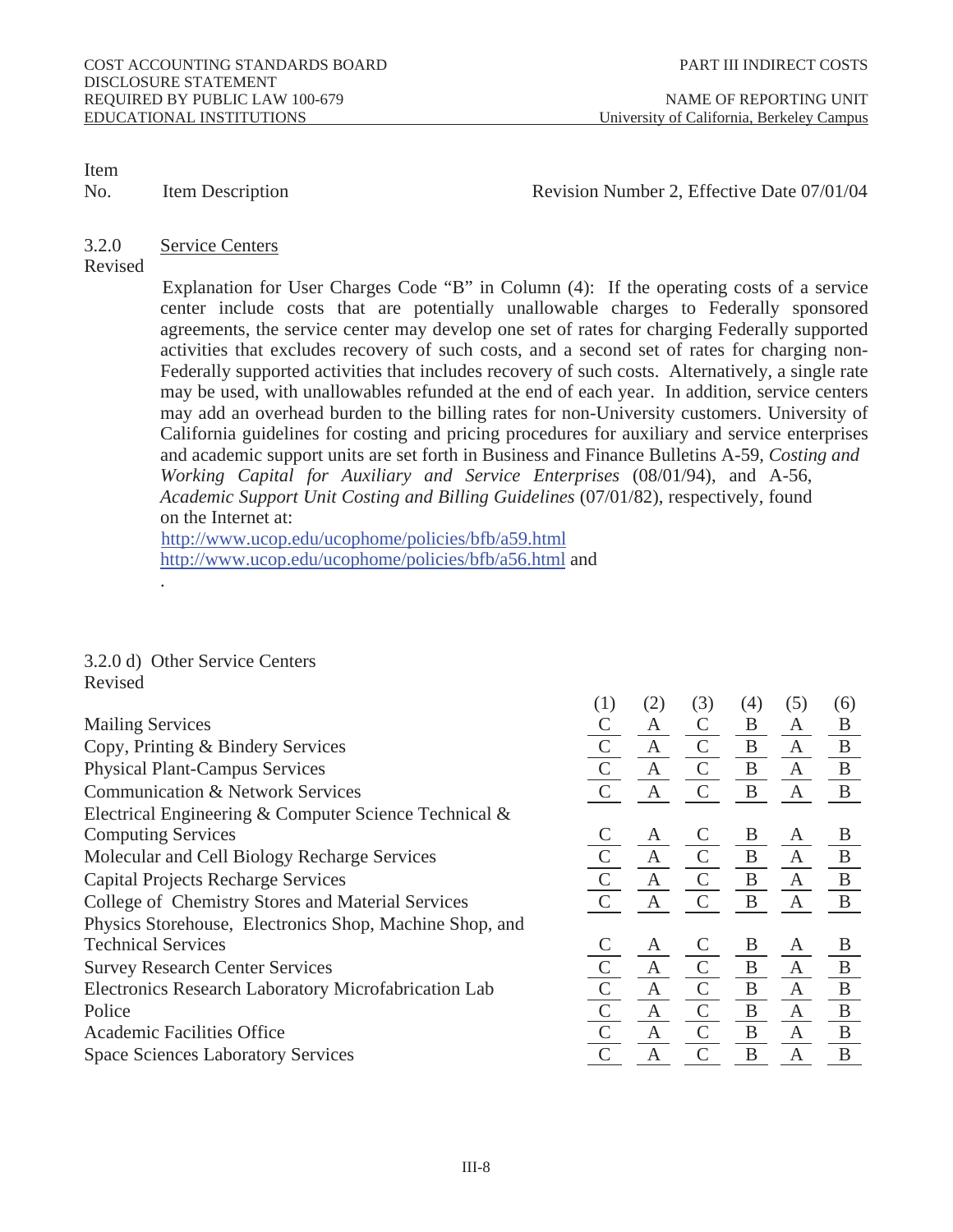EDUCATIONAL INSTITUTIONS University of California, Berkeley Campus

Item

### No. Item Description **Revision Number 2, Effective Date 07/01/04**

#### 3.3.0 Indirect Cost Pools and Allocation Bases

For a description of Allocation Base Codes D and  $Y^1$ , see item 3.5.0 below.

# 3.4.0. Composition of Indirect Cost Pools

#### Revised

The composition of each cost pool is set forth in detail in the Facilities and Administrative Rate Proposal:

 FYE 6/30/2000, *Plant Assets and Interest Equipment Depreciation Operation and Maintenance General Administration Departmental Administration Sponsored Projects Administration Library Student Administration and Services Direct Cost Bases Space Functionalization Survey*

 Included are asset values, depreciation calculations for buildings, general improvements and equipment, as well as interest cost identified by building. The University's Equipment Useful Life Table is updated periodically to add new classifications of equipment and to update lives when appropriate. The UCB FYE 6/30/2000 F&A Rate Proposal used the table in effect at June 30, 1998. The University, HHS, DCA, and the State of California came to an agreement regarding the appropriate allocation of State General Obligation Bond interest to the University and to individual University assets. Copies of letters from DCA approving the mechanism for allocation of the State General Obligation Bond interest costs are available upon request. The calculation of departmental administration costs by department, including the faculty administrative allowance (FAA), the direct charge equivalent (DCE), and the separation of administrative expenses from direct expenses, is detailed in the Facilities and Administrative Rate Proposal:

FYE 6/30/2000, *Departmental Administration* 

 The process and amounts whereby some indirect cost pools receive an allocable share of costs from other indirect pools is set forth in the Stepdown Allocation Report in the Facilities and Administrative Rate Proposal:

FYE 6/30/2000, *Reconciliation, Stepdown Schedule*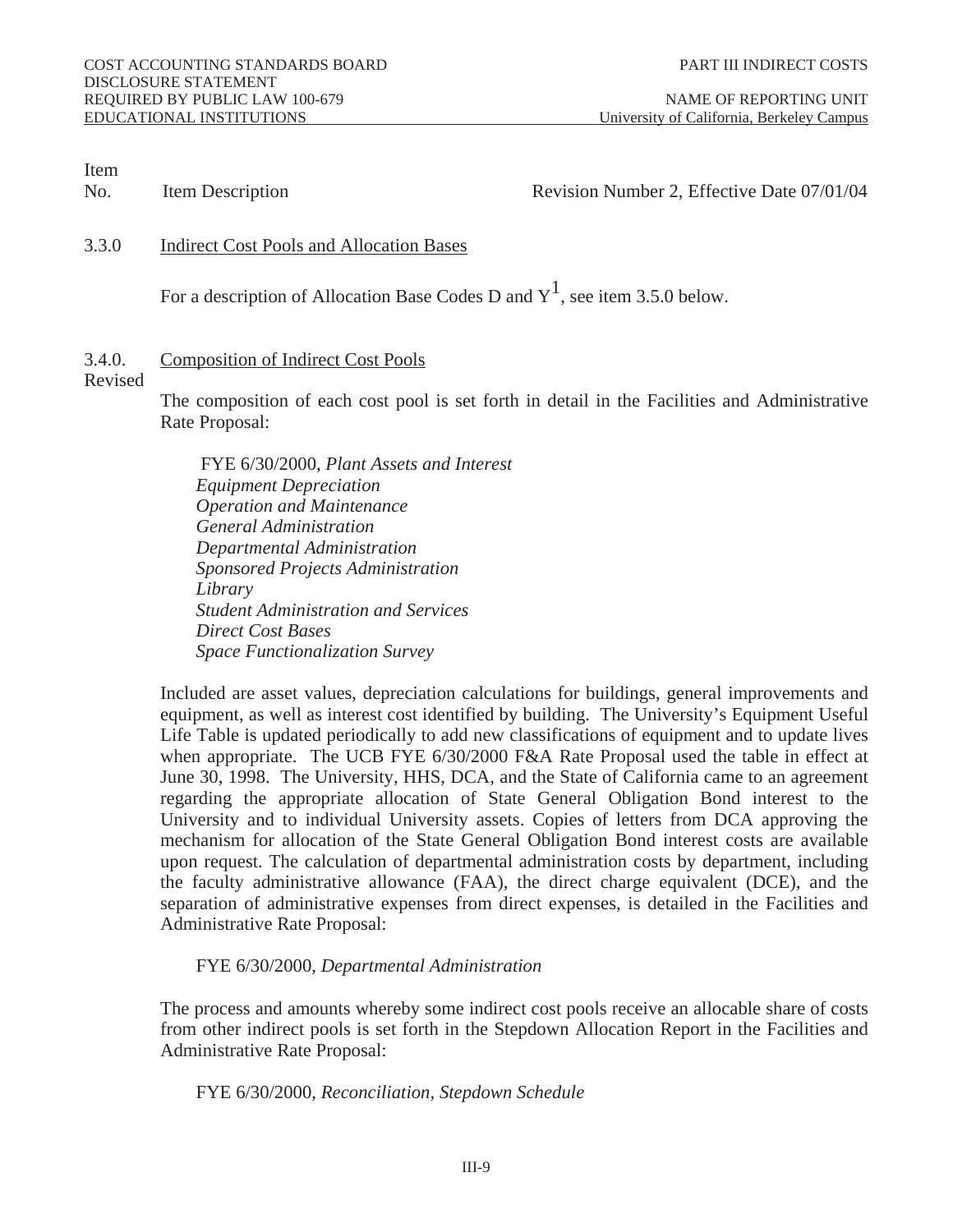# No. Item Description **Revision Number 2, Effective Date 07/01/04**

#### 3.5.0 Composition of Allocation Bases

Revised

 The specific allocation base for each facilities and administrative cost pool is described in the Facilities and Administrative Rate Proposal:

 FYE 6/30/2000, *Plant Assets and Interest Equipment Depreciation Operation and Maintenance General Administration Departmental Administration Sponsored Projects Administration Library Student Administration and Services Direct Cost Bases Space Functionalization Survey*

 C - Modified Total Cost Basis: All salaries and wages, fringe benefits, materials and supplies, services, travel, and subgrants and subcontracts up to the first \$25,000 of each subgrant or subcontract are included. Equipment, capital expenditures, charges for tuition remission, rental costs, scholarships, and fellowships as well as the portion of each subgrant and subcontract in excess of \$25,000 are excluded. Other items, such as cost of goods sold, are excluded where necessary to avoid a serious inequity in the distribution of indirect costs. Service centers are included. A complete list of exclusions and base adjustments is set forth in the Facilities and Administrative Rate Proposal:

# FYE 6/30/2000, *Reconciliation Schedules, Reconciliation Schedule 2* and *Excluded Costs*

 D - Modified Total Direct Cost Basis: All direct salaries and wages, fringe benefits, materials and supplies, services, travel, and subgrants and subcontracts up to the first \$25,000 of each subgrant or subcontract are included. Direct equipment, capital expenditures, tuition remission, rental costs, scholarships, and fellowships as well as the portion of each subgrant and subcontract in excess of \$25,000 are excluded. Other direct costs, such as cost of goods sold, are excluded where necessary to avoid a serious inequity in the distribution of indirect costs. Service centers are included. A complete list of exclusions and base adjustments is set forth in the Facilities and Administrative Rate Proposal:

FYE 6/30/2000, *Reconciliation Schedules, Reconciliation Schedule 2* and *Excluded Costs*

 H+J - Employees plus Students: Full-time equivalent basis. The amount allocated to the employee category is further allocated to the major functions of the University in proportion to the salaries and wages of all employees applicable to those functions. The amount allocated to the student category is assigned to the instruction function of the University.

 K - Student Hours: Classroom and work performed. All student classroom hours are classified as instruction hours. Work hours are classified as instruction, research, other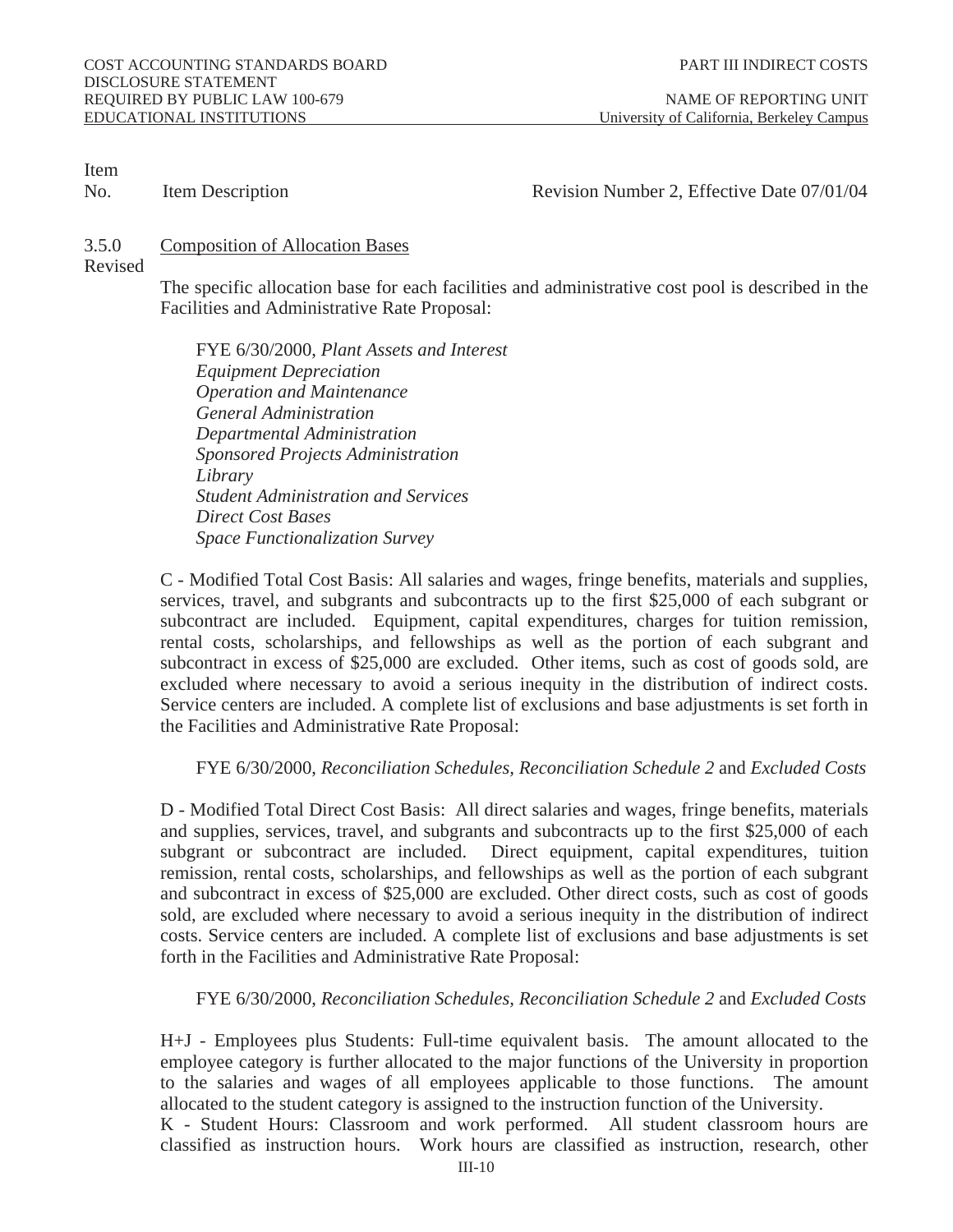No. Item Description **Revision Number 2, Effective Date 07/01/04** 

sponsored projects, or other institutional activities based on the work performed. The ratio of hours classified to each of the direct functions is used to allocate the student administration and services cost pool with costs analogous to employee fringe benefits. Other student administration and services costs deemed to benefit only instruction, e.g. convocation costs, are pooled separately and allocated only to the instruction function.

L - Square Footage: All usable square footage of benefiting direct and indirect activities is included. Common areas such as hallways, stairwells and restrooms are excluded. The square footage of a given room is assigned to direct and indirect cost objectives based on a survey of the space usage of the room during the fiscal year or, in the absence of survey data, based on salaries and wages of the department occupying the space. A detailed description of the space utilization survey process is included in the Facilities and Administrative Rate Proposal:

FYE 6/30/2000, *Space Functionalization Survey*

 Effective July 1, 1998, utilities costs are not distributed on the basis of a utility usage survey or cost analysis since A-21 no longer allows the use of special cost studies. The campus will apply the utility cost adjustment (UCA) as allowed by A-21.

 $Y<sup>1</sup>$  - Sponsored Project Administration costs are allocated to benefiting direct cost functions based on the modified total direct cost of sponsored agreements in each direct cost function.

Revised  $Y^2$  - Library costs are allocated to the direct cost functions of instruction, research, other sponsored projects and other institutional activities based on the number of employees, students and outside users and on the salaries and wages of employees.

End of Part III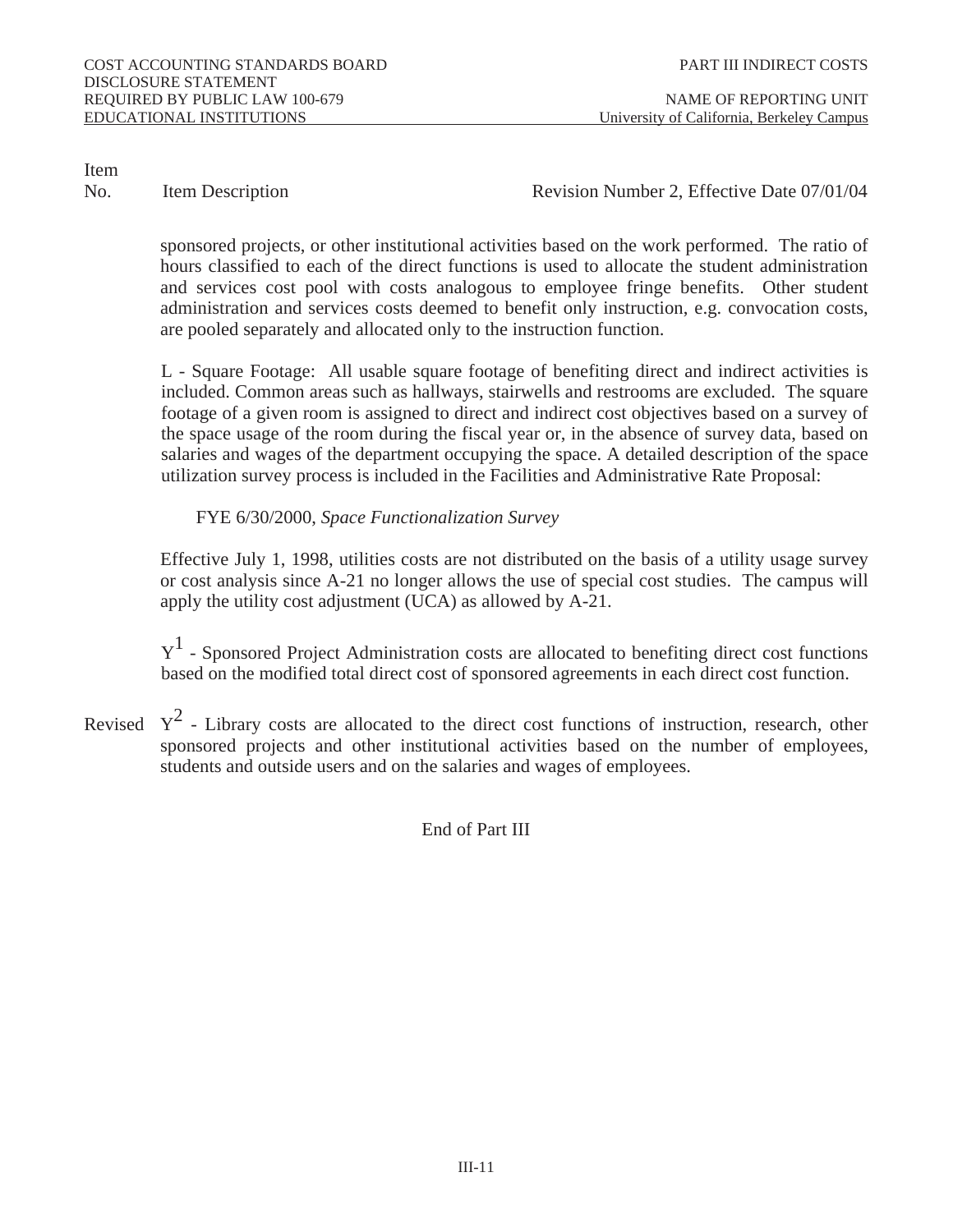No. Item Description **Revision Number 2, Effective Date 07/01/04** 

#### **Part IV**

4.1.0 Depreciation Charged to Federally Sponsored Agreements or Similar Cost Objectives. (For each asset category listed below, enter a code from A through C in Column (1) describing the method of depreciation; a code from A through D in Column (2) describing the basis for determining useful life; a code from A through C in Column (3) describing how depreciation methods or use allowances are applied to property units; and Code A or B in Column (4) indicating whether or not the estimated residual value is deducted from the total cost of depreciable assets. Enter Code Y in each column of an asset category where another or more than one method applies. Enter Code Z in Column (1) only, if an asset category is not applicable.)

|                            |                           |                          |                                                         | <b>Residual</b>                                                                                                             |
|----------------------------|---------------------------|--------------------------|---------------------------------------------------------|-----------------------------------------------------------------------------------------------------------------------------|
| <b>Asset Category</b>      | <b>Method</b>             | Life                     | Unit                                                    | Value                                                                                                                       |
|                            |                           | $\left( 2\right)$        | (3)                                                     | $\left( 4\right)$                                                                                                           |
| (a) Land Improvements      |                           |                          |                                                         | $\overline{\mathbf{B}}$                                                                                                     |
| (b) Buildings              |                           |                          |                                                         | $\frac{\text{B}}{\text{B}}$                                                                                                 |
|                            | <u>А</u>                  |                          |                                                         |                                                                                                                             |
| (d) Leasehold Improvements |                           |                          | $\mathbf{A}$                                            |                                                                                                                             |
| (e) Equipment (Moveable)   | <u>A</u>                  |                          | $\mathbf{A}$                                            | $\frac{\text{B}}{\text{B}}\frac{\text{B}}{\text{B}}}{\text{B}}$                                                             |
| (f) Furniture and Fixtures |                           |                          |                                                         |                                                                                                                             |
| (g) Automobiles and Trucks |                           |                          |                                                         |                                                                                                                             |
| (h) Tools                  |                           |                          |                                                         |                                                                                                                             |
| (i) Enter Y on this line   |                           |                          |                                                         |                                                                                                                             |
| if other asset categories  |                           |                          |                                                         |                                                                                                                             |
| are used and enumerate     |                           |                          |                                                         |                                                                                                                             |
|                            | (c) Building Improvements | Depreciation<br><u>A</u> | $\frac{C}{C}$ $\frac{C}{C}$ $\frac{C}{C}$ $\frac{C}{Y}$ | <b>Useful Property</b><br>$\overline{A}$<br>$\mathbf{A}$<br>$\mathbf{A}$<br>$\mathbf{A}$<br>$\overline{A}$<br>$\frac{A}{Y}$ |

 on a continuation sheet each such asset category and the applicable codes. Otherwise enter Code Z.

- 
- B. Expensed at Acquisition B.
- C. Use Allowance C. Estimated service life
- Y. Other or more than one method \* D. As prescribed for use
- Column (1)-Depreciation Method Code<br>
A. Straight Life Code<br>
A. Replacement Experience
	- A. Replacement Experience<br>B. Term of Lease
	-
	-
	- allowance by Office of Management and Budget Circular No. A-21 Y. Other or more than one
- method \*

Column (3)-Property Unit Code Column (4)-Residual Value Code

- 
- A. Individual units are accounted for separately **A. Residual value is deducted**<br>B. Applied to groups of assets with similar service lives **B.** Residual value is not deducted B. Applied to groups of assets with similar service lives B. Residual value is not deducted<br>C. Applied to groups of assets with varying service lives Y. Other or more than one method \*
	-
- C. Applied to groups of assets with varying service lives
- Y. Other or more than one method \*
	- Describe on a Continuation Sheet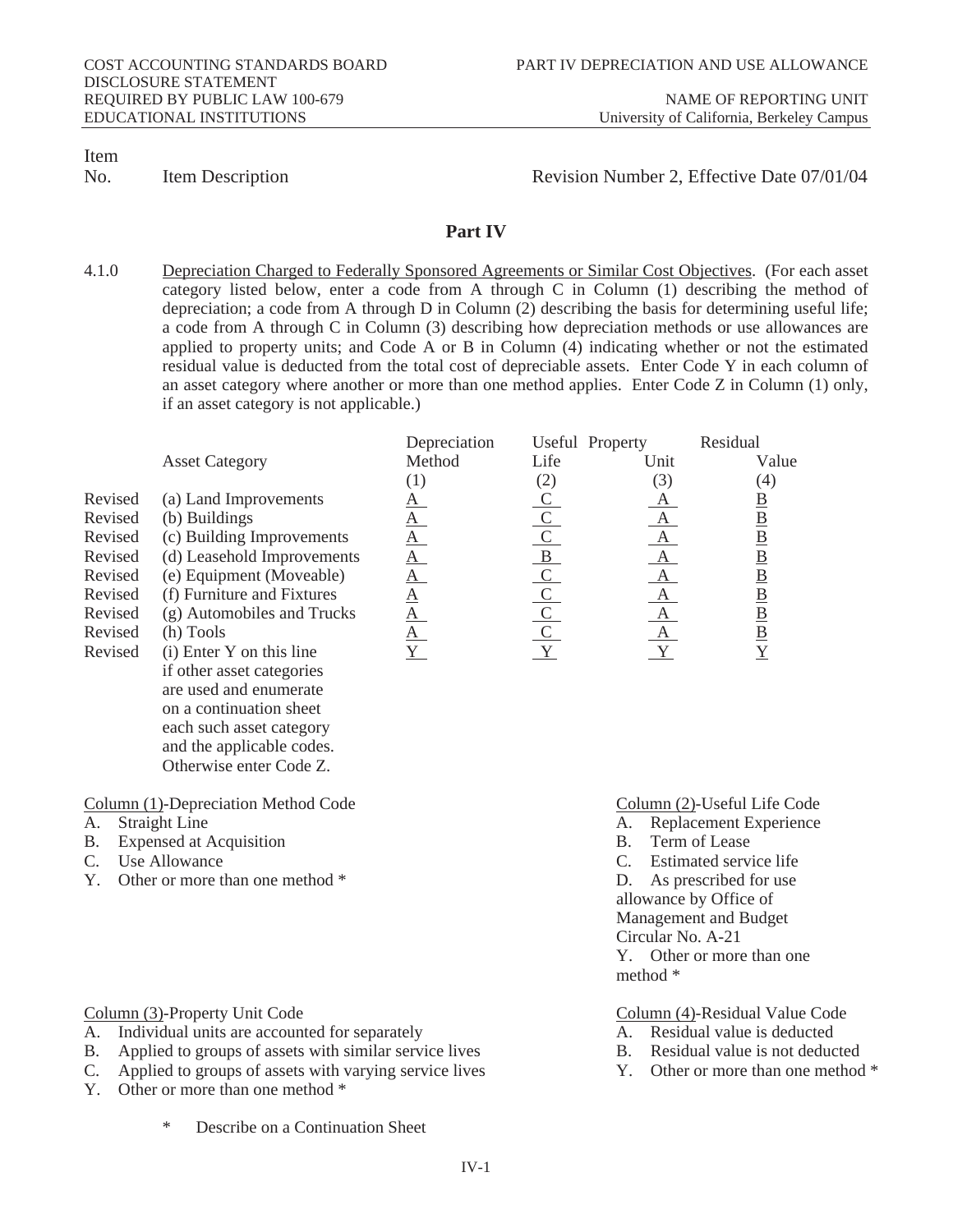No. Item Description **Revision Number 2, Effective Date 07/01/04** 

4.1.1 Asset Valuations and Useful Lives. Are the asset valuations and useful lives used in your indirect cost proposal consistent with those used in the institution's financial statements? (Mark one.)

- A. xx Yes\* B. No
- 4.2.0 Fully Depreciated Assets. Is a usage charge for fully depreciated assets charged to Federally sponsored agreements or similar cost objectives? (Mark one. If yes, describe the basis for the charge on a continuation sheet.)
	- A. Yes
	- B. xx No
- 4.3.0 Treatment of Gains and Losses on Disposition of Depreciable Property. Gains and losses are: (Mark the appropriate line(s) and if more than one is marked, explain on a continuation sheet.)<br>A.  $\qquad$
- Revised A. Excluded from determination of sponsored agreements costs
	- B. xx<sub>1</sub> Credited or charged currently to the same pools to which the depreciation of the assets was originally charged
	- C. \_\_\_\_\_ Taken into consideration in the depreciation cost basis of the new items, where trade-in is involved
	- D. \_\_\_\_\_ Not accounted for separately, but reflected in the depreciation reserve account
	- $Y. \quad \underline{\hspace{1cm}}$  Other(s)  $*$
	- Z. Not applicable
- 4.4.0 Criteria for Capitalization. (Enter (a) the minimum dollar amount of expenditures which are Revised capitalized for acquisition, addition, alteration, donation and improvement of capital assets, and (b) the minimum number of expected life years of assets which are capitalized. If more than one dollar amount or number applies, show the information for the majority of your capitalized assets, and enumerate on a continuation sheet the dollar amounts and/or number of years for each category or subcategory of assets involved which differs from those for the majority of assets.)

| A. Minimum Dollar Amount | \$1,500 through 6/30/04; \$5,000 as of 7/1/2004 |
|--------------------------|-------------------------------------------------|
| B. Minimum Life Years    | greater than 1 year                             |

- 4.5.0 Group or Mass Purchase. Are group or mass purchases (initial complement) of similar items, which individually are less than the capitalization amount indicated above, capitalized? (Mark one.)
- Revised
- A. xx Yes B. xx No
- Describe on a Continuation Sheet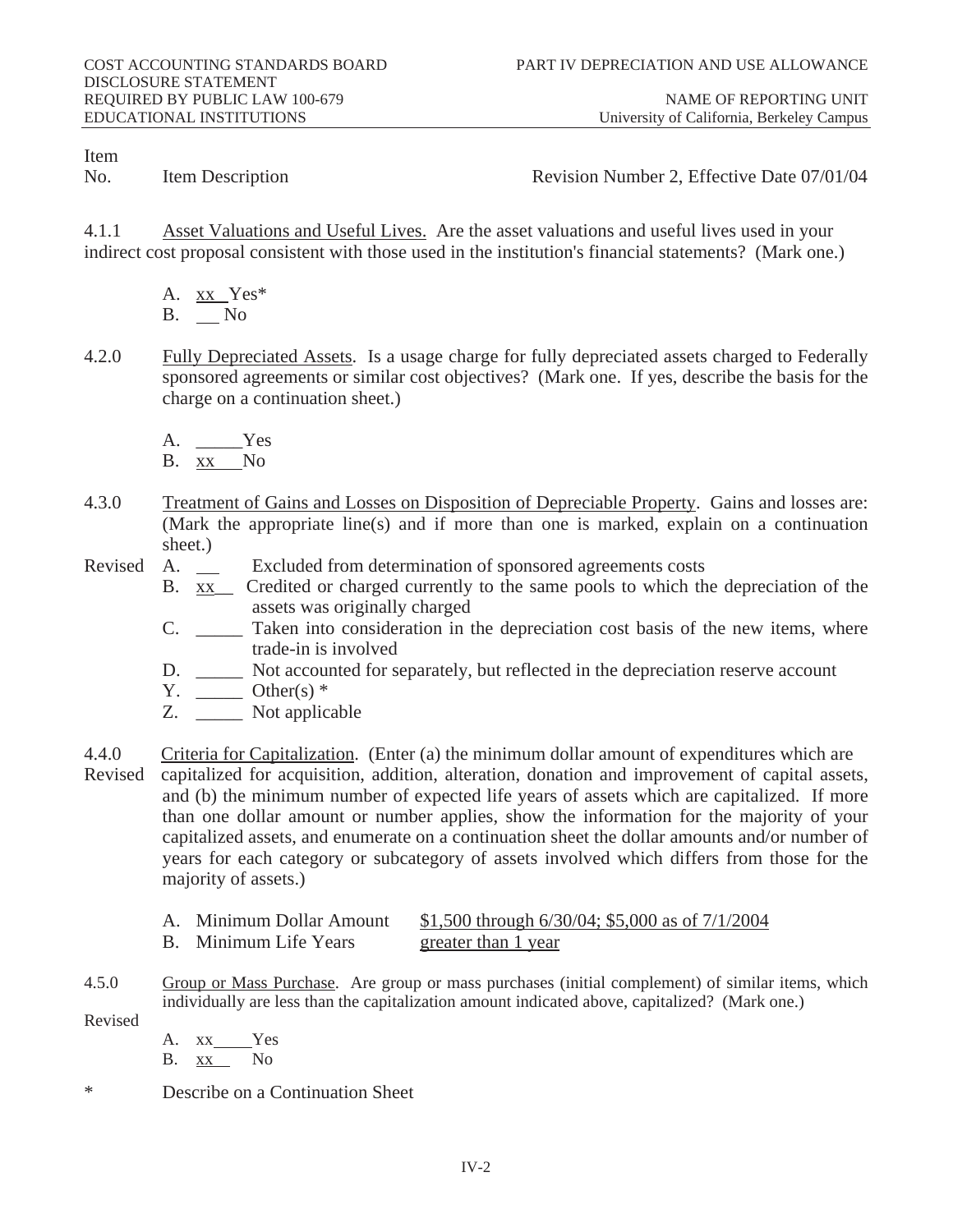EDUCATIONAL INSTITUTIONS University of California, Berkeley Campus

# Item

#### No. Item Description **Revision Number 2, Effective Date 07/01/04**

### **Continuation Sheet**

# 4.1.0 Charged to Federally Sponsored Agreements or Similar Cost Objectives

|                |                    | Depreciation<br><b>Asset Category</b> | <b>Useful</b><br><b>Method</b> | <b>Property</b><br>Life | <b>Residual</b><br>Unit<br><b>Value</b> |
|----------------|--------------------|---------------------------------------|--------------------------------|-------------------------|-----------------------------------------|
|                |                    |                                       | (2)                            | (3)                     | (4)                                     |
| <b>Revised</b> | (j) Infrastructure | $\mathbf{A}$                          |                                |                         | <u>B</u>                                |
| <b>Revised</b> | (k) Software       |                                       |                                |                         |                                         |

# 4.1.1 Asset Valuations and Useful Lives.

Revised

 Asset valuations and useful lives are consistent with those used in the institution's financial statements; the University began reporting depreciation on its financial statements in the fiscal year ended 06/30/02 as required by GASB Statement No. 35.

# 4.4.0 Criteria for Capitalization.

Revised

 University policy regarding equipment capitalization is set forth in BUS-29, *Management and Control of University Equipment,* http://www.ucop.edu/ucophome/policies/bfb/bus29.html.

 University policy regarding equipment fabrications is set forth in Accounting Manual chapter P-415-32, *Plant Accounting: Fabricated Property*, which can be found on the Internet at: http://www.ucop.edu/ucophome/policies/acctman/p-415-32.pdf

Significant additions, replacements, major repairs, and renovations to infrastructure and buildings are generally capitalized if the costs exceeds \$35,000, and if they have a useful life of more than one year.

4.5.0 Group or Mass Purchase.

Revised

 Initial complement of mass purchases related to new buildings are capitalized as part of original construction costs. All other purchases are capitalized only if they meet the criteria for capitalization as defined in 4.4.0.

# End of Part IV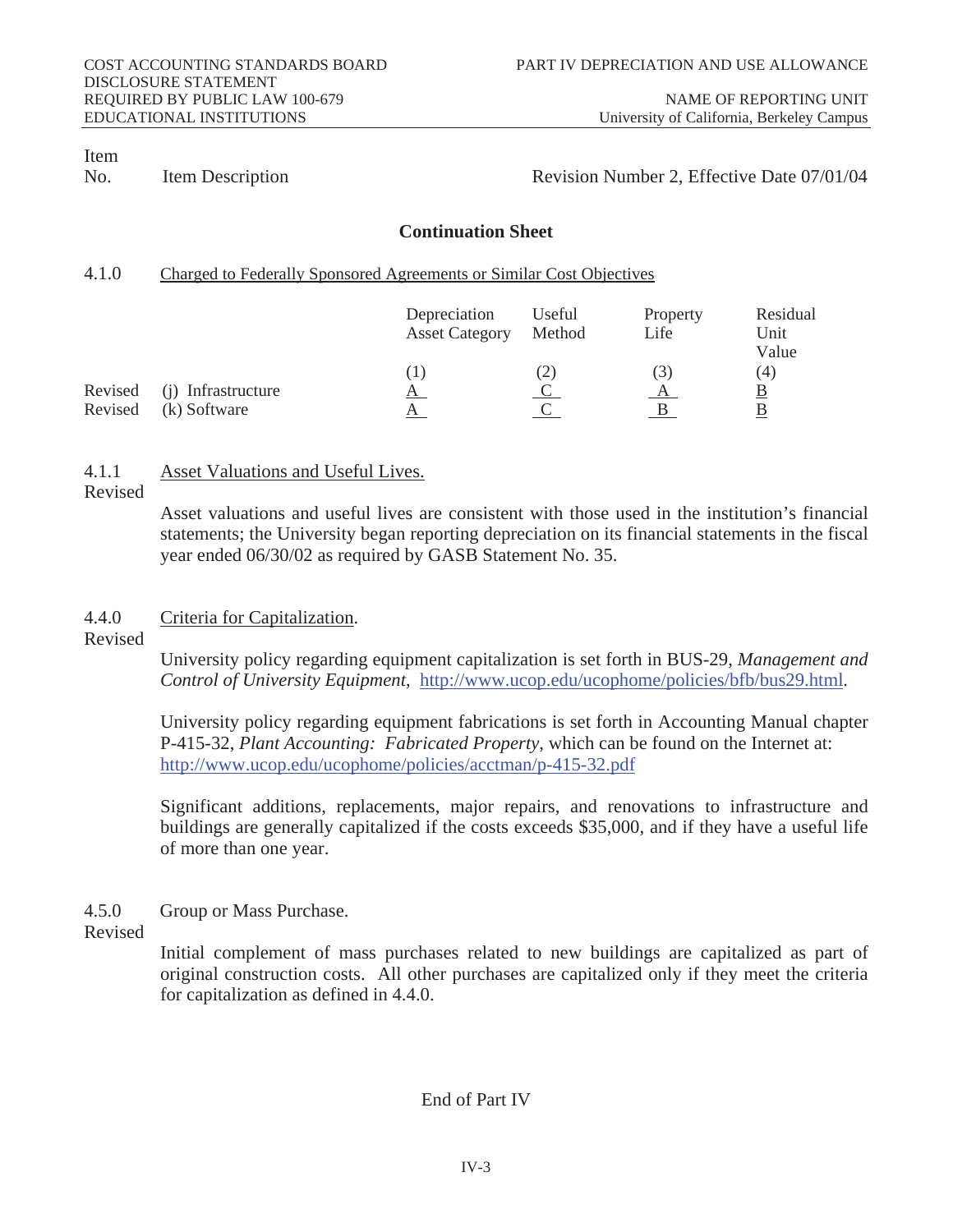No. Item Description **Revision Number 2, Effective Date 07/01/04** 

# **Part V**

- 5.1.0 Method of Charging Leave Costs. Do you charge vacation, sick, holiday and sabbatical leave costs to sponsored agreements on the cash basis of accounting (i.e., when the leave is taken or paid), or on the accrual basis of accounting (when the leave is earned)? (Mark applicable  $line(s)$ 
	- A. x Cash \*
	- B. x Accrual \*
- 5.2.0 Applicable Credits. This item is directed at the treatment of "applicable credits" as defined in Section C of Circular A-21 and other incidental receipts (e.g., purchase discounts, insurance refunds, library fees and fines, parking fees, etc.). (Indicate how the principal types of credits and incidental receipts the institution receives are usually handled.)
	- A. \_\_\_\_\_ The credits/receipts are offset against the specific direct or indirect costs to which they relate.
	- B. \_\_\_\_\_ The credits/receipts are handled as a general adjustment to the indirect pool.
	- C. \_\_\_\_\_ The credits/receipts are treated as income and are not offset against costs.
	- D. xx Combination of methods \*
	- $Y.$  Other  $*$

\* Describe on a Continuation Sheet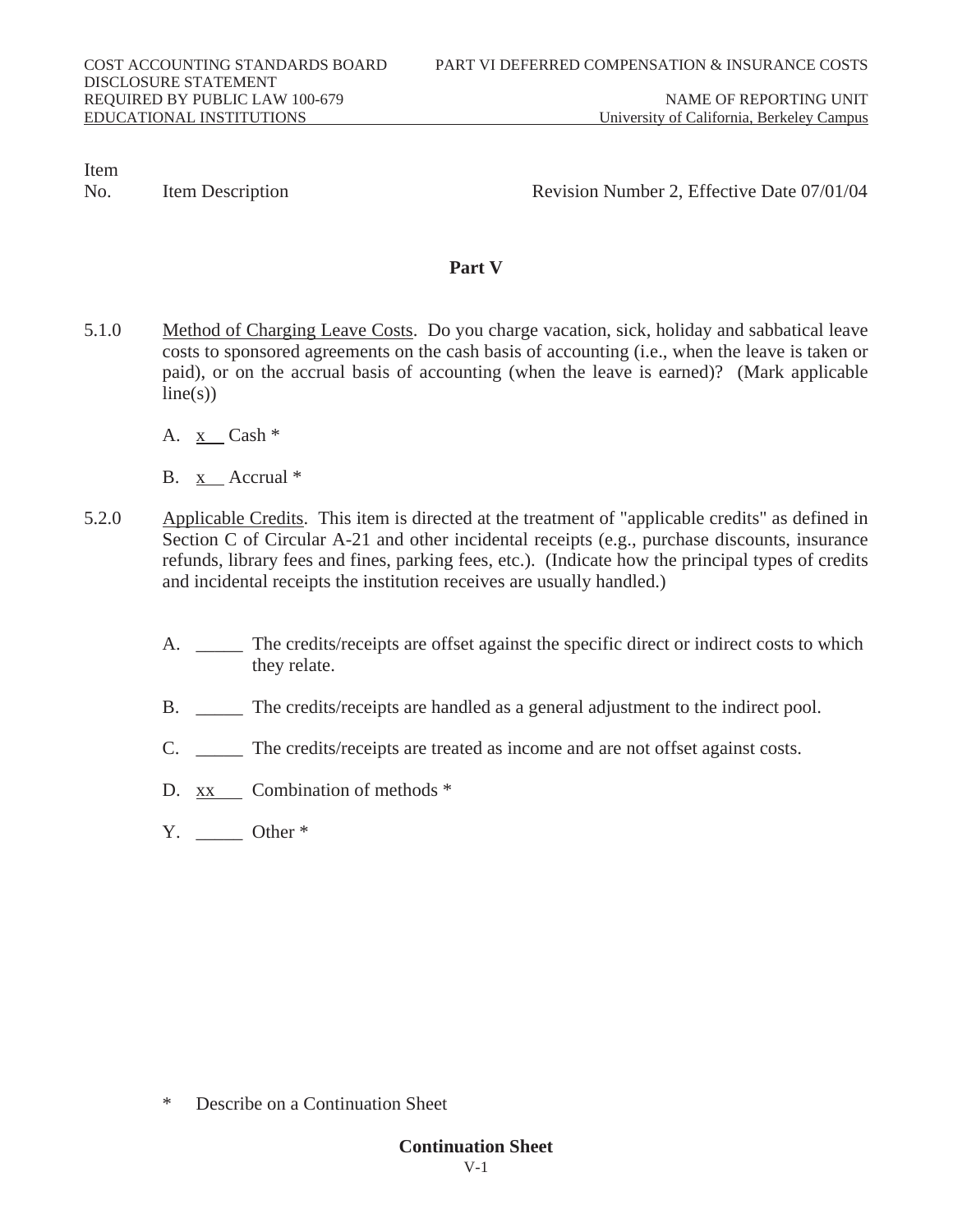No. Item Description **Revision Number 2, Effective Date 07/01/04** 

# 5.1.0 Method of Charging Leave Costs

Revised

 The Berkeley Campus charges vacation leave costs on an accrual basis of accounting. All other leave costs, including sick, holiday, sabbatical and other (e.g. jury duty) leave costs are charged on the cash basis of accounting. Leave costs other than sabbatical leave are measured based on actual costs, assigned to the University fiscal year in which leave is taken or accrued, and allocated to direct and/or indirect objectives on a prorated basis consistent with the allocation of the employee's salary and wages or reported effort. Sabbatical leave costs are not charged to sponsored agreements unless specific work on sponsored agreements is performed by individuals during the course of their sabbatical. University policy on vacation leave accrual is set forth in Accounting Manual chapter P-196-13 (06/30/97*), Payroll: Attendance, Time Reporting, and Leave Accrual Records*, which can be found on the Internet at:

http://www.ucop.edu/ucophome/policies/acctman/p-196-13.pdf.

The designations and eligibility criteria for other paid leaves vary by personnel program and labor contract. A list of Human Resources Administration policies for staff can be found at: http://atyourservice.ucop.edu/employees/policies/staff\_policies/index.html

 A list of Human Resources Administration policies for academic titles can be found at: http://www.ucop.edu/acadadv/acadpers/apm/welcome.html

# 5.2.0 Applicable Credits

# Revised

 All discounts, rebates or allowances are offset against the specific direct or indirect costs to which they relate. In some circumstances certain types of revenue are appropriately treated as an applicable credit for indirect cost computations. In such circumstances a general adjustment is made to the appropriate cost pool. All cost pool adjustments are detailed in the Facilities and Administrative Rate Proposal:

FYE 6/30/2000, *Reconciliation Schedules & Stepdown, Reconciliation Schedule 4*

 University policy on unclaimed and uncashed checks is described in Accounting Manual chapter C-173-78, Cash: Unclaimed and Uncashed Checks (06/30/01), which can be found on the Internet at:

http://www.ucop.edu/ucophome/policies/acctman/c-173-78.pdf.

# End of Part V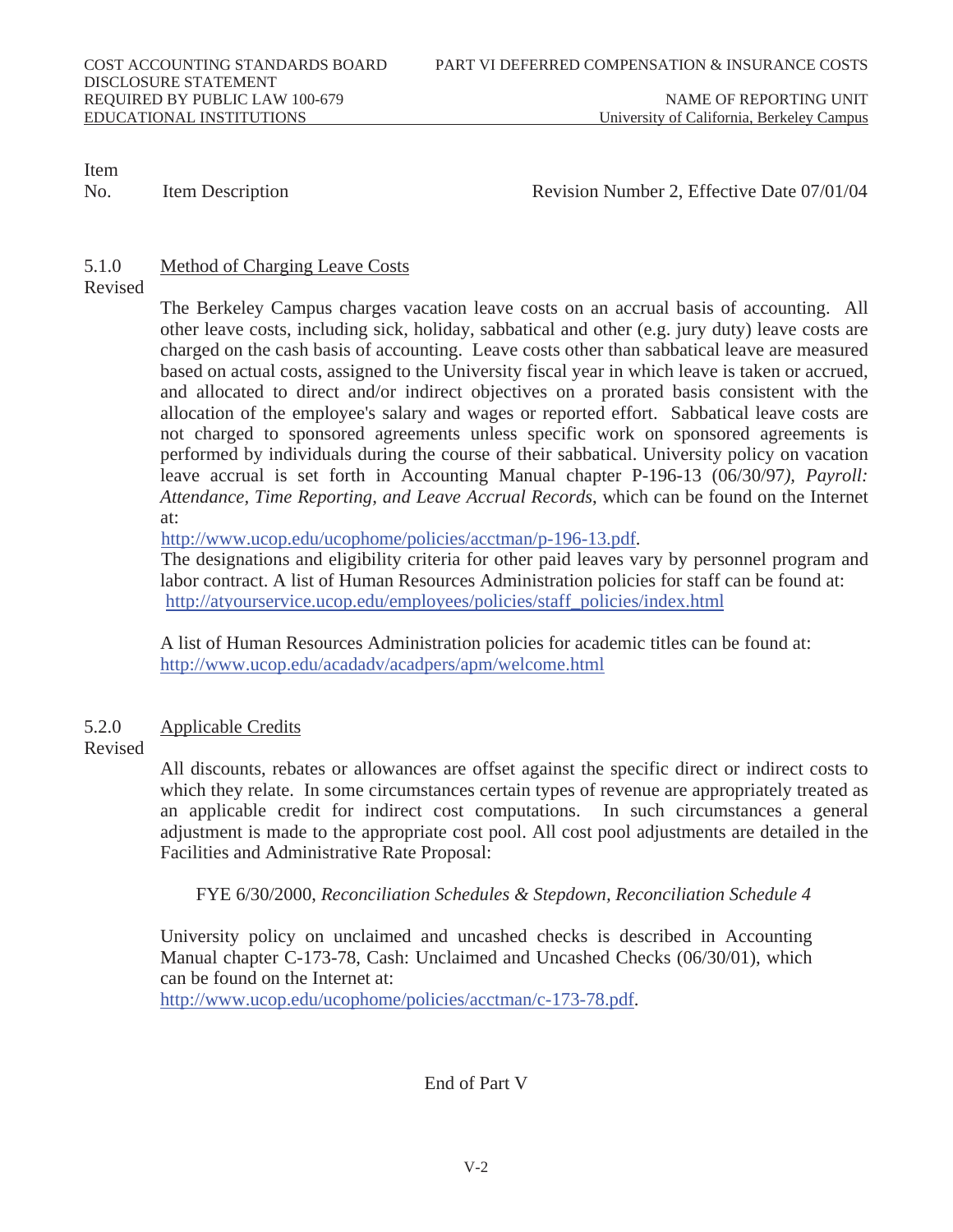No. Item Description **Revision Number 2, Effective Date 07/01/04** 

# **Instructions for Part VI**

 This part covers the measurement and assignment of costs for employee pensions, post retirements benefits other than pensions (including post retirement health benefits) and insurance. Some organizations may incur all of these costs at the main campus level or for public institutions at the governmental unit level, while others may incur them at subordinate organization levels. Still others may incur a portion of these costs at the main campus level and the balance at subordinate organization levels.

 Where the segment (reporting unit) does not directly incur such costs, the segment should, on a continuation sheet, identify the organizational entity that incurs and records such costs. When the costs allocated to Federally sponsored agreements are material, the reporting unit should require that entity to complete the applicable portions of this Part VI. (See item 4, page (i), General Instructions)

- 6.1.0 Pension Plans.
- 6.1.1 Defined-Contribution Pension Plans. Identify the types and number of pension plans whose costs are charged to Federally sponsored agreements. (Mark applicable line(s) and enter number of plans.)

|            | <b>Type of Plan</b> |         |                                                                                                                                                       | <b>Number of Plans</b> |
|------------|---------------------|---------|-------------------------------------------------------------------------------------------------------------------------------------------------------|------------------------|
|            |                     |         | A. xx Institution employees<br>participate in State/Local<br><b>Government Retirement Plan(s)</b>                                                     |                        |
| Revised B. |                     | XX      | Institution uses TIAA/CREF plan<br>or other defined contribution<br>plan that is managed by an<br>organization not affiliated<br>with the institution |                        |
|            |                     | $C.$ XX | Institution has its own<br>Defined-Contribution Plan(s) *                                                                                             |                        |

- 6.1.2 Defined-Benefit Pension Plan. (For each defined-benefit plan (other than plans that are part of a State or Local government pension plan) describe on a continuation sheet the actuarial cost method, the asset valuation method, the criteria for changing actuarial assumptions and computations, the amortization periods for prior service costs, the amortization periods for actuarial gains and losses, and the funding policy.)
	- Describe on a Continuation Sheet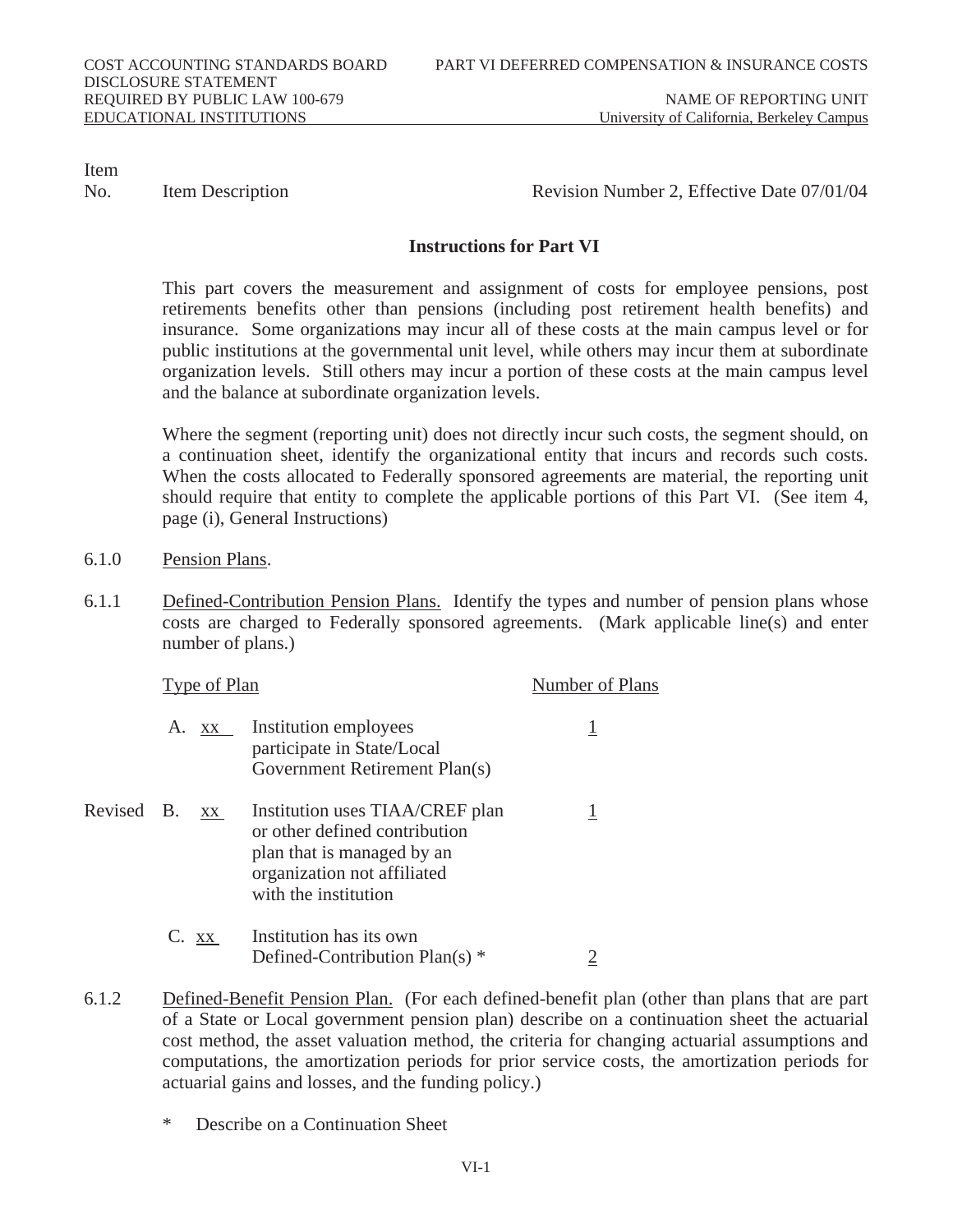No. Item Description **Revision Number 2, Effective Date 07/01/04** 

- 6.2.0 Post Retirement Benefits Other Than Pensions (including post retirement health care benefits) (PRBs). (Identify on a continuation sheet all PRB plans whose costs are charged to Federally sponsored agreements. For each plan listed, state the plan name and indicate the approximate number and type of employees covered by each plan.)
	- Z. [ ] Not applicable
- 6.2.1 Determination of Annual PRB Costs. (On a continuation sheet, indicate whether PRB costs charged to Federally sponsored agreements are determined on the cash or accrual basis of accounting. If costs are accrued, describe the accounting practices used, including actuarial cost method, the asset valuation method, the criteria for changing actuarial assumptions and computations, the amortization periods for prior service costs, the amortization periods for actuarial gains and losses, and the funding policy.)
- 6.3.0 Self-Insurance Programs (Employee Group Insurance). Costs of the self-insurance programs are charged to Federally sponsored agreements or similar cost objectives: (Mark one.)
	- A. \_\_\_\_\_ When accrued (book accrual only)
	-
	- B. \_\_\_\_\_ When contributions are made to a nonforfeitable fund C. When contributions are made to a forfeitable fund C. \_\_\_\_ When contributions are made to a forfeitable fund
	- D. \_\_\_\_\_ When the benefits are paid to employee
	- E.  $\overline{xx}$  When amounts are paid to an employee welfare plan Y.
	- Other or more than one method  $*$
	- Z. \_\_\_\_ Not Applicable
- 6.4.0 Self-Insurance Programs (Worker's Compensation, Liability and Casualty Insurance.)
- 6.4.1 Worker's Compensation and Liability. Costs of such self-insurance programs are charged to Federally sponsored agreements or similar cost objectives: (Mark one.)
	- A. \_\_\_\_\_ When claims are paid or losses are incurred (no provision for reserves)
	- B. \_\_\_\_ When provisions for reserves are recorded based on the present value of the liability
	- C. \_\_\_\_ When provisions for reserves are recorded based on the full or undiscounted value, as contrasted with present value, of the liability
	- D.  $\overline{xx}$  When funds are set aside or contributions are made to a fund Y. Other or more than one method  $*$
	- Y. \_\_\_\_\_ Other or more than one method \*<br>Z. Not Applicable
	- Not Applicable
	- Describe on a Continuation Sheet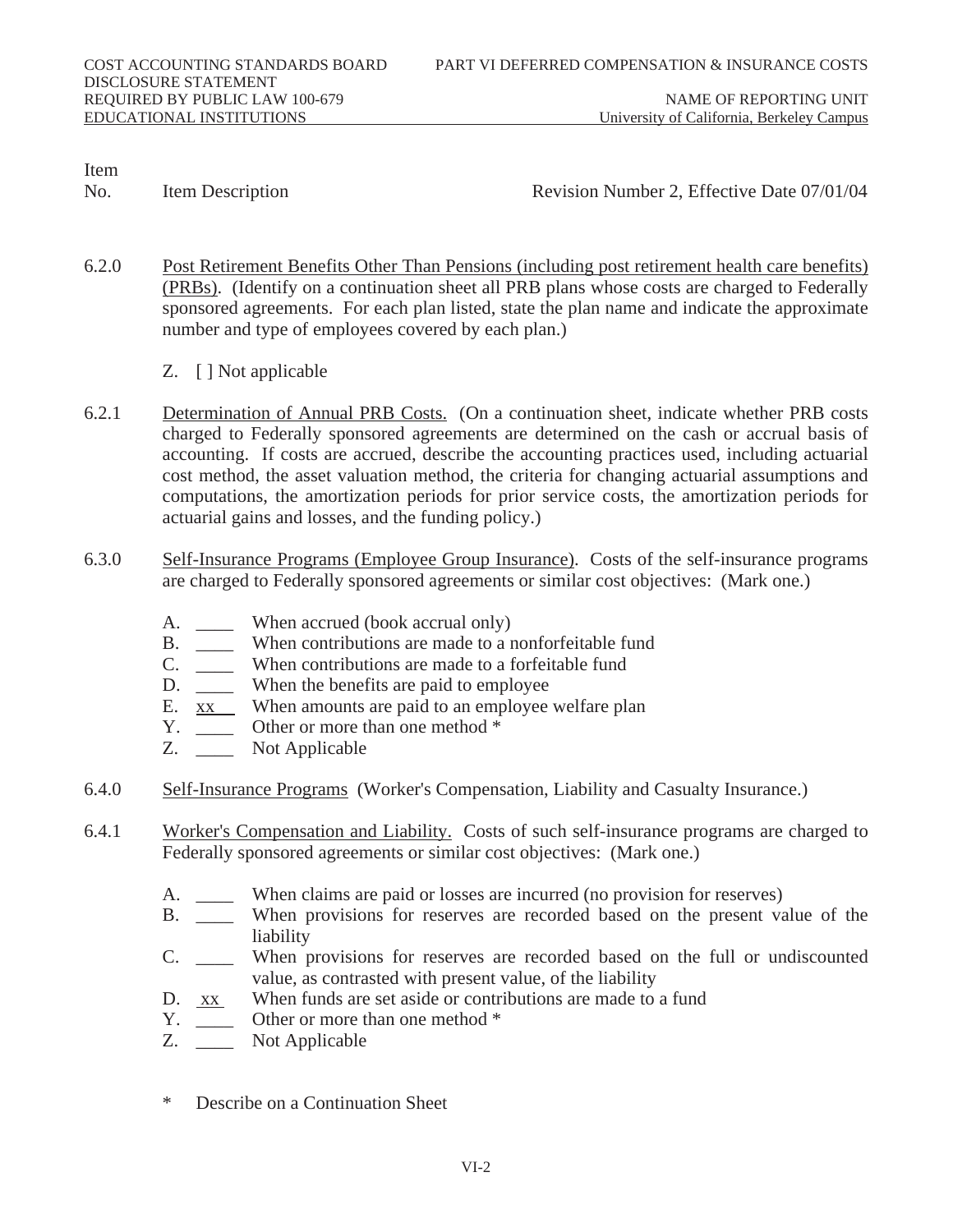EDUCATIONAL INSTITUTIONS University of California, Berkeley Campus

Item<br>No.

Item Description **Revision Number 2, Effective Date 07/01/04** 

- 6.4.2 Casualty Insurance. Costs of such self-insurance programs are charged to Federally sponsored agreements or similar cost objectives: (Mark one.)
	- A. \_\_\_\_\_\_ When losses are incurred (no provision for reserves)
	- B. \_\_\_\_ When provisions for reserves are recorded based on replacement costs
	- C. \_\_\_\_ When provisions for reserves are recorded based on reproduction costs new less observed depreciation (market value) excluding the value of land and other indestructibles.
	- D. \_\_\_\_ Losses are charged to fund balance with no charge to contracts and grants (no provision for reserves)
	- Y. Cher or more than one method \*
	- Z. xx Not Applicable

\* Describe on a Continuation Sheet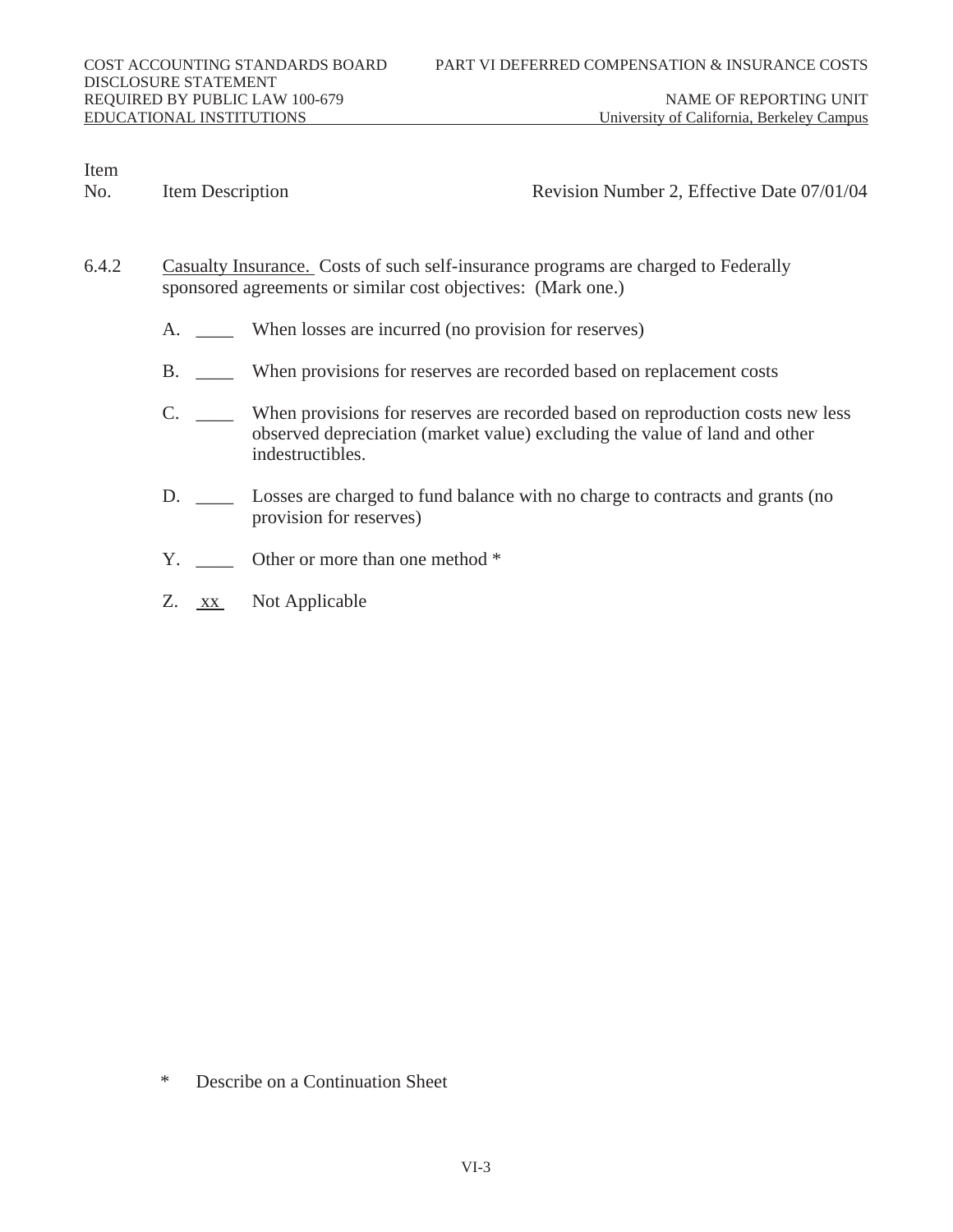No. Item Description **Revision Number 2, Effective Date 07/01/04** 

# **Continuation Sheet**

# 6.1.1 Defined-Contribution Plan

 Description for item C: The University offers eligible employees a tax-deferred retirement plan described under section 401(a) of the Internal Revenue Code. The 401(a) plan features separate accounts for nonelective pre-tax contributions and elective after-tax contributions. The University also offers eligible employees a tax-deferred retirement plan described under section 403(b) of the Internal Revenue Code. Contributions to the 403(b) program are made on a pre-tax basis and participation in the plan is voluntary.

# 6.1.2 Defined-Benefit Pension Plan

Actuarial cost method(s): Normal Cost and Actuarial Accrued Liability-Entry Age Normal.

 Asset valuation method: Actuarial value of assets is determined using the adjusted market value method -- the expected market value plus investment gains/losses amortized over a fiveyear period. On July 1, 1994, the University set the actuarial value of assets equal to the market value of assets.

 Criteria for changing actuarial assumptions and computations: Past experience trends and future expectations are considered and are periodically reviewed by The Regents and the trustees of the UC Retirement Plan. Currently the following assumptions are used:

 Economic assumptions: investment return; annual rates of increase in salaries (inflation component plus merit and promotion component); consumer price index.

 Demographic assumptions: mortality (1983 Group Mortality Table set back two years); termination rates, based on plan experience; disability rates, based on plan experience; disabled mortality, 1987 Group Long Term Disability Table; retirement; form of benefit payment; percentage married; spouse ages, wives 3 years younger than husbands; number of dependents of married members; refund probability; future service for part-time employees; entry age; administrative expenses.

 Amortization periods for prior service costs: Currently there are no prior service costs to be amortized.

 Amortization periods for actuarial gains and losses: Currently there is no amortization of actuarial gains and losses.

Funding Policy: The Regents' funding policy provides for actuarially determined periodic contributions at rates that provide for sufficient assets to be available when benefits are due, measured in line with the tax-deductible contribution limits set forth in IRC Sec. 412. The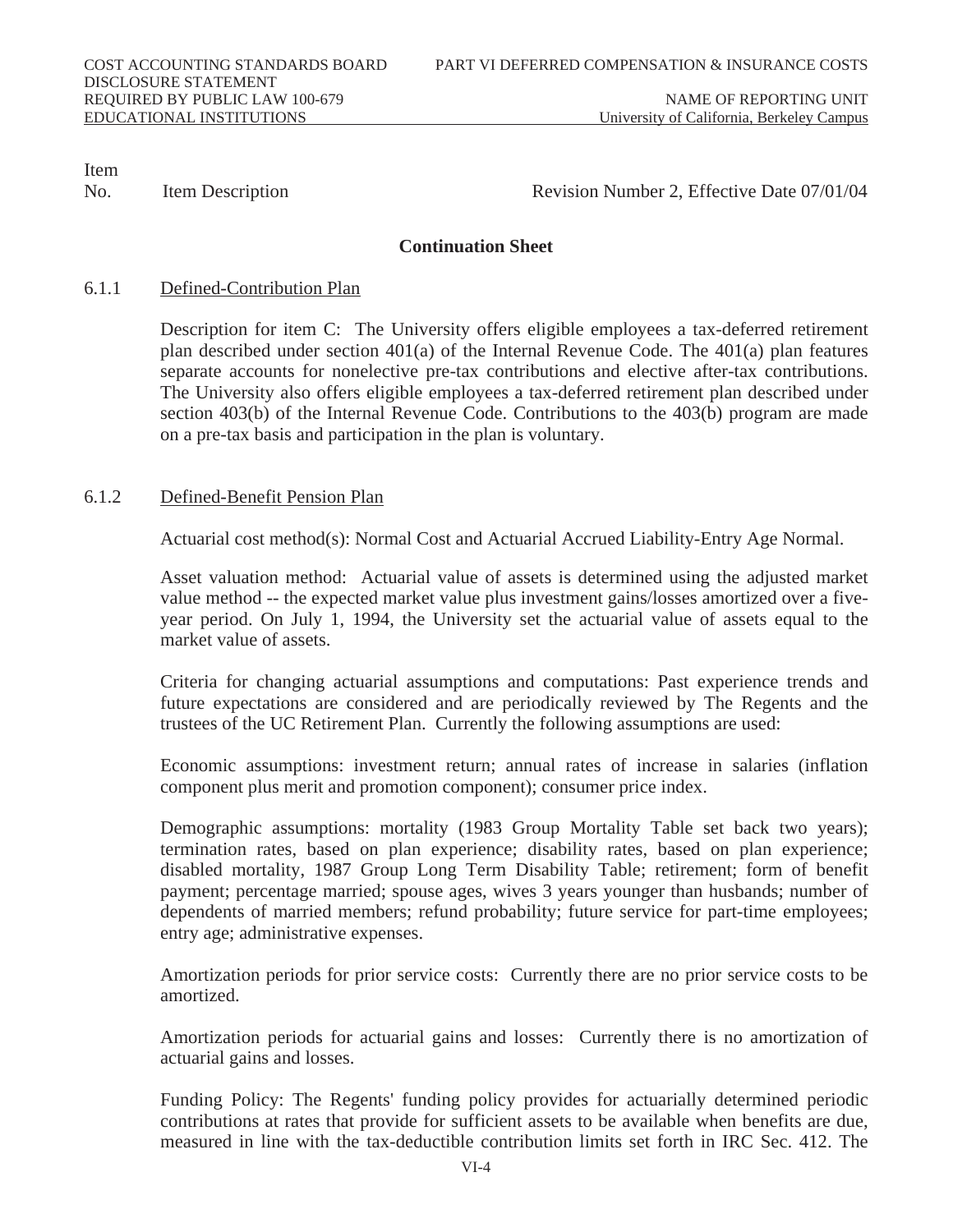EDUCATIONAL INSTITUTIONS University of California, Berkeley Campus

Item<br>No.

#### Item Description **Number 2, Effective Date 07/01/04**

contribution rate is determined using the entry age normal actuarial funding method. The significant actuarial assumptions used to compute the actuarially determined contribution requirement are the same as those used to compute the pension benefit obligation.

#### 6.2.0 Post Retirement Benefits Other Than Pensions

Revised

 Medical and dental insurance benefits are provided as post retirement benefits other than pension at the University of California. As of January 1997, these benefits were provided through 11 medical plans and two dental plans. Listed below are the names of each plan and their corresponding annuitant enrollment for all retirees.

Medical Programs:

| <b>Core Major Medical (California)</b> | 72     |
|----------------------------------------|--------|
| Core Major Medical (N. Mexico)         | 345    |
| <b>Takecare</b>                        | 664    |
| <b>Other</b>                           | 1      |
| <b>Health Net</b>                      | 5,316  |
| <b>Kaiser North</b>                    | 6,044  |
| <b>Kaiser South</b>                    | 2,734  |
| <b>Los Alamos Total Care</b>           | 3,372  |
| PacifiCare                             | 651    |
| <b>Prudential High Option</b>          | 9,454  |
| <b>UC</b> Care                         | 4,652  |
| <b>Total Annuitant Medical</b>         | 33,305 |
| <b>Dental Programs:</b>                |        |
| <b>Delta Dental</b>                    | 30,594 |
| PMI                                    | 1,663  |
| <b>Total Annuitant Dental</b>          | 32,257 |

 The plans and enrollment figures shown above are for the entire University of California system, and the cost of these benefits is allocated to all University segments including Berkeley.

#### 6.2.1 The University's PRB costs are determined on the basis of cash accounting.

# End of Part VI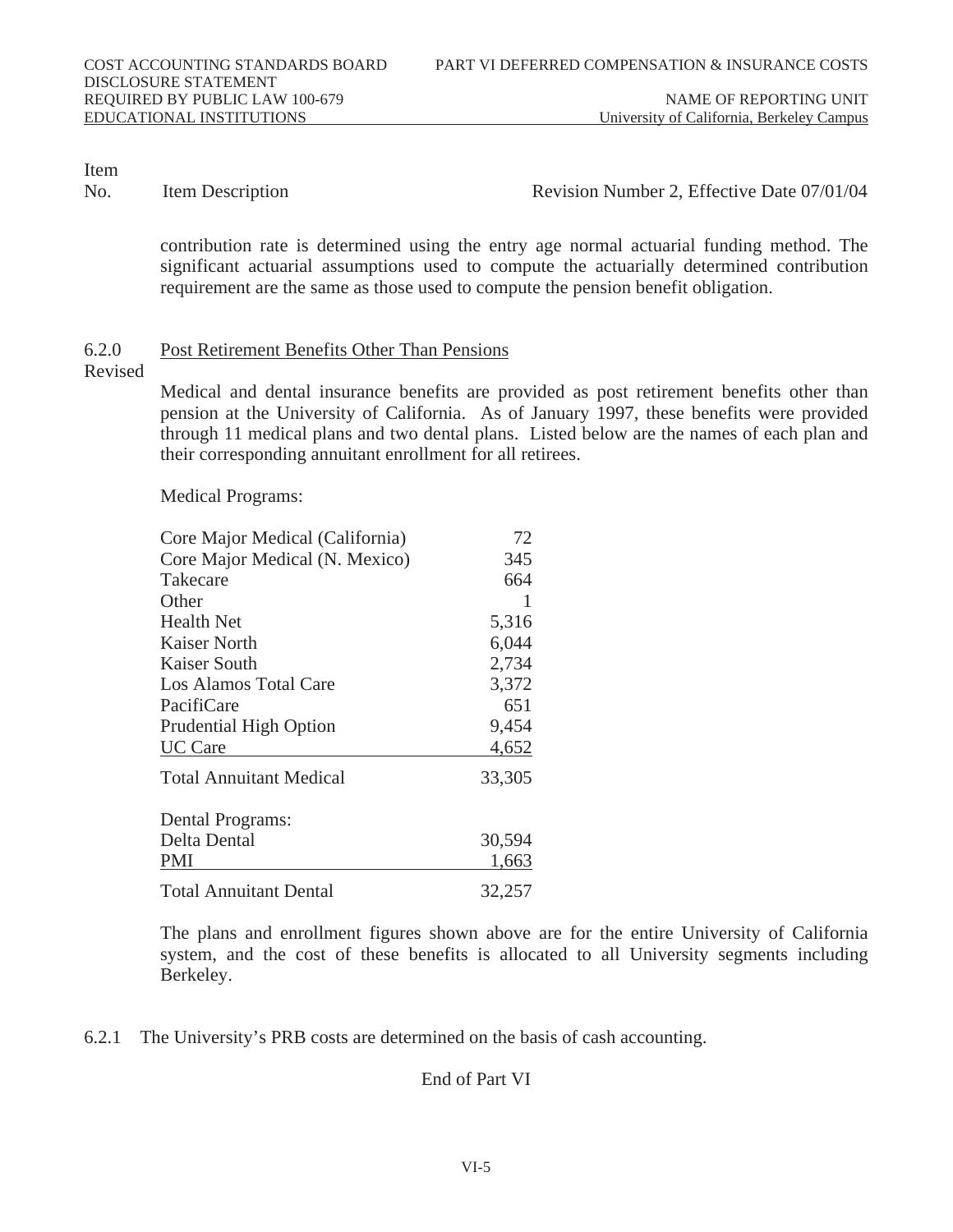EDUCATIONAL INSTITUTIONS University of California, Berkeley Campus

Item

No. Item Description **Revision Number 2, Effective Date 07/01/04** 

# DISCLOSURE BY CENTRAL SYSTEM OFFICE, OR GROUP (INTERMEDIATE ADMINISTRATION) OFFICE, AS APPLICABLE.

# **Instructions for Part VII**

 This part should be completed only by the central system office or a group office of an educational system when that office is responsible for administering two or more segments, where it allocates its costs to such segments and where at least one on the segments is required to file Parts I through VI of the Disclosure Statement.

 The reporting unit (central system or group office) should disclose how costs of services provided by the reporting unit are, or will be, accumulated and allocated to applicable segments of the institution. For a central system office, disclosure should cover the entire institution. For a group office, disclosure should cover all of the subordinate organizations administered by that group office.

# 7.1.0 Organizational Structure.

 On a continuation sheet, list all segments of the university or university system, including hospitals, Federally Funded Research and Development Centers (FFRDC's), Governmentowned Contractor-operated (GOCO) facilities, and lower-tier group offices serviced by the reporting unit.

# 7.2.0 Cost Accumulation and Allocation.

On a continuation sheet, provide a description of:

- A. The services provided to segments of the university or university system (including hospitals, FFRDC's, GOCO facilities, etc.), in brief.
- B. How the costs of the services are identified and accumulated.
- C. The basis used to allocate the accumulated costs to the benefiting segments.
- D. Any costs that are transferred from a segment to the central system office or the intermediate administrative office, and which are reallocated to another segment(s). If none, so state.
- E. Any fixed management fees that are charged to a segment(s) in lieu of a prorata or allocation basis and the basis of such charges. If none, so state.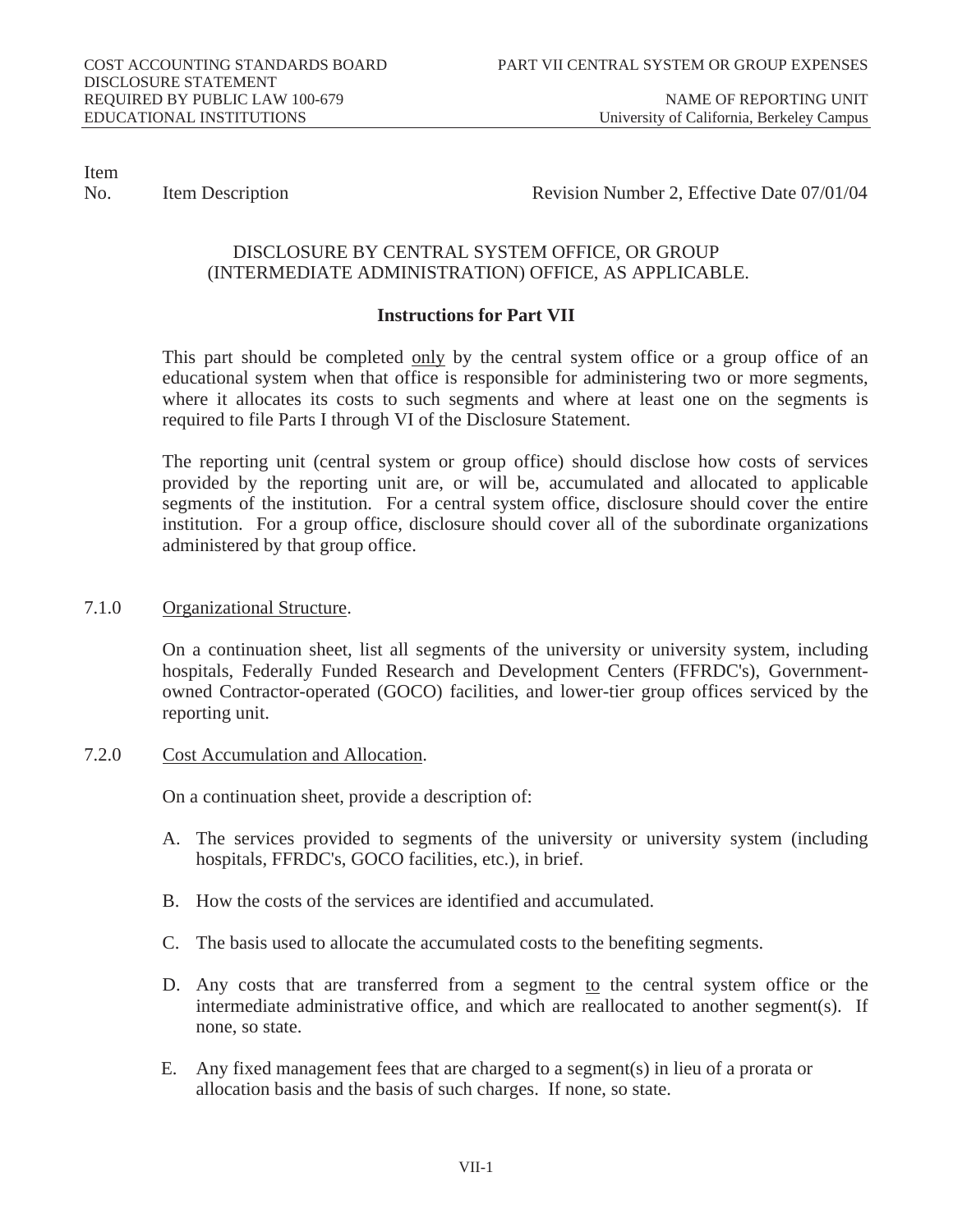No. Item Description **Revision Number 2, Effective Date 07/01/04** 

### **Continuation Sheet**

7.1.0 Organizational Structure

#### Revised

 The University of California system is coordinated by an Office of the President, composed of the President, Vice Presidents, Regents' Officers, and their staffs. The President reports to The Board of Regents of the University of California, a body of 18 appointed and 7 *ex officio*  members. The primary function of the Office of the President is to represent the University of California system, shown as segments below, as a single institution to state and federal agencies, particularly in matters of budget and legislation, and to set systemwide policy and direction. In addition, some research and public service funds are held at the corporate office and allocated annually to campuses, as are library and affirmative action provisions. The Division of Agriculture and Natural Resources, a statewide system of campus-based academic and research programs, county cooperative extension offices and many special statewide projects, is coordinated by one of the Vice Presidents.

University Campus Segments:

 University of California, Berkeley University of California, Davis University of California, Irvine University of California, Los Angeles University of California, Merced University of California, Riverside University of California, San Diego University of California, San Francisco University of California, Berkeley University of California, Santa Cruz

Government-owned Contractor-operated (GOCO) Segments:

 Ernest Orlando Lawrence Berkeley National Laboratory Lawrence Livermore National Laboratory Los Alamos National Scientific Laboratory

Teaching Hospital Segments:

 University of California, Davis Medical Center University of California, Irvine Medical Center University of California, Los Angeles Medical Center University of California, San Diego Medical Center University of California, San Francisco Medical Center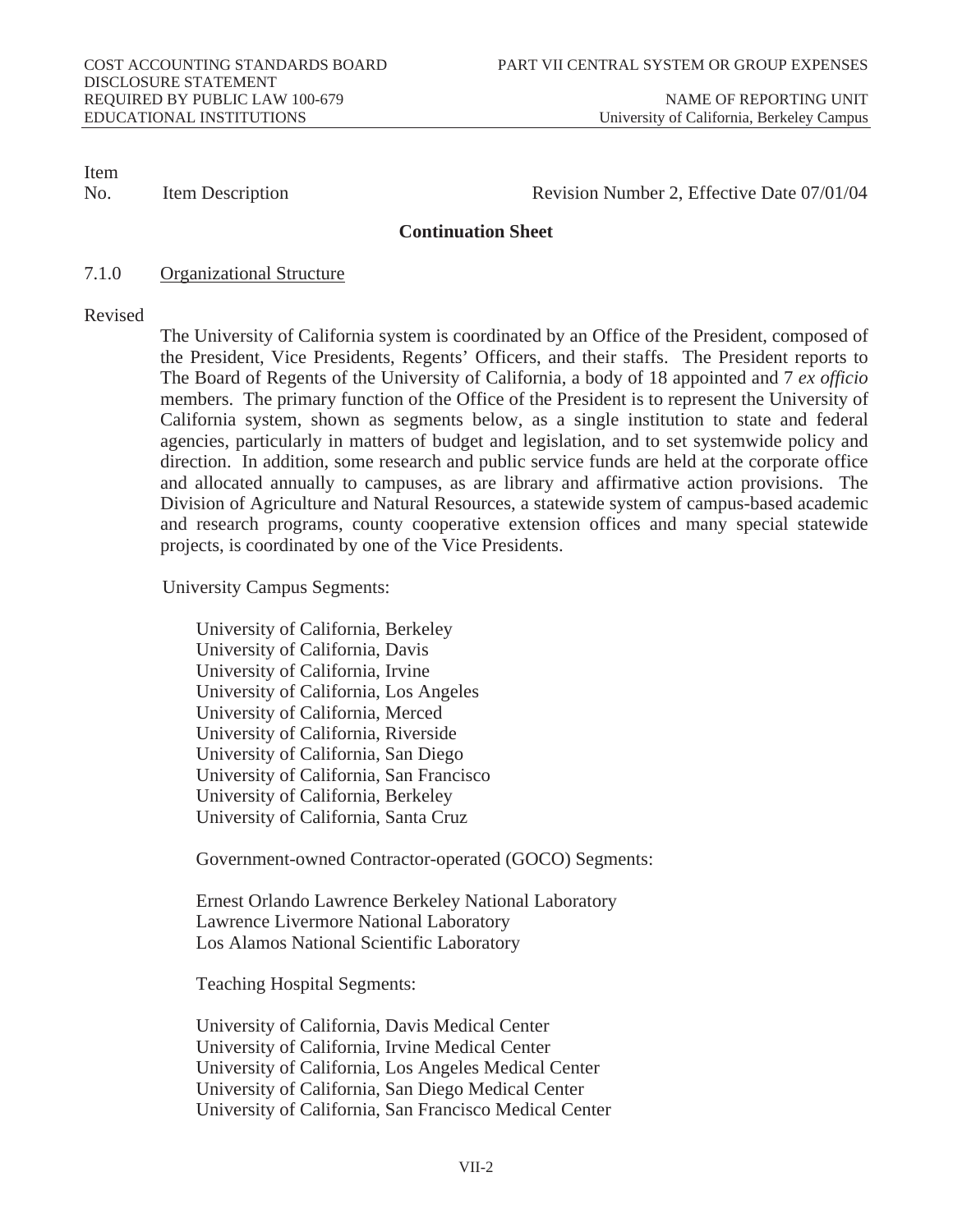No. Item Description **Revision Number 2, Effective Date 07/01/04** 

# **Continuation Sheet**

### 7.2.0 Cost Accumulation and Allocation

- Revised A. Services performed at the Office of the President on behalf of the entire University include the following: research funding allocations; academic planning; health science programs; faculty, staff and student policies; budget development, negotiation, and allocation; external and governmental relations; facilities administration; audit; corporate accounting; research policy; central administrative databases; treasurer functions; and legal affairs. There are also special services requested by and performed for specific campuses.
	- B. As described in sections 1.1.0 and 1.2.0 above, the financial accounting system records and accumulates expenditures according to funding source, program purpose and expense categories. The expenditures of the Office of the President as well as those at each of the ten campus locations are separately identifiable within the formal accounting system. The information accumulated in the accounting system is reclassified into cost pools in accordance with OMB Circular A-21.
	- C. Office of the President costs are reclassified into the cost pools of building use, equipment use, operation and maintenance, general administration, sponsored project administration, library, student administration and services, instruction, research, other sponsored activities and other institutional activities. Adjustments are made to these pools to reflect services provided to the three Government-owned, Contractor-operated facilities and five teaching hospitals. The building, equipment and operation and maintenance costs which support the departments and units within the Office of the President are allocated to the other cost pools within the Office of the President based on salary and wages. Operation and maintenance costs such as facility planning which benefit the entire University are allocated to campuses based on the ratio of total assigned square footage at the campuses. General administration costs are allocated to campuses based on the ratio of total current funds expenditures at the campuses. Sponsored projects administration costs are allocated to campuses based on the ratio of total sponsored project receipts at the campuses. Library costs are allocated to campuses based on the ratio of total library costs at the campuses. Student administration and services costs are allocated to campuses based on the ratio of total student activity costs at the campuses. Services performed for specific campuses are recharged to those campuses and do not appear as central office costs. Details of the cost pool adjustments made to reflect the cost of services provided by the Office of the President to the GOCO facilities and medical centers are contained in the cost plan for the UC Office of the President, submitted to the HHS Division of Cost Allocation as part of their review of the Facilities and Administrative Rate Proposal (FYE 6/30/2000).
	- D. Beginning July 1, 2000, the accounting office of the Los Angeles campus provides general accounting support for the Office of the President. The cost of this service is